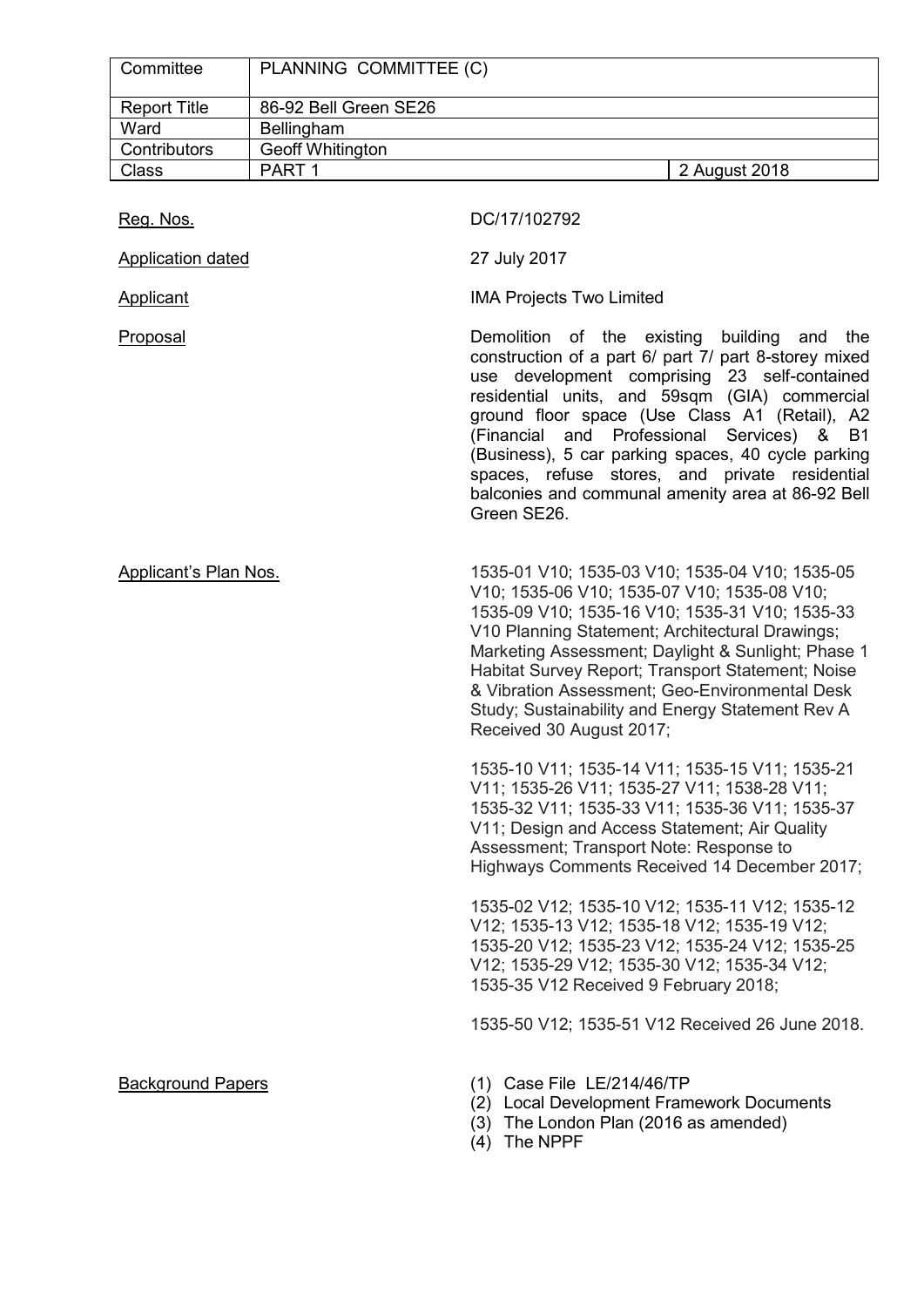# **2.0 Property/Site Description**

- 2.1 The application site is a 3-storey mixed use building located on the western side of Bell Green, near the junction with Sydenham Road, Staunton Way and Southend Lane. At ground floor are four unoccupied commercial units, comprised of two former retail (A1), a *Sui Generis* and a Hot-food takeaway (A5) uses. On the upper floors are four residential units that are currently occupied.
- 2.2 The site lies adjacent to a pedestrian footpath that links Bell Green to Holmshaw Close to the west, which is an area comprising mostly two-storey housing. A part single/ part 2-storey health centre building is located directly to the rear of the site.
- 2.3 The adjacent site to the immediate north is comprised of a part two/part three/part four storey building – Cippa House - that provides a commercial unit on the ground floor and 23 flats (4, one bedroom, 5, two bedroom self-contained flats, 8, two bedroom, 4, three bedroom and 2, four bedroom self-contained maisonettes).
- 2.4 To the east is the former Bell Green gas works site, which has been largely redeveloped since the early 1990s to accommodate mixed use residential and commercial units. On the western side fronting Bell Green is a residential development (Orchard Court) that rises from 3 to 8-storeys (being between 5 & 6 storeys where directly opposite the application site).
- 2.5 The application site is not located within a conservation area or subject to an Article 4 direction, but is situated within an Archaeological Priority Area and Flood Risk Zone 3.
- 2.6 Bell Green (A212) is a busy highway with restricted on-street parking, and is served by six bus routes. The PTAL rating is 3, where on a scale of 1-6, 3 represents a moderate access to public transport. Lower Sydenham Train Station lies approximately 0.5 miles to the south of the application site.

# **3.0 Relevant Planning History**

- 3.1 No relevant planning history on the application site.
- 3.2 Planning permission was granted in 2010 to the adjacent site for the demolition of the existing buildings at 50-84 Bell Green for the development referred to at paragraph 1.3 above.

# **4.0 Current Planning Application**

- 4.1 The current application proposes the demolition of the existing building, and the construction of a part 6/ part 7/ part 8-storey building (overall height of 25.2 metres).
- 4.2 The building would accommodate 59sq.m of commercial floorspace at ground floor, with flexible use proposed including A1 (Retail), A2 (Financial and Professional services) and B1 (Business).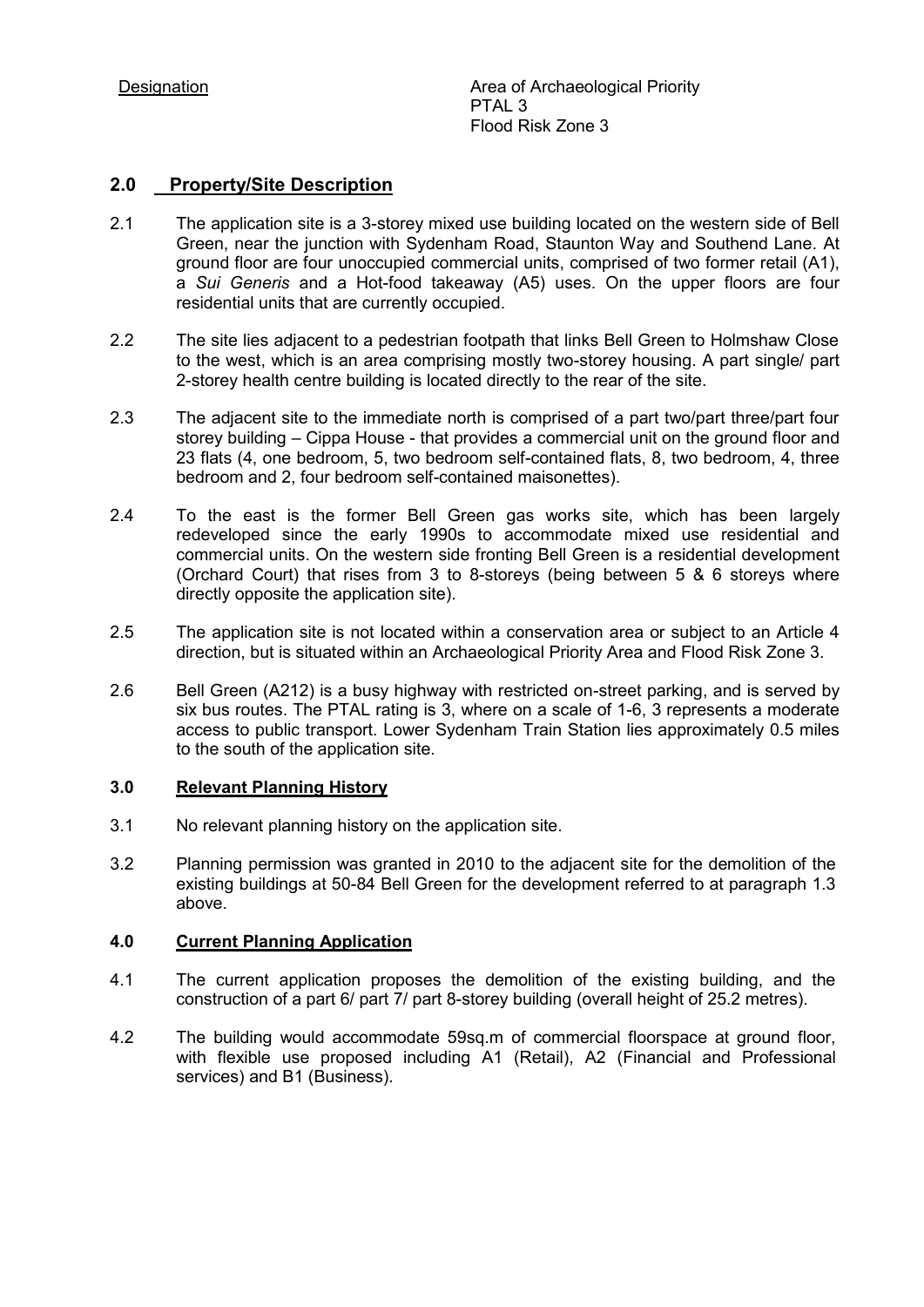- 4.3 23 no. self-contained residential units would be provided on the upper floors, comprised of:
	- 10 one bedroom units;
	- 8 two bedroom units;
	- 5 three bedroom units.
- 4.4 Each unit would be afforded individual amenity space by way of balconies, with the first floor rear facing 1 bedroom unit provided with a 9sam 'winter garden'. A 3 bedroom unit on the  $7<sup>th</sup>$  floor would have access to a 38sqm private garden, whilst there would be a communal roof terrace adjacent. The top floor 'penthouse' would benefit from a 107sqm private roof terrace. Each floor would be served by a lift.
- 4.5 No affordable housing units would be provided within the development. This will be discussed in the Housing and viability section of this report.
- 4.6 3 x two bedroom wheelchair accessible units would be provided.
- 4.7 The predominant facing material would be grey brick, with an element of patterned perforated brickwork at ground floor.
- 4.8 Fenestration would be grey coloured composite aluminium and timber, with upper floor balconies enclosed by black steel balustrades. Coloured glass block windows would run vertically on the south elevation serving the communal stairs.
- 4.9 5no. residential car parking spaces would be provided to the rear within the ground floor footprint of the building, including 3 disabled bays and 2 electric vehicle charging points. The parking bays and 40 cycle spaces (38 residential and 2 commercial) would be accessed from Holmshaw Close.
- 4.10 The residential refuse store would be located adjacent to the car-park area, whilst the commercial refuse and cycle stores would be sited within the footprint of the unit, and accessed from the existing pedestrian access.

# **5.0 Consultation**

- 5.1 This section outlines the consultation carried out by the Council following the submission of the application and summarises the responses received. The Council's consultation exceeded the minimum statutory requirements and those required by the Council's adopted Statement of Community Involvement.
- 5.2 A site notice was displayed, letters were sent to residents in the surrounding area and the relevant ward Councillors. The application was also advertised in the local newspaper.

# Written Responses received from Local Residents

- 5.3 Two neighbour letters have been received, objecting to the proposed development, on the following grounds:
	- The current building height should not be exceeded because it will block out the light;
	- the building so close to other tall buildings will provide additional hiding places for the gangs that the police are currently finding hard to control on the estate;
	- parking and traffic congestion;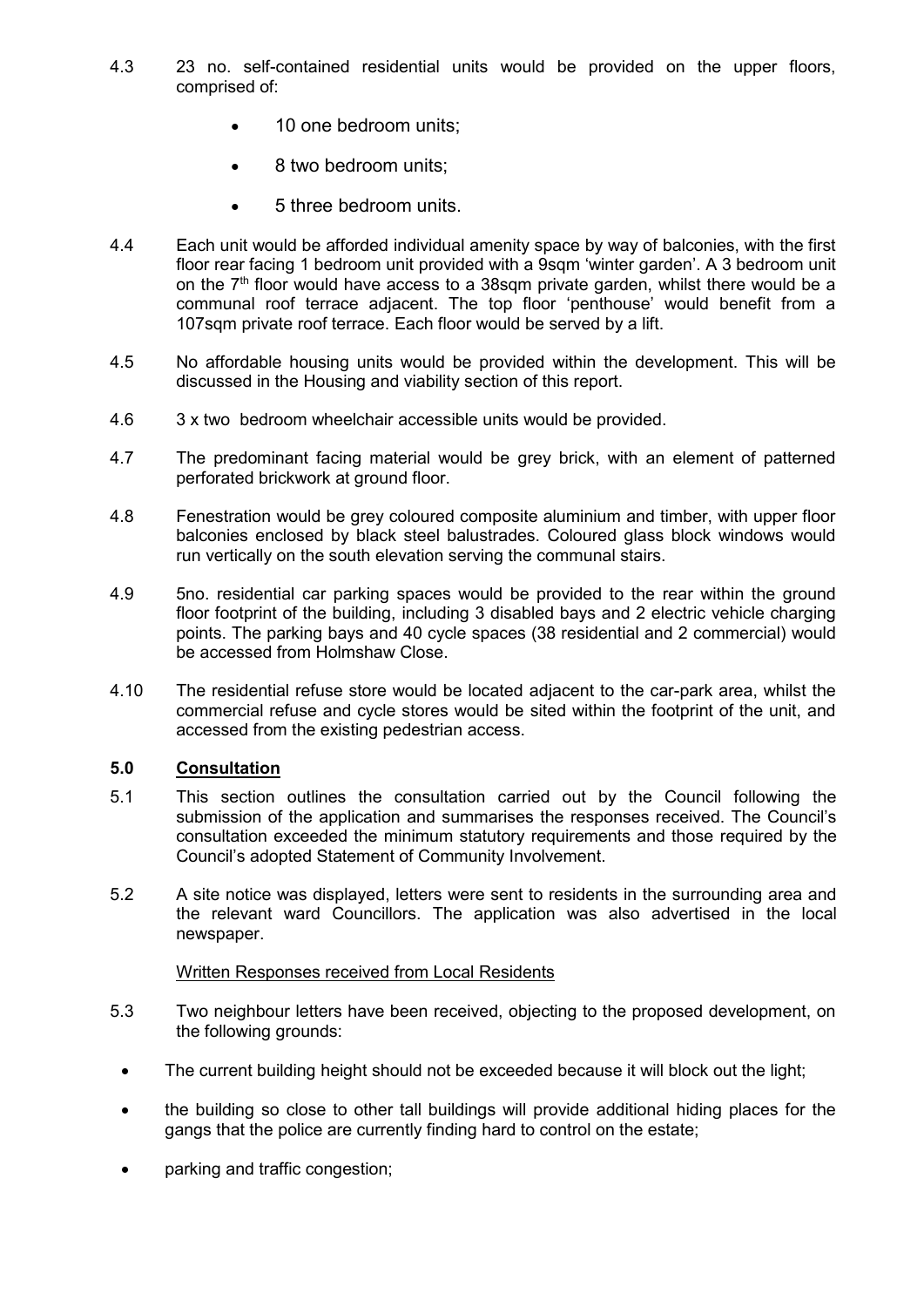- this will now be the 6th tall block of flats within a small radius built with no additional facilities - this is how ghettos are formed as planners take no consideration of this;
- the road dirt noise and dust is impossible as access and egress with cranes, lorries building materials the well being of current dwellers is being jeopardised;
- there is no reason why the current building cannot be refurbished and provide adequate living.
- 4.4 The building is interesting, although too high in the current context with the low profile of the surgery. Bell Green can certainly cope with tall buildings, but we need to have a planning review of the area, so it can develop into an attractive area.
- 4.5 The Sydenham Society have objected to the planning application. Extracts of their response are as following:
- 5.6 The Sydenham Society objects to the above proposal on a number of grounds. In design terms, the building, if constructed, would appear as a monolith totally out of context with its surroundings. The applicant's Design & Access statement provides images of the Bell Green gas holders, Orchard Court, Haseltine School and residential blocks in Bell Green Lane as reference points. In the Society's view the existence of these buildings does not support the applicant's case as they are on the other side of the road and were all designed with some regard for the local context – in a reference to the Bell Green gas holders, Orchard Court is circular. Haseltine School is a fine example of late Victorian architecture and the Bell Green residential blocks sit within pleasant landscaped grounds away from a busy road on the northern approach to Home Park.
	- At 8 storeys plus the proposed building is totally out of context in relation to neighbouring buildings located to the side and rear of the proposed development.
	- The proposed design is not of high quality nor is it complementary to the local area being a monolithic grey brick and glass slab of disproportionate height compared to its surroundings.
	- The proposed building will at its closest point be less than 2m from the kerb (less than 1.8m taking into account street furniture, traffic lights and railings) of the busy road at Bell Green (A212) and at eight storeys it will visually dominate the streetscape from every angle viewed.
	- The proposed design is incongruous in relation to the surrounding residential neighbourhood on the left-hand side of Bell Green which is mostly composed of twostorey houses with private gardens and sloping roofs plus the health centre.
	- There is no precedent on the left-hand side of Bell Green or Sydenham Road for an eight-storey building. The developer is disingenuous in referencing other similar height buildings as provenance for the proposal (eg Haseltine School and the two residential blocks to the front of the Bell Green site). All the buildings cited in the vicinity are located on the opposite side of Bell Green and Sydenham Road, and were designed with some architectural ambition to act as 'landmark' buildings.
	- Proposing a building of eight storeys comprising 23 units is a severe over-development of the small site and plot which will firmly give the impression of cramming. Given Lewisham is already ahead of its housing targets (original and revised ) and is projected to remain so (with development approvals in place) for several years to come such overdevelopment is unnecessary and contrary to *Core Strategy Objective 10:* Protect and enhance Lewisham's character which states Lewisham's distinctive local character will be protected through sensitive and appropriate design. This means: a) ensuring that new development achieves high standards of urban design and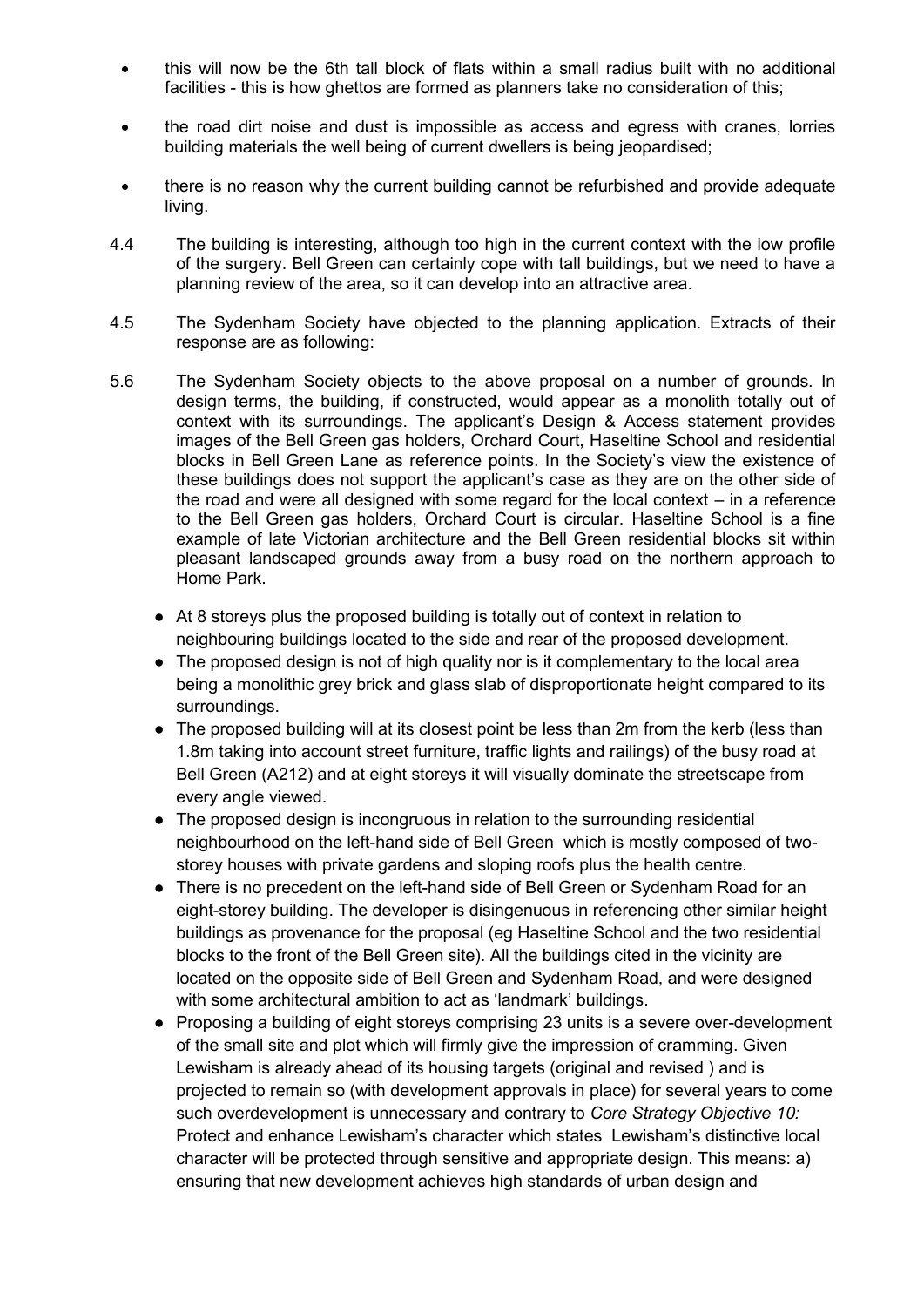residential quality, and contributes to a sense of place and local distinctiveness informed by an understanding of the historic context; b) ensuring that new development and alterations to existing buildings are sensitive, appropriate to their context, and make a positive contribution to the urban environment.

- Erecting an eight-storey building to within 1.8m of Bell Green highway is neither sensitive or appropriate and is totally at odds in terms of the largely residential context of the immediate surrounding low-rise urban neighbourhood with its modestly scaled housing.
- The proposed development lacks adequate amenity space for families. A communal amenity space located on the sixth floor does not provide meaningful facilities for children and is considered dangerous given the open access provided by the stairs and lift.
- The development is not accessible to local open space as Home Park, the closest green space, is on the opposite side of Bell Green/ Sydenham Road. This very busy A road presents a formidable obstacle to access for both children and adults.
- The proposed development will overlook surrounding properties resulting in a severe loss of privacy.
- Whilst understanding the need for increased use of public transport by design the construction of 23 flats with only 5 spaces for cars will inevitably lead to increased parking stress in the immediate vicinity as the number of vehicles and vehicle movements in Holmshaw Close substantially increases. There is also the distinct probability of competition for spaces within the site of the Health Centre.
- Substantial additional service vehicle movements will cause additional noise and pollution leading to loss of amenity for existing residents in the neighbourhood as the local roads are narrow.
- 4.7 32 letters of support for the proposal have been received. One support letter states;
	- This building presents a significant improve (sic) to the Bell Green roundabout; provides a significant and positive contribution towards increasing housing stock in the area; and would set a new benchmark for improving the build-quality and design of high-density housing in this area.
	- The visual impact of the development is positive. It is an improvement on the current building.
	- It is lower than the gas holders and nearby developments, and therefore cannot be considered in any sense to be "out of keeping" or overshadowing.
	- The building materials in particular the patterned brickwork and recessed windows are of high quality and improve the area.

(Letters are available to Members)

- 5.8 Transport for London: Raise no objections, subject to conditions.
- 5.9Environment Agency: No objections
- 5.10 Metropolitan Police: Refers to anti-social issues experienced within the immediate area, and requires a planning condition to ensure the scheme achieves the security requirements of Secured by Design with the guidance of Secured by Design Homes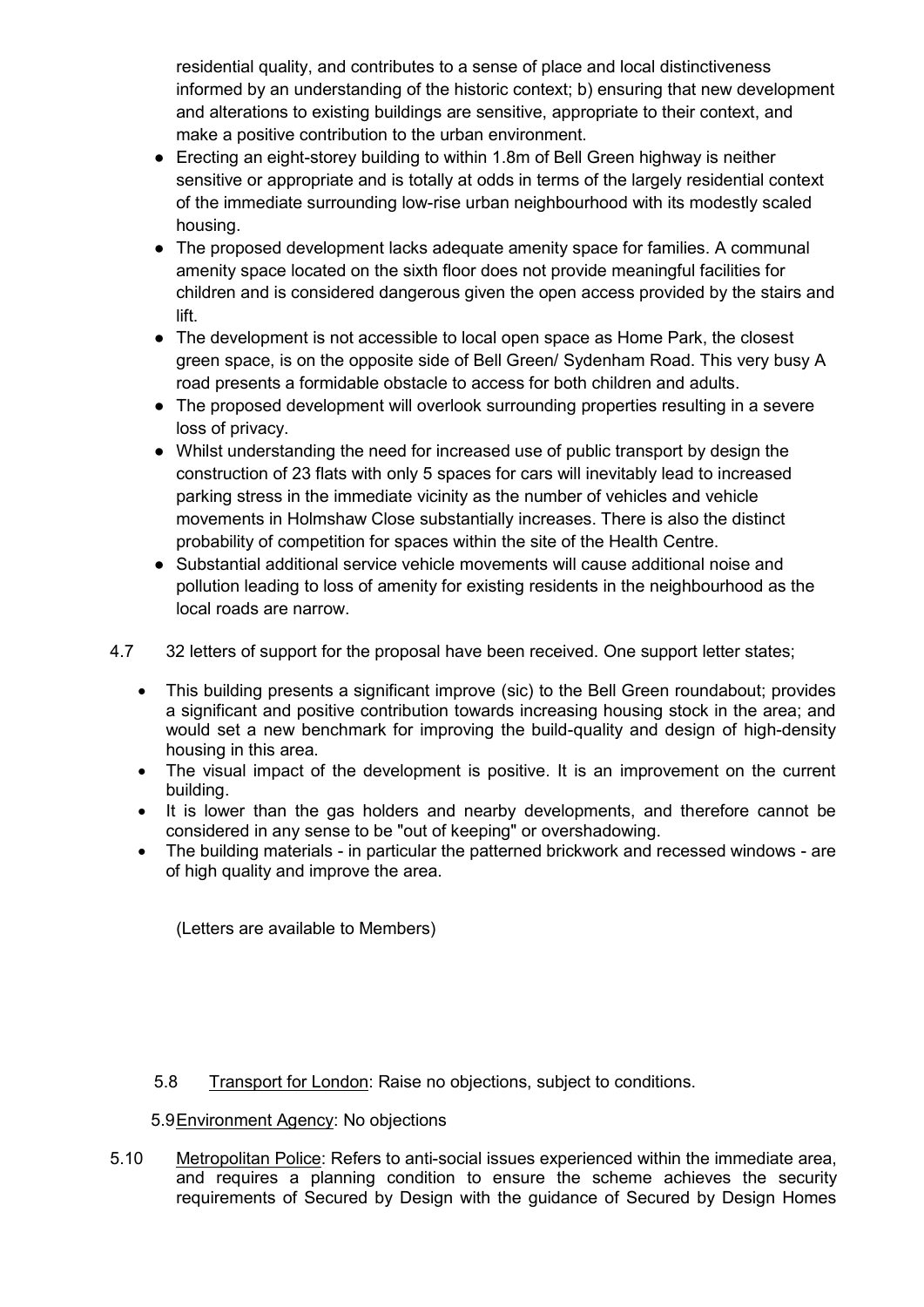2016 and Commercial Developments 2015 as well as recommendations from the SE Designing Out Crime office.

## Design Review Panel

- 5.11 A pre-application proposal for an 8-storey building with no commercial use at ground floor was presented to the Design Review Panel (DRP) in February 2017. The Panel welcomed the redevelopment of this site, and considered that the existing building makes little positive contribution to the character of the area, and its replacement with a building that would provide much needed residential accommodation of a higher quality was encouraged.
- 5.12 The Panel observed that the context to the site lacks coherence and a clearly defined character, with the hostile environment of the highways of Bell Green dominating, whilst the street elevation is fragmented with this site marking a point in the townscape between a neglected open space associated with the Health Centre to the south and the modern residential scheme, Cippa House, to the north.
- 5.13 The Panel stated, '*it is acceptable that the proposal takes the view that it should address the space of Bell Green and that the site offers an opportunity for a taller building. The proposed development optimises the residential accommodation on the site. Given the highly unusual nature of the site, its location facing Bell Green, terminating the view from the east, and the very mixed character of the area we think that a building of up to 8 storeys could be acceptable here*.'
- 5.14 However, this would be subject to a scheme of high quality design, with improved massing and articulation, whilst the Panel suggested a step-down in height to the west.
- 5.15 The Panel encouraged the applicants to explore alternative materials and finishes to the white render proposed, with a quality brick façade being more robust and respectful of the immediate context.

#### **6.0 Policy Context** Introduction

- 6.1 Section 70(2) of the Town and Country Planning Act 1990 (as amended) sets out that in considering and determining applications for planning permission the local planning authority shall have regard to:-
	- (a) the provisions of the development plan, so far as material to the application,
	- (b) any local finance considerations, so far as material to the application, and
	- (c) any other material considerations.

A local finance consideration means:

- (a) a grant or other financial assistance that has been, or will or could be, provided to a relevant authority by a Minister of the Crown, or
- (b) sums that a relevant authority has received, or will or could receive, in payment of Community Infrastructure Levy (CIL)
- 6.2 Section 38(6) of the Planning and Compulsory Purchase Act (2004) makes it clear that 'if regard is to be had to the development plan for the purpose of any determination to be made under the planning Acts the determination must be made in accordance with the plan unless material considerations indicate otherwise.' The development plan for Lewisham comprises the Core Strategy, the Development Management Local Plan,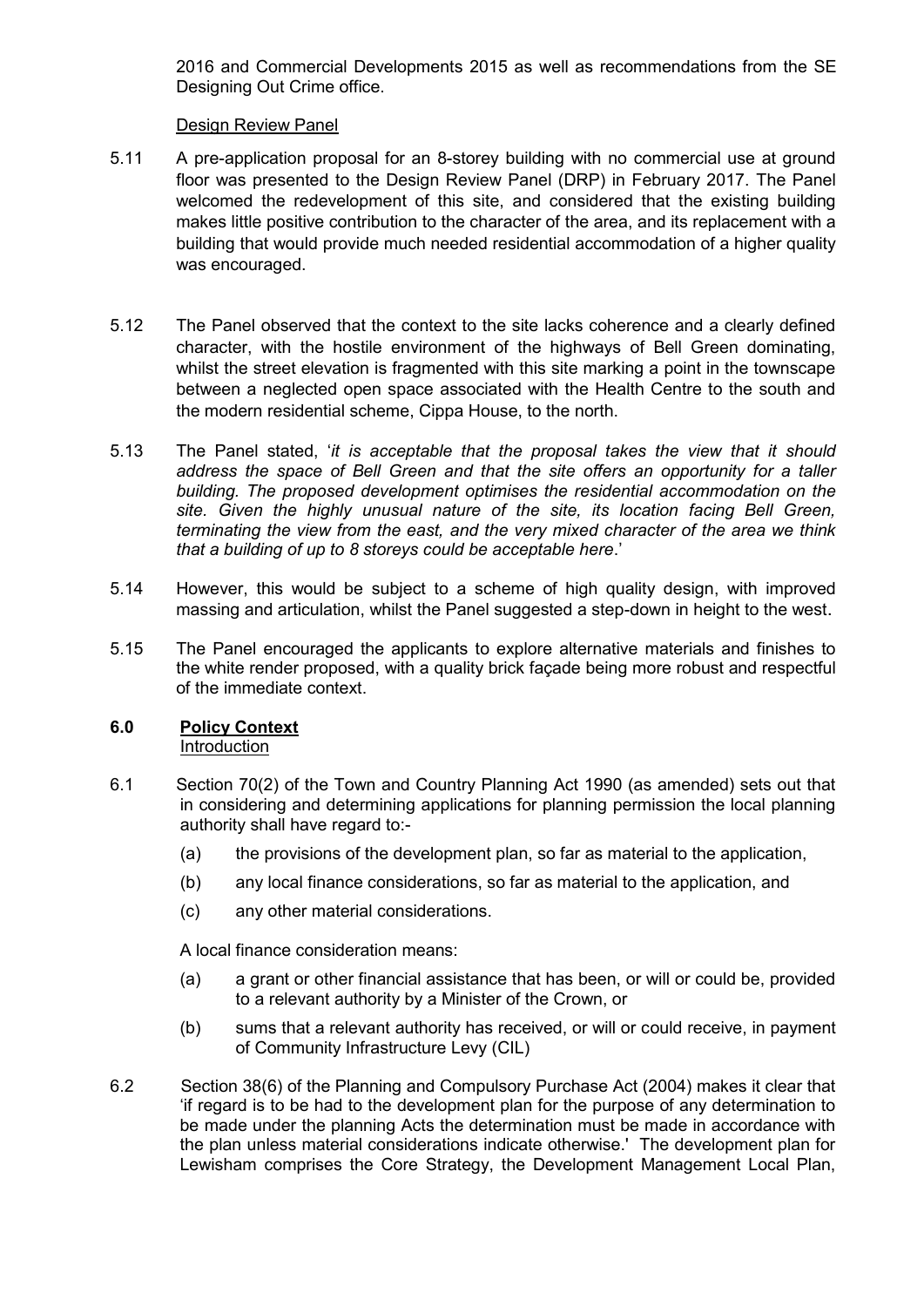the Site Allocations Local Plan and the Lewisham Town Centre Local Plan, and the London Plan. The NPPF does not change the legal status of the development plan.

## National Planning Policy Framework

- 6.3 The NPPF was published on 27 March 2012 and is a material consideration in the determination of planning applications. It contains at paragraph 14, a 'presumption in favour of sustainable development'. Annex 1 of the NPPF provides guidance on implementation of the NPPF. In summary, this states in paragraph 211, that policies in the development plan should not be considered out of date just because they were adopted prior to the publication of the NPPF. At paragraphs 214 and 215 guidance is given on the weight to be given to policies in the development plan. As the NPPF is now more than 12 months old paragraph 215 comes into effect. This states in part that '…due weight should be given to relevant policies in existing plans according to their degree of consistency with this framework (the closer the policies in the plan to the policies in the Framework, the greater the weight that may be given)'.
- 6.4 Officers have reviewed the Core Strategy for consistency with the NPPF and consider there is no issue of significant conflict. As such, full weight can be given to these policies in the decision making process in accordance with paragraphs 211, and 215 of the NPPF.

# Other National Guidance

- 6.5 On 6 March 2014, DCLG launched the National Planning Practice Guidance (NPPG) resource. This replaced a number of planning practice guidance documents.
	- 6.6 The London Plan (2016 as amended)
- 6.7 The London Plan was updated on 14 March 2016 to incorporate the Housing Standards and Parking Standards Minor Alterations to the London Plan (2015). The new, draft London Plan was published by the Mayor of London for public consultation on 29 November 2017 (until 2 March 2018). However, given the very early stage in this process, this document has very limited weight as a material consideration when determining planning applications, does not warrant a departure from the existing policies of the development plan in this instance and is therefore not referred to further in this report. The policies in the current adopted London Plan (2016) relevant to this application therefore are:-
- 6.8 The London Plan policies relevant to this application are:

Policy 2.15 Town Centres Policy 3.4 Optimising Housing Potential Policy 3.5 Quality & Design of Housing Developments Policy 3.8 Housing Choice Policy 3.9 Mixed and balanced communities Policy 3.12 Negotiating Affordable Housing Policy 3.13 Affordable Housing Thresholds Policy 3.16 Protection and enhancement of social infrastructure Policy 5.13 Sustainable Drainage Policy 6.3 Assessing effects of development on transport capacity Policy 6.9 Cycling Policy 6.10 Walking Policy 6.12 Road network capacity Policy 6.13 Parking Policy 7.4 Local character Policy 7.5 Public realm Policy 7.6 Architecture Policy 7.14 Air Quality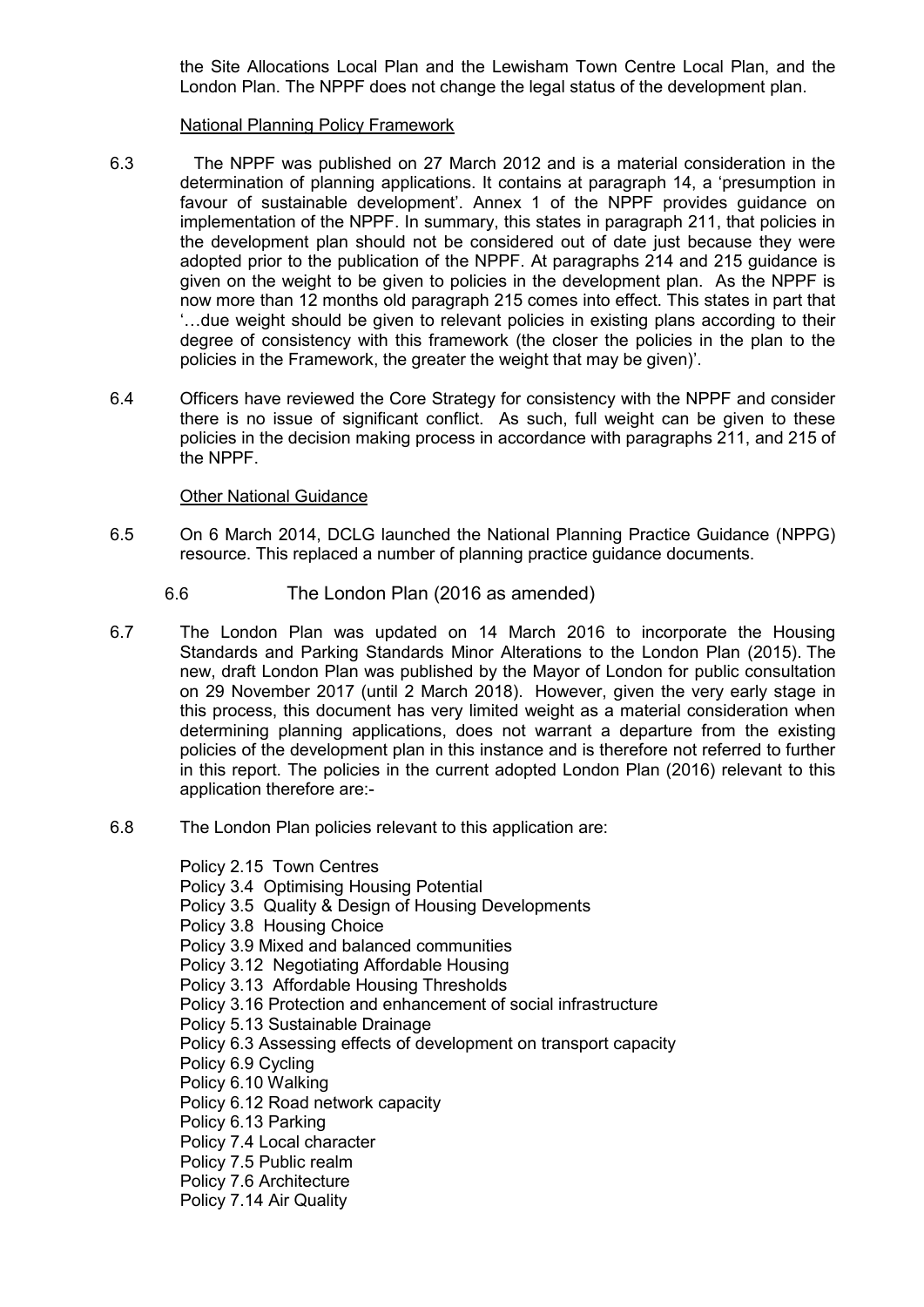# Nationally Described Space Standard

5.8 Technical housing standards – nationally described space standard (2015)

# London Plan Supplementary Planning Guidance (SPG)

5.9 The London Plan SPG's relevant to this application are:-

Planning for Equality and Diversity in London (2007)

Shaping Neighbourhoods: Play and Informal Recreation (2012)

Accessible London: Achieving an Inclusive Environment (2014)

Sustainable Design and Construction (2014)

Housing Supplementary Planning Guidance (May 2016)

Affordable Housing and Viability (2017)

# Core Strategy

6.10 The following lists the relevant strategic objectives, spatial policies and cross cutting policies from the Lewisham Core Strategy as they relate to this application:

Spatial Policy 1 Lewisham Spatial Strategy Policy 1 Housing provision, mix and affordability Policy 6 Retail hierarchy and location of retail development Policy 7 Climate change and adapting to the effects Policy 8 Sustainable design and construction and energy efficiency Policy 13 Addressing Lewisham's waste management requirements Policy 14 Sustainable movement and transport Policy 15 High quality design for Lewisham Policy 18 Tall buildings

# Development Management Local Plan

- 6.11 The following lists the relevant strategic objectives, spatial policies and cross cutting policies from the Development Management Local Plan as they relate to this application:-
	- DM Policy 7 Affordable rented housing DM Policy 16 Local shopping parades and corner shops DM Policy 19 Shopfronts, signs and hoardings DM Policy 22 Sustainable design and construction DM Policy 23 Air quality DM Policy 25 Landscaping DM Policy 27 Lighting DM Policy 29 Car parking DM Policy 30 Urban design and local character DM Policy 32 Housing design, layout and space standards DM Policy 33 Development on infill sites, backland sites, back gardens and amenity areas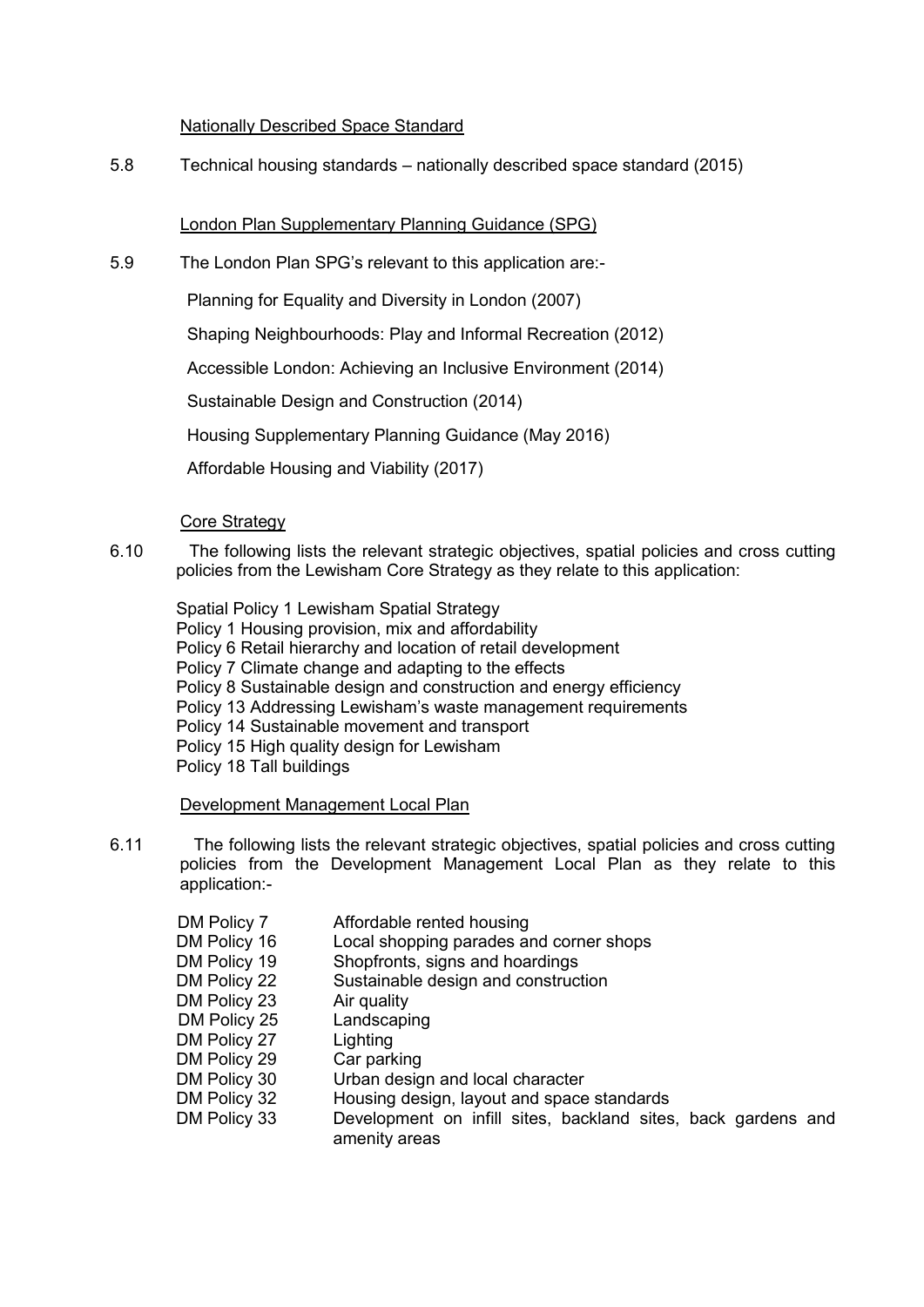Residential Standards Supplementary Planning Document (August 2006, updated 2012

5.12 This document sets out guidance and standards relating to design, sustainable development, renewable energy, flood risk, sustainable drainage, dwelling mix, density, layout, neighbour amenity, the amenities of the future occupants of developments, safety and security, refuse, affordable housing, self-containment, noise and room positioning, room and dwelling sizes, storage, recycling facilities and bin storage, noise insulation, parking, cycle parking and storage, gardens and amenity space, landscaping, play space, Lifetime Homes and accessibility, and materials.

# **6.0 Planning Considerations**

- 6.1 The main issues to be considered in respect of this application are:
	- *a)* Principle of development;
	- *b)* Design;
	- *c)* Housing; including standard of proposed accommodation;
	- *d)* Impact upon neighbouring properties;
	- *e)* Highways and traffic issues;
	- *f)* Employment;
	- *g)* Sustainability and energy;
	- *h)* Refuse;
	- *i)* Children's playspace;
	- *j)* Air quality;
	- *k)* Planning Obligations.

# Principle of Development

- 6.2 The National Planning Policy Framework (NPPF) in chapter 6 states that local planning authorities should, through their evidence base, objectively assess the needs of the housing market to ensure that affordable housing is delivered.
- 6.3 The London Plan (2016) outlines (in Policies 3.3, 3.5 and 3.8) that there is a pressing need for more homes in London, and that a genuine choice of new homes should be supported which are of the highest quality and of varying sizes and tenures in accordance with the Local Development Framework.
- 6.4 Lewisham Core Strategy Spatial Policy 1 '*Lewisham Spatial Strategy*' which links to Core Strategy Objective 2 '*Housing Provision and Distribution*' supports the delivery of new housing to meet local need. The Core Strategy recognises the Borough's need for housing and outlines the objectives to achieve 18,165 new dwellings between 2009/2010 and 2025.

# *Demolition of existing building*

- 6.5 DM Policy 30 states that the retention and refurbishment of existing buildings that make a positive contribution to the environment will be encouraged and should influence the character of new development and the development of a sense of place. Their value and significance as a heritage asset will be assessed as part of any development proposal.
- 6.6 In addition to this, Part 1(c) and (d) of DM Policy 20 relates to the historical importance of buildings and highlights that an assessment of the buildings importance within the streetscape must first be assessed before the loss is accepted.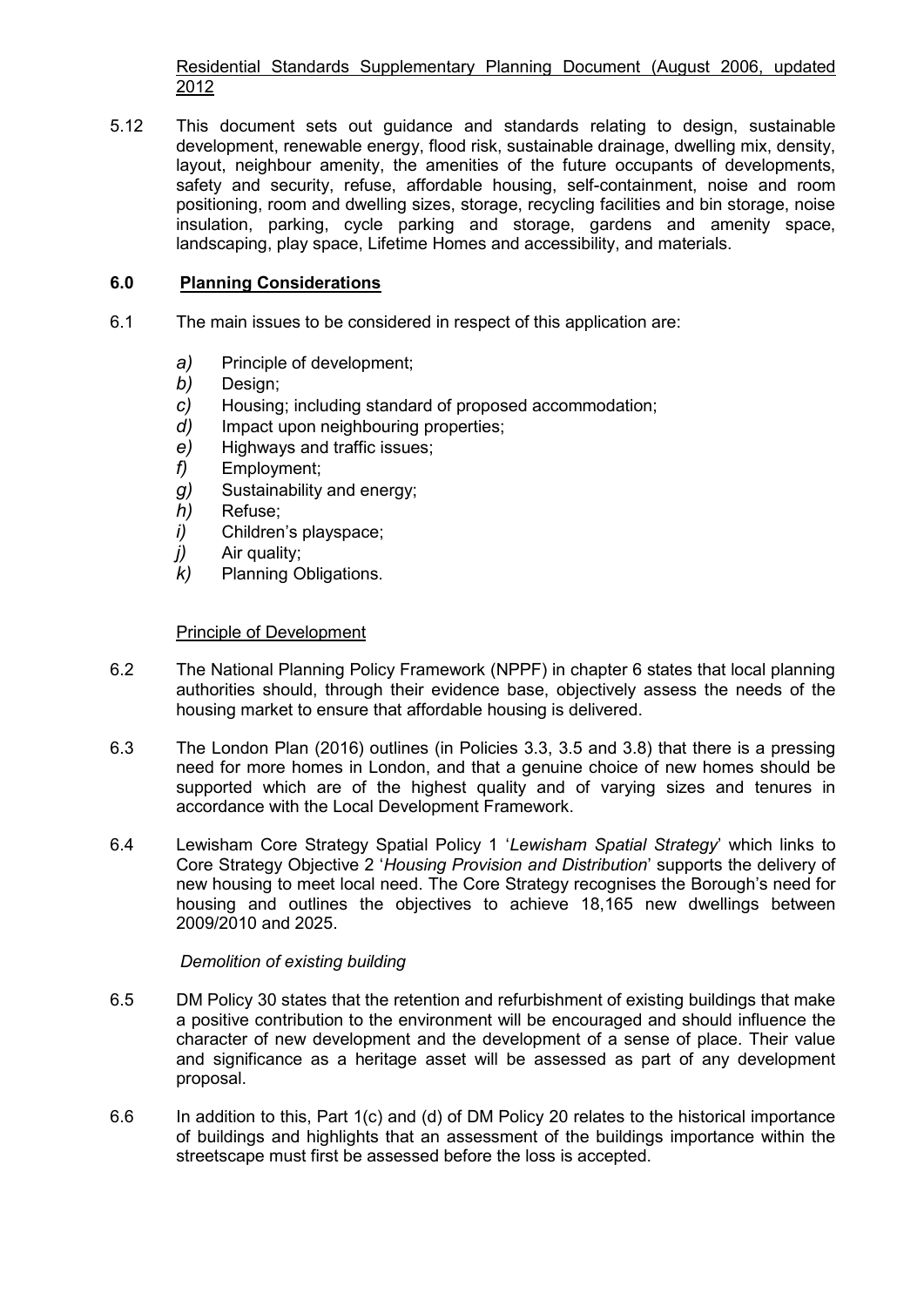- 6.7 The subject 3-storey 1960s building is not listed, and is not located within a conservation area. Having assessed the character and appearance of the building, officers consider it has no discernable architectural merit that would justify its retention, whilst its poor design detracts from the wider area.
- 6.8 In Planning terms, a heritage asset is '*a building, monument, site, place, area or landscape identified as having a degree of significance meriting consideration in planning decisions, because of its heritage interest*.'
- 6.9 In this case, the existing building is not considered to be a heritage asset, therefore the principle of the proposed demolition is considered acceptable. Notwithstanding the loss, the proposed building would be required to be the highest standard of design, in compliance with core planning principles of the NPPF, Core Strategy Policy 15 and DM Policy 30.

## *Reduction in Existing Commercial Floorspace*

- 6.10 London Plan Policy 2.15 (a and c) states that development proposals should 'sustain and enhance the vitality and viability of the centre' and 'support and enhance the competitiveness, quality and diversity of town centre retail, leisure, employment, arts and cultural, other consumer services and public services'. Locally, CS Policy 6 (c) seeks to 'protect local shopping facilities from change of use where there is an economic demand for such services' and Policy LTC16 (3 a-d) Retail Area specifies criteria against which proposals resulting in the loss of A1 shops will be acceptable. The criteria outlines that loss of A1 may be acceptable where the change of use is to another A use class and it does not result in an over-concentration of non A Use Classes. The site does not lie within a defined town centre / retail area.
- 6.11 The four existing commercial units included retail, *sui generis*, and takeaway uses, prior to their closure in July 2016. The units are small, ranging between 34.2sqm – 43.2sqm, with an overall floorspace of 153sqm. In comparison, the proposed commercial unit floorspace would measure 58sqm, in addition to internal cycle and refuse stores.
- 6.12 Whilst there would be a net loss of 95sqm of commercial floorspace, officers are mindful that this would be due mainly to the significantly greater provision of residential accommodation on the site, which is supported.
- 6.13 The applicant has advised that the tenants had all accrued rental arrears, and subsequently had their leases forfeited. Subsequent to their closure, the units have not been formally marketed for further commercial use. Strettons Chartered Surveyors have assessed the commercial viability of the existing premises, and conclude that the units would be undesirable to potential occupiers for the following reasons:
	- Poor external appearance of the building;
	- Limited size of each unit, being prohibitive and commercially unfeasible;
	- Fails to provide modern commercial facilities.
- 6.14 On balance, the proposed re-provision of a reduced commercial floorspace would be acceptable in this instance, considering the existing parade does not fall within a designated employment or shopping area. Given there is a high retail presence within the immediate area, including the ground floor of the adjacent Cippa House, and the Bell Green Retail Park opposite, officers raise no objection to the principle of the proposed development providing commercial A2 or B1 uses rather than A1, should there be no interest from a potential retail operator.

*Existing Residential Units*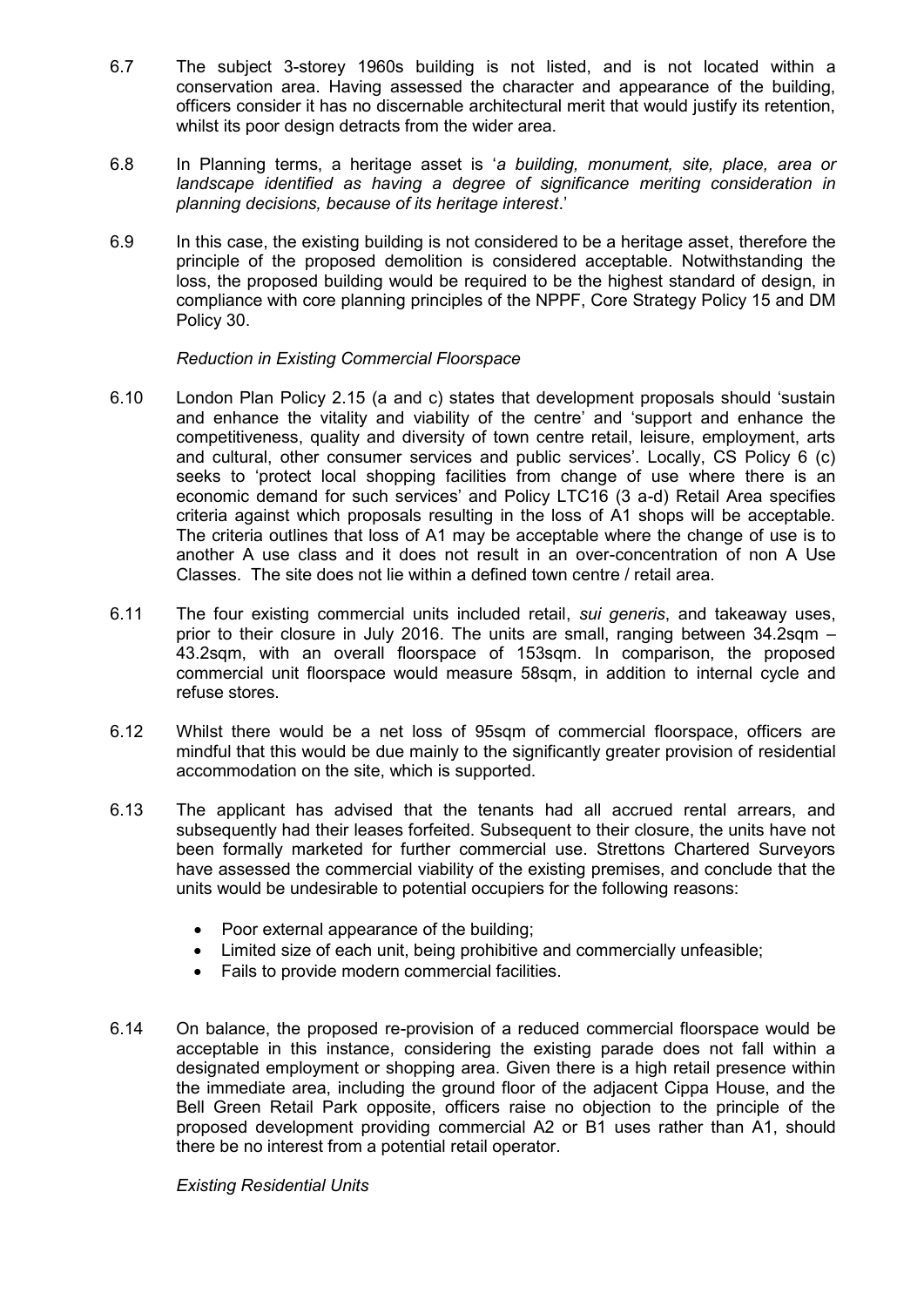6.15 No objections are raised toward the loss of the four existing residential units on the upper floors of the building, which comprises two undersized units that fail to accord with the minimum flat size guidance stated in the London Plan Housing SPG (2016). The proposal would provide a higher density of residential provision, which would also provide an improved standard of accommodation.

# **Design**

- 6.16 Urban design is a key consideration in the planning process. The NPPF makes it clear that national government places great importance on the design of the built environment. Good design is a key aspect of sustainable development, is indivisible from good planning, and should contribute positively to making places better for people. The NPPF states that it is important to plan positively for the achievement of high quality and inclusive design for all development, including individual buildings, public and private spaces and wider area development schemes.
- 6.17 Paragraph 15 of the National Planning Policy Framework states: "local planning authorities should not attempt to impose architectural styles or particular tastes and they should not stifle innovation, originality or initiative through unsubstantiated requirements to conform to certain development forms or styles. It is, however proper to seek to promote or reinforce local distinctiveness."
- 6.18 The London Plan also places great importance on design and local character. Policy 7.4 (Local Character), states that development should have regard to the form, function, and structure of an area, place or street and the scale, mass and orientation of surrounding buildings. Policy 7.6 'Architecture', reinforces the emphasis on good design and provides that architecture should make a positive contribution to a coherent public realm, streetscape and wider cityscape. It should incorporate the highest quality materials and design appropriate to its context.
- 6.19 In accordance with national and regional policy, the Core Strategy and the Development Management Local Plan also set out policies to ensure design is a fundamental consideration in all planning decisions. Core Strategy Policy 15 (High quality design for Lewisham) states that for all development, the Council will ensure the highest quality design and the protection or enhancement of the historic and natural environment, which is sustainable, accessible to all, optimises the potential of sites and is sensitive to the local context and responds to local character.
- 6.20 Core Strategy Policy 15 also requires that all new residential development be attractive and neighbourly, and meet the functional requirements of future residents.
- 6.21 Core Strategy Policy 18 (Tall buildings) advises that they may be appropriate in specific locations identified by the Lewisham Tall Buildings Study. These locations are Lewisham and Catford town centres, Convoys Wharf, Oxestalls Road, Plough Way and Surrey Canal Triangle. Within these locations the Study identifies further details of areas which may be appropriate, inappropriate or sensitive to tall buildings. All tall building proposals should be accompanied by detailed urban design analysis to assess its impact upon the immediate and wider context. Tall buildings will be considered inappropriate where they would cause harm to the identified qualities of the local character, heritage assets, landscape and open space features.
- 6.22 CS Policy 18 and the Tall Buildings Study (2012) defines 'tall buildings' as buildings that are significantly taller than the predominant height of buildings in the surrounding area, and more than 25 metres high adjacent to River Thames, or more than 30 metres high elsewhere in the Borough. In this case, the proposed building would measure a maximum of 25.2 metres in height.
	- *a) Scale, Height, and Appearance*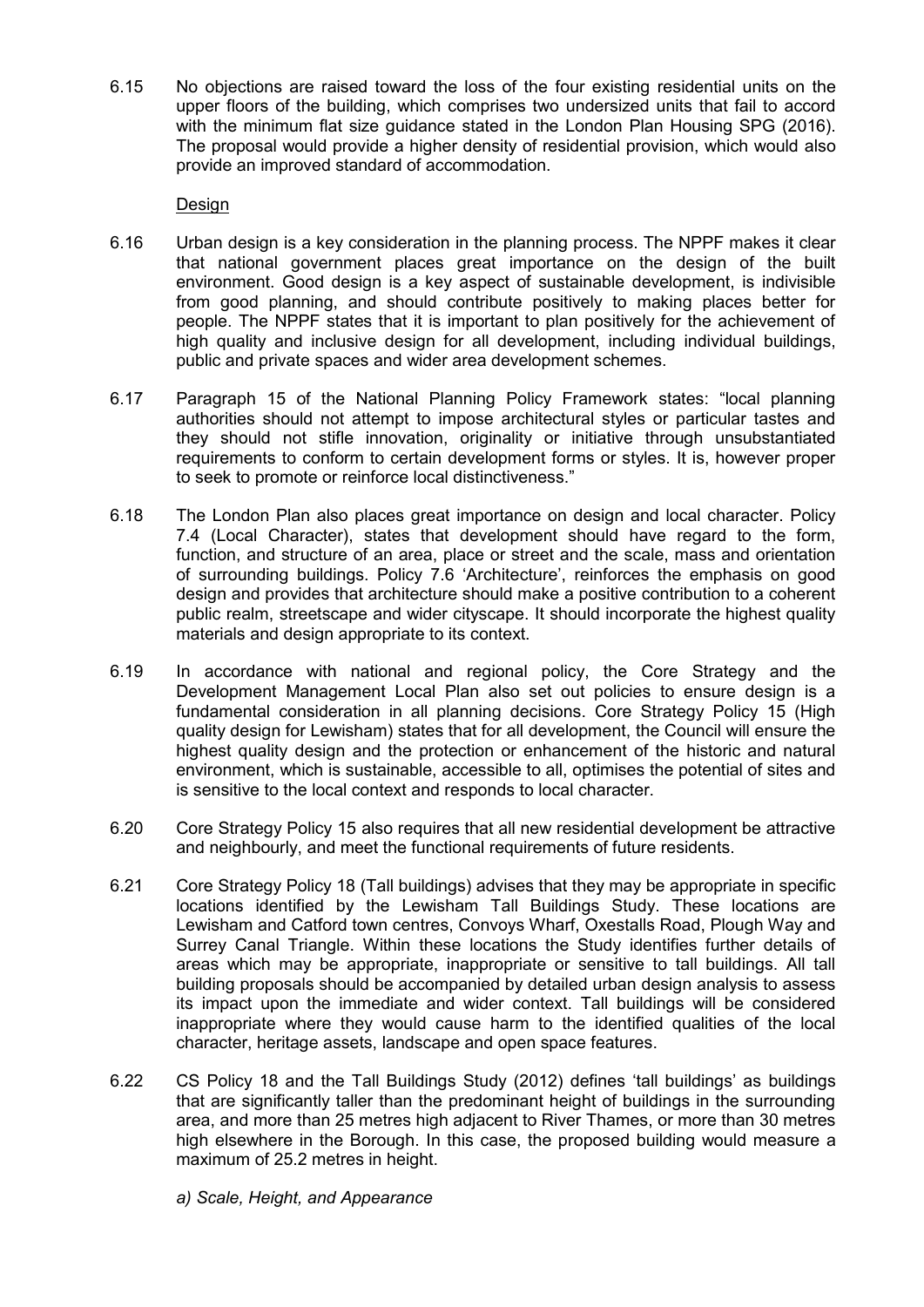- 6.23 The proposal has gone through a pre-application process, whereby officers reviewed and challenged the rationale for the proposed scale, massing, and form of the project. The scheme was referred to the Lewisham Design Review Panel (LDRP), whose comments have been summarised in the consultation section of this report. It was and is considered that the existing building appears unattractive, and no objections are therefore raised toward the principle of its demolition and redevelopment.
- 6.24 The site lies within an area of mixed architectural style, characterised by low rise dwellings to the west, the single-storey health building to the rear, a 4-storey building to the adjacent northern plot (Cippa House), and a 3 to 8-storey residential development on the opposite side of Bell Green. DM Policy 30 requires proposals to create a positive relationship to the existing townscape, preserve and/ or create an urban form that contributes to local distinctiveness such as plot widths, roofscape, views, panoramas and vistas.
- 6.25 The site therefore lies in the midst of a significant variation in architectural style, mass and height. The context of Bell Green itself, and the 4 and 5/7 storey forms of Cippa House and Orchard Court are clearly more relevant to the site than the low density, low rise development to the west. London Plan Policy 3.4 requires schemes to optimise the housing potential of any given site, albeit within the density ranges referred to within Table 3.2 of that Plan. It must be highlighted that the new draft London Plan, under consultation earlier this year, has not retained a restrictive density range for new schemes, but instead seeks design led density, to be used positively in the context of a significantly increased need for housing.
- 6.26 Officers consider that the insertion of contrasting designs and heights within a streetscape, especially where that streetscape already exhibits that character, provided they are of high quality, can improve the appearance and character of an area and can often contribute to the streetscene more positively than the existing buildings.
- 6.27 The development would have a significantly greater presence than the existing building, particularly when viewed from the northern approach of Bell Green, however officers consider that it would serve to complement the existing (up to) 8-storey Orchard Court development directly opposite. The Design Review Panel concluded that 'given the highly unusual nature of the site, its location facing Bell Green, terminating the view from the east, and the very mixed character of the area, we consider that a building of up to 8-storeys could be acceptable here.'
- 6.28 There are no existing significant historical assets that would be adversely harmed by the development, with the Grade 2 Listed Livesey Hall lying a sufficient distance away to the north of the site.
- 6.29 In terms of design, the proposal does not seek to replicate the appearance of existing buildings, incorporating a predominantly brick finish, as opposed to the rendered and clad exteriors to more recent developments nearby. The use of brick facades including patterned brickwork, together with provision of terraces and balconies would contribute to a high quality modern development, whilst serving to reflect the brickwork character of façade to more established buildings in the local area.
- 6.30 Details and samples will nonetheless be required to be submitted, and facing materials presented on-site, to officers, secured by condition.
- 6.31 The overall appearance and detailed massing of the building has progressed significantly since the initial pre-application proposal, which was entirely 8-storeys, with a notable absence of sufficient articulation. Following advice from officers and the Design Review Panel, the number of units has been reduced, and the overall height of the building reduced to the rear, with increased visual interest to the elevational form. The 6-8 storey approach would enable an appropriate relationship with the existing townscape, and is therefore supported by officers.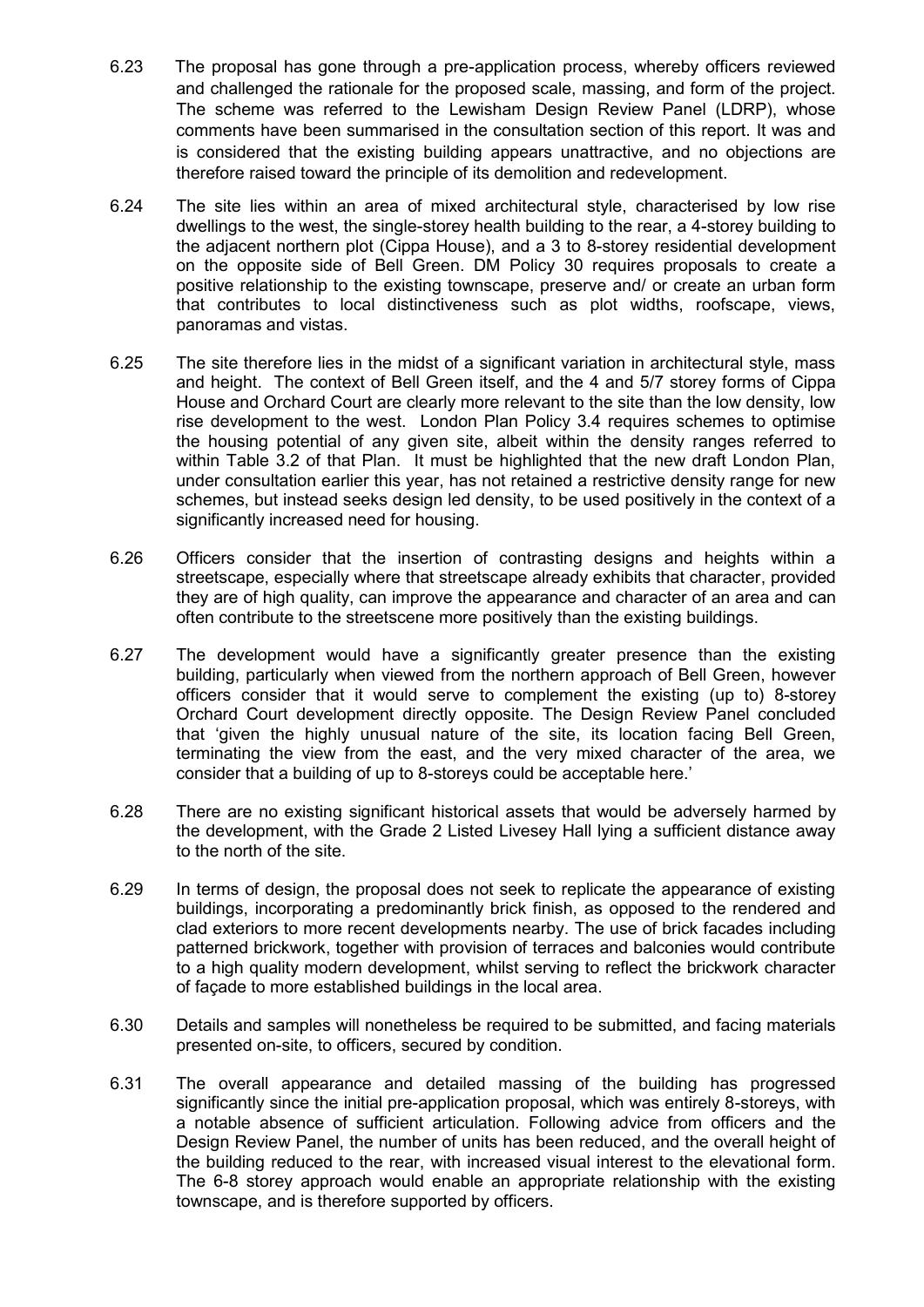## *Impact Upon Development Potential of Adjoining Sites*

- 6.32 The applicants have considered the development potential of the existing health centre site and the vacant plot to the immediate south fronting Bell Green, should permission be granted for the current proposal. The Design and Access Statement (pages 13/14) indicates that a 3-4 storey residential/ D1 use development with associated landscaping upon the health centre site would be feasible, with dual aspect north/ south facing units that would not be impaired by the siting or height of the proposed development.
- 6.33 The plot fronting Bell Green could potentially accommodate a residential development of increased height than the existing built form, with sufficient space between the two to ensure adequate outlook, and prevent against direct overlooking.
- 6.34 In summary, officers' view is that the scheme would make the best use of the application site to contribute to housing delivery, and also achieve a positive relationship to the existing townscape, specifically in terms of its massing, height and urban grain.

## *b) Density*

- 6.35 Given the need for housing, Policy 3.4 of the London Plan states that, taking into account local context and character, the design principles in Chapter 7 and public transport capacity, development should optimise housing output for different types of location within the relevant density range shown in Table 3.2. This is also carried through in DM Policy 30.
- 6.36 The site has a PTAL rating of 3, and is located upon a busy 'A' road. The site lies close to the out of centre Bell Green Retail Park, whilst Sydenham centre is a short distance away. It is acknowledged that there is a high density of residential flats to the north and east of the application site, in comparison to the relatively low density of dwellinghouses to the immediate west. Taking this into account, officers consider the most appropriate setting for the application site to be 'urban'.
- 6.37 In applying the density matrix of Table 3.2, the stated density range is between 200- 450 hr/ha. The proposal would provide 23 units, therefore officers calculate the density to be 676 hr/ha, which exceeds the London Plan density range guidelines.
- 6.38 The London Plan advises that density should not be applied mechanistically and the Housing SPG (2016) confirms that the density ranges should be considered as a starting point rather than an absolute rule when determining the optimum housing potential of a particular site. Officers are mindful that exceeding the density ranges could be symptomatic of an over intensive development of the site, however it is important to take into account the quality of proposed residential accommodation and dwelling mix, whilst acknowledging the proposed footprint and height of the building upon this constrained site. Reference has also been made above the emerging steer of the draft London Plan, which no longer provides an upper limit for density levels, instead promoting design led density.

# **Housing**

# *a) Affordable Housing*

6.39 In addition to having regard to contributing in simple number terms, new residential development must also meet the needs of potential residents. This is highlighted in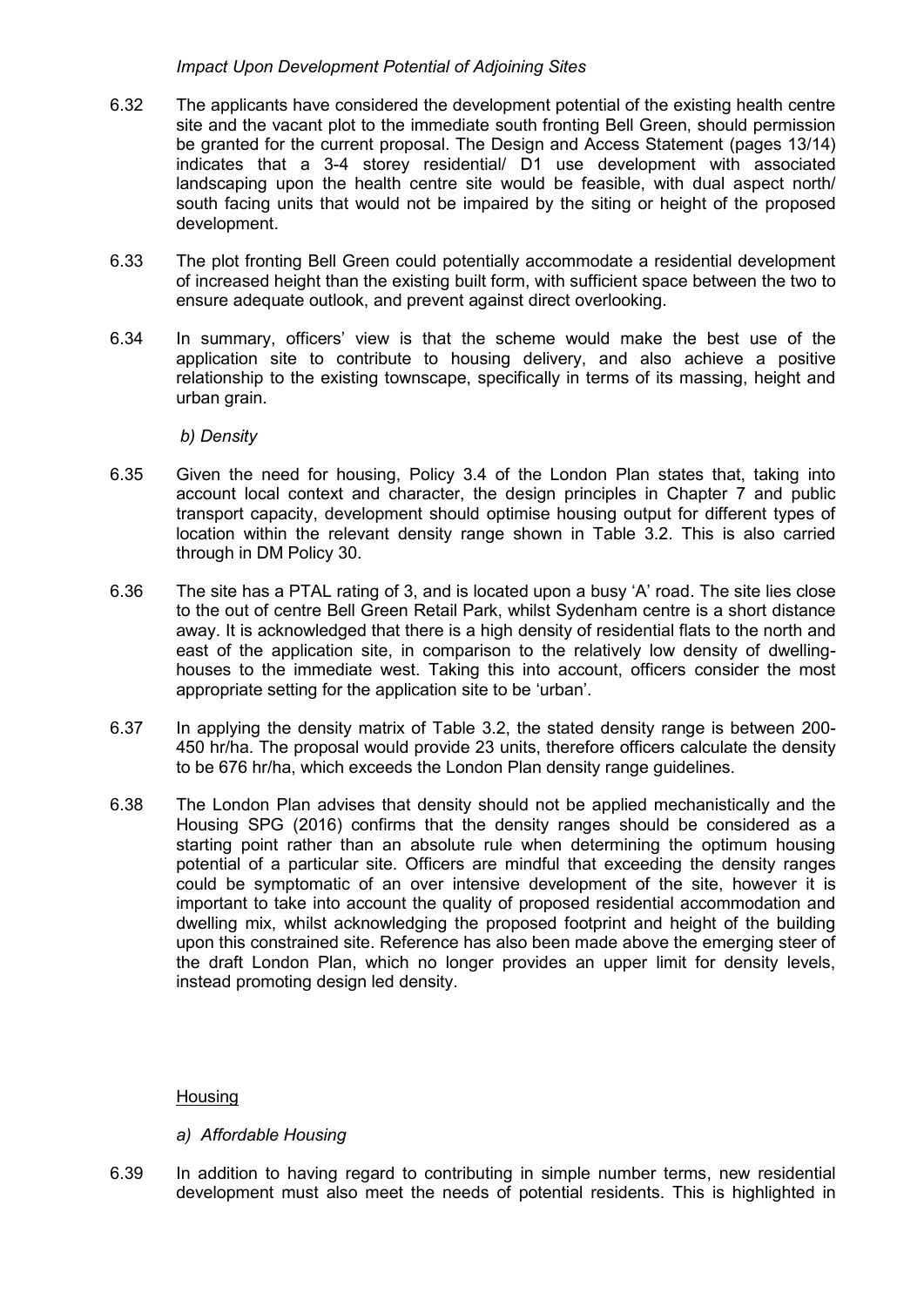Objective 3 of the Core Strategy which states that this will include provision of affordable housing and mix of dwelling size and types, including family housing.

- 6.40 The National Planning Policy Framework (NPPF) in chapter 6 states that local planning authorities should, through their evidence base, objectively assess the needs of the housing market to ensure that affordable housing is delivered.
- 6.41 Core Strategy Policy 1 has been adopted following the evidence base of the Lewisham and South-East London Strategic Housing Market Assessment (SHMA). This policy has been adopted in line with London Plan policies 3.8-3.13 and the NPPF.
- 6.42 With respect to affordable housing, CS Policy 1 outlines that the Council will seek the maximum provision of affordable housing with a strategic target of 50% affordable housing from all sources. To ensure a mixed tenure and promote mixed and balanced communities, the affordable housing component is to be provided as 70% social rented and 30% intermediate housing. This is also recognised in DM Policy 7.
- 6.43 In addition to this, the Council have adopted the Planning Obligations SPD which outlines the evidence behind the affordable housing targets, definitions of affordable housing and where obligations will be sought. Contributions on affordable housing will be sought on sites that are capable of providing 10 residential units or more. The Council's preference is for affordable housing to be provided on-site and off-site provision will only be accepted in exceptional circumstances. This is to ensure the chance to provide mixed and balanced communities and has been adopted in line with Paragraph 50 of the NPPF.
- 6.44 However, the provision of affordable housing is subject to a financial viability assessment to ensure meeting this policy does not make development unviable. In this case, the applicant has proposed no affordable housing or off-site payment, which was supported in viability assessment studies completed by the applicant's consultants, Sheridan Development Management Limited.
- 6.45 The financial information was assessed by independent consultants UrbanDelivery to provide assistance and advice to the Council on the matter of viability. In their report, they challenged the applicant's viability assumptions, including site value, profit return and professional fees, yet nonetheless concluded that the scheme would be unable to provide any on-site affordable units or an in-lieu payment. This is based upon a developer profit of 17.5% on Gross Development Value – in most cases developers would typically target a 20% profit, however a 17-20% developer profit on GDV for residential development is an accepted level of return at the current time, which can be a minimum requirement of some lenders to ensure there is sufficient margin to cover potential cost over-runs or falls in sales values, while ensuring the lender has recourse to recover its debts.
- 6.46 The Mayoral CIL and LB Lewisham CIL charges also form part of UrbanDelivery's appraisal. At £35 and £70 per sqm respectively, this would equate to £184,809. This is in addition to demolition costs; and agreed highways works/ CPZ, and children's playspace s106 financial contributions.
- 6.47 The NPPF states that 'where an applicant is able to demonstrate to the satisfaction of the local planning authority that the planning obligation would cause the development to be unviable, the LPA should be flexible in seeking planning obligations. This is particularly relevant for affordable housing contributions which are often the largest single item sought on housing developments. These contributions should not be sought without regard to individual scheme viability. The financial viability of the individual scheme should be carefully considered in line with the principles in this guidance.'
- 6.48 Officers have reviewed the viability and ensured that UrbanDelivery's have robustly supported their conclusions during the process. The outcome is that their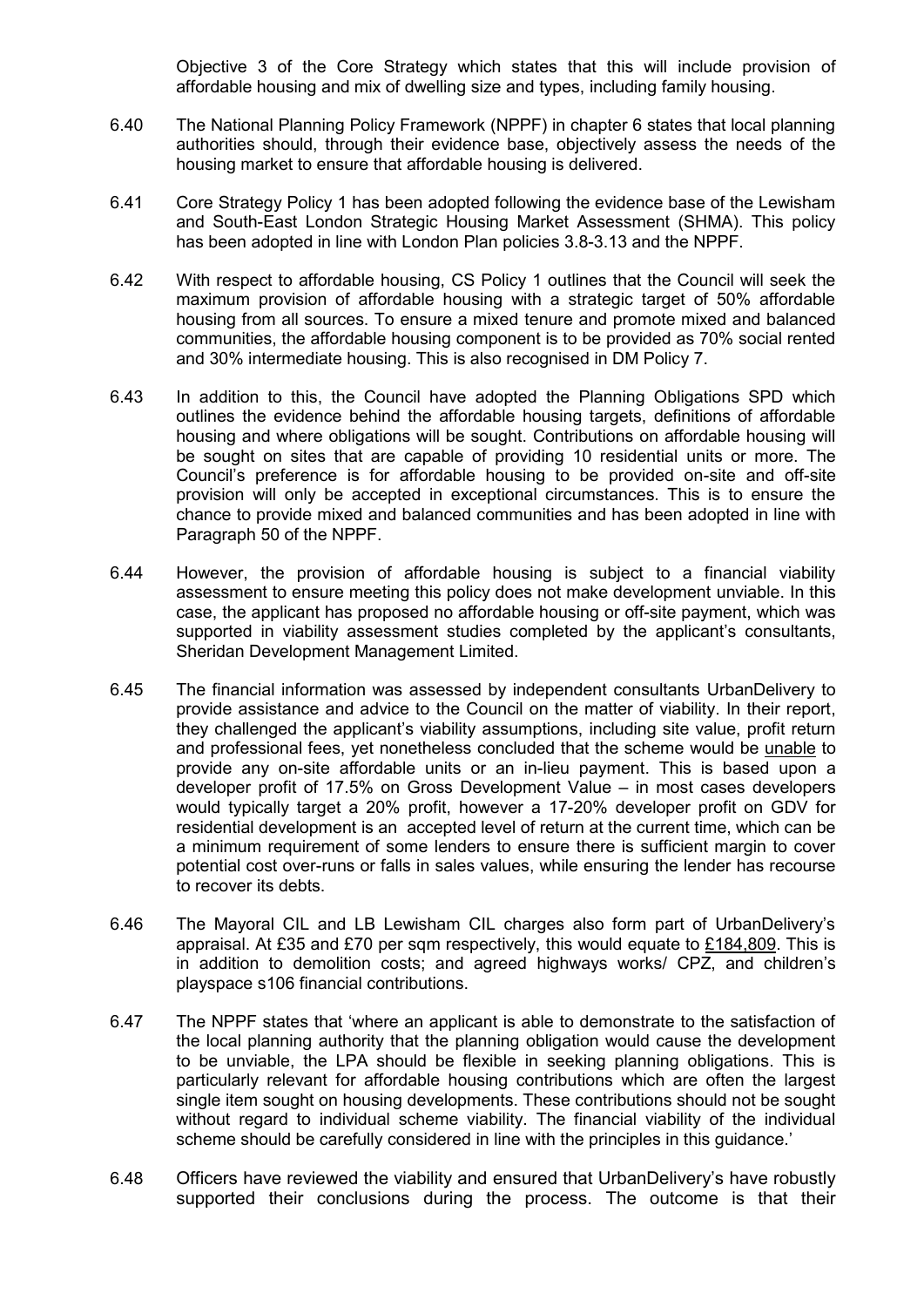independent and robust examination of the applicants' viability justification in regard to nil affordable housing delivery has been accepted by officers.

- 6.49 The GLA Affordable Housing and Viability SPG (2017) seeks to maximise affordable housing delivery in the longer term and acknowledges the potential for significant changes in values in the housing market, therefore the use of review mechanisms are supported. This would include an early review which is triggered where an agreed level of progress on implementing the permission has not been reached after two years of the permission being granted. Following this, a late review would be applied once 75 per cent of homes are sold. The SPG advises that the benefit of this approach is that the review can be based on values achieved and costs incurred. The review takes place prior to sale of the whole development to ensure that the review and any additional contribution arising from this are enforceable. The outcome of this review will typically be a financial contribution towards off-site affordable housing provision. Such review mechanisms would be secured in the S106.
- 6.50 The proposed development would give rise to additional demands on existing social infrastructure such as schools and health services. Funding of the provision, improvement, replacement, operation or maintenance of infrastructure to support the development of the Borough is now secured through Community Infrastructure Levy (CIL) payments.

*b) Unit Mix*

- 6.51 The SHMA studies have determined there is a lack of family dwellings in the Borough. Following from this evidence base, together with accommodating mixed and diverse communities as outlined in the London Plan, the Council requires a suitable mix of units, including three bedroom family units. Core Strategy Policy 1 states that this is subject to the following criteria:-
	- 1) the physical character of the site or building and its setting;
	- 2) the previous or existing use of the site or building;
	- 3) access to private gardens or communal garden areas for family dwellings;
	- 4) the likely effect on demand for car parking within the area;
	- 5) the surrounding housing mix and density of population;
	- 6) the location of schools, shops, open space and other infrastructure requirements.
- 6.52 Table 1 below shows the residential size and mix of the proposed units that comprise the scheme. The 'minimum' internal flat size requirements for each unit type derive from the Technical housing standards – nationally described space standard (2015).
- 6.53 As shown in Table 1, 21% of the units proposed would be family units. Officers have considered the criteria outlined in Core Strategy Policy 1 and consider that the provision of 5 family units (3 bed) would be acceptable on the site.
- 6.54 In addition to the number of family units, Core Strategy Policy 1 states that 10% of new build residential development should be wheelchair accessible housing. The scheme would achieve this by providing three wheelchair dwellings.
- 6.55 Overall, officers consider the mix and type of units to be in line with the policy requirements and therefore is acceptable.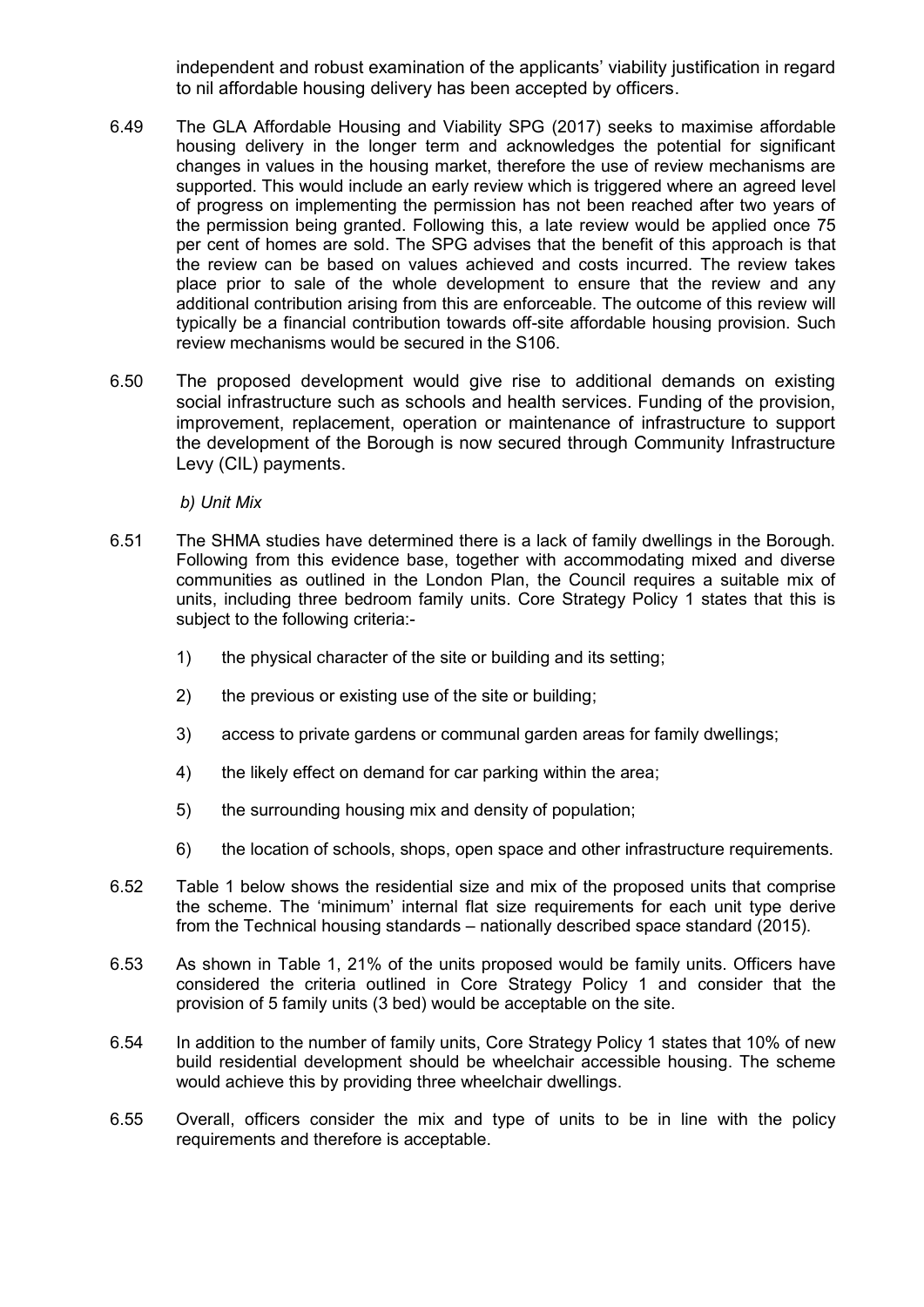| <b>Tenure</b>         | 1b <sub>2p</sub> | 2b3p                     | 3b4p                    | <b>Total</b>            |
|-----------------------|------------------|--------------------------|-------------------------|-------------------------|
|                       | Min 50sqm        | Min 61sqm                | Min 74sqm               |                         |
| 1 <sup>st</sup> Floor | $\overline{2}$   | $\overline{2}$           |                         | $\overline{\mathbf{4}}$ |
|                       | 50sqm            | 61-75sqm                 |                         |                         |
| $2nd$ Floor           | $\overline{2}$   | $\overline{2}$           |                         | $\overline{4}$          |
|                       | 50sqm            | 61-75sqm                 |                         |                         |
| 3rd Floor             | $\overline{2}$   | $\overline{2}$           |                         | $\overline{4}$          |
|                       | 50sqm            | 61-75sqm                 |                         |                         |
| 4 <sup>th</sup> Floor | $\overline{2}$   | $\overline{1}$           | $\overline{1}$          | $\overline{4}$          |
|                       | 50sqm            | 61sqm                    | 75sqm                   |                         |
| $5th$ Floor           | $\overline{2}$   | $\overline{1}$           | $\mathbf{1}$            | $\overline{4}$          |
|                       | 50sqm            | 61sqm                    | 75sqm                   |                         |
| 6 <sup>th</sup> Floor | ÷,               | $\overline{\phantom{0}}$ | $\overline{2}$          | $\overline{2}$          |
|                       |                  |                          | 74-79sqm                |                         |
| 7 <sup>th</sup> Floor |                  |                          | $\overline{1}$          | $\overline{1}$          |
|                       |                  |                          | 75sqm                   |                         |
| <b>TOTAL</b>          | 10               | $\overline{\mathbf{8}}$  | $\overline{\mathbf{5}}$ | $\overline{23}$         |

**Table [ 1 ]: Residential Units and Sizes**

*c) Standard of Accommodation*

- 6.56 The NPPF states that, as a core principle, planning should seek to provide a high quality of amenity for future residents.
- 6.57 London Plan Policy 3.5 states that local frameworks and planning decisions should incorporate requirements for accessibility and adaptability, minimum space standards and water efficiency. The Mayor will, and boroughs should, seek to ensure that new development reflects these standards. The design of all new dwellings should also take account of factors relating to 'arrival' at the building and the 'home as a place of retreat'. New homes should have adequately sized rooms and convenient and efficient room layouts which are functional and fit for purpose, meet the changing needs of Londoners over their lifetimes, address climate change adaptation and mitigation and social inclusion objectives and should be conceived and developed through an effective design process
- 6.58 In line with this, the Council's adopted DM Policy 32 states that the standards in the London Plan Housing SPG will be used to assess whether new housing development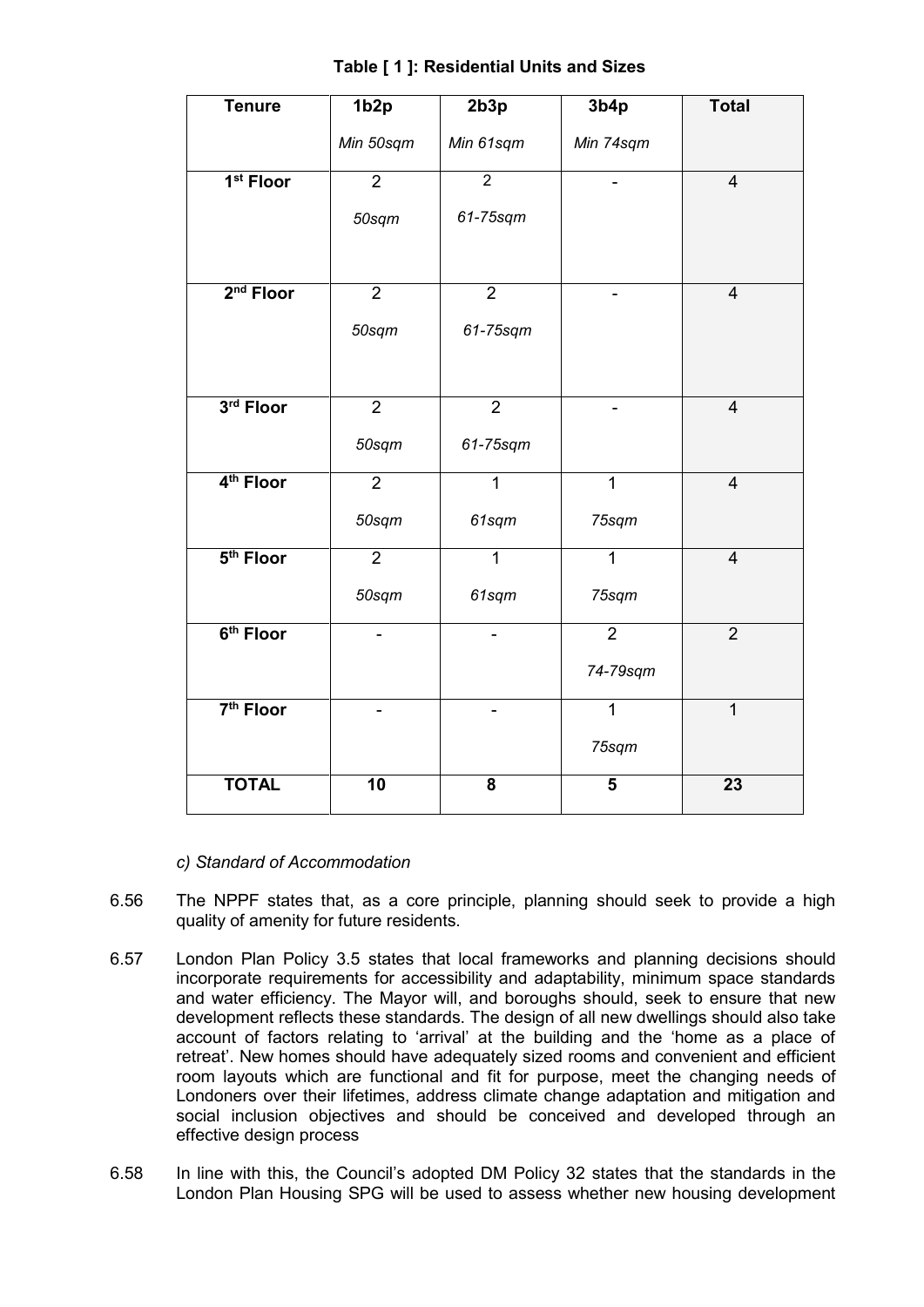provides an appropriate level of residential quality and amenity. This will involve an assessment of whether the proposals provide accommodation that meet the following criteria:

- a) meet the minimum space standards for new development which should conform with the standards in the London Plan:
- b) habitable rooms and kitchens and bathrooms are required to have a minimum floor height of 2.5 metres between finished floor level and finished ceiling level. Space that does not meet this standard will not count towards meeting the internal floor area standards;
- c) provide accommodation of a good size, a good outlook, with acceptable shape and layout of rooms, with main habitable rooms receiving direct sunlight and daylight, and adequate privacy. There will be a presumption that residential units provided should be dual aspect. Any single aspect dwellings provided will require a detailed justification as to why a dual aspect dwelling is not possible and a detailed demonstration that adequate lighting and ventilation can be achieved. North facing single aspect flats will not be supported; and,
- d) include sufficient space for storage and utility purposes in addition to the minimum space standards.
- 6.59 Since the adoption of DM Policy 32, the national Technical Housing Standards prepared by DCLG have been adopted. The London Plan Housing SPG is now generally in compliance with the national standards and therefore these are also considered in the assessment of standard of accommodation.
- 6.60 The housing standards state that new 1b2p units should be provided with 50 sqm of internal floor area and 1.5 sqm of utility space, while new 3b5p units should be provided with 86 sqm and 2.5 sqm of utility space. Double and twin bedrooms should be a minimum 11.5 sqm and single bedrooms should be 7.5 sqm.
- 6.61 The proposed development would comply with the overall internal floor area of the technical housing standards, as advised in Table 1. In addition, having measured each habitable room, officers consider that the individual rooms would also meet the relevant standards, whilst floor to ceiling heights would be compliant. A sufficient provision of internal storage space would be afforded to occupiers. Therefore, in terms of internal amenity, the proposed units would be acceptable.
- 6.62 All habitable rooms would be afforded sufficient outlook, and would therefore be acceptable. The rear facing first floor 1 bedroom unit would look directly toward the sloping roof of the health centre, however it would have a sufficient outlook separation distance of approximately 8 metres.
- 6.63 In terms of natural light intake, the Council uses the BRE guide to good practice (2011) standards to assess the quality of daylight/sunlight into new development. The applicant has submitted an assessment to address the standards, which concludes the proposed units would achieve the BRE recommended values regarding Average Daylight Factor.
- 6.64 DM Policy 32 (4c) states that residential development should provide accommodation of a good size, a good outlook, with acceptable shape and layout of rooms, with main habitable rooms receiving direct sunlight and daylight, and adequate privacy. There will be a presumption that residential units provided should be dual aspect. In this case, all proposed units would be dual aspect, with some upper floor units being triple aspect, therefore no concerns are raised in respect of daylight.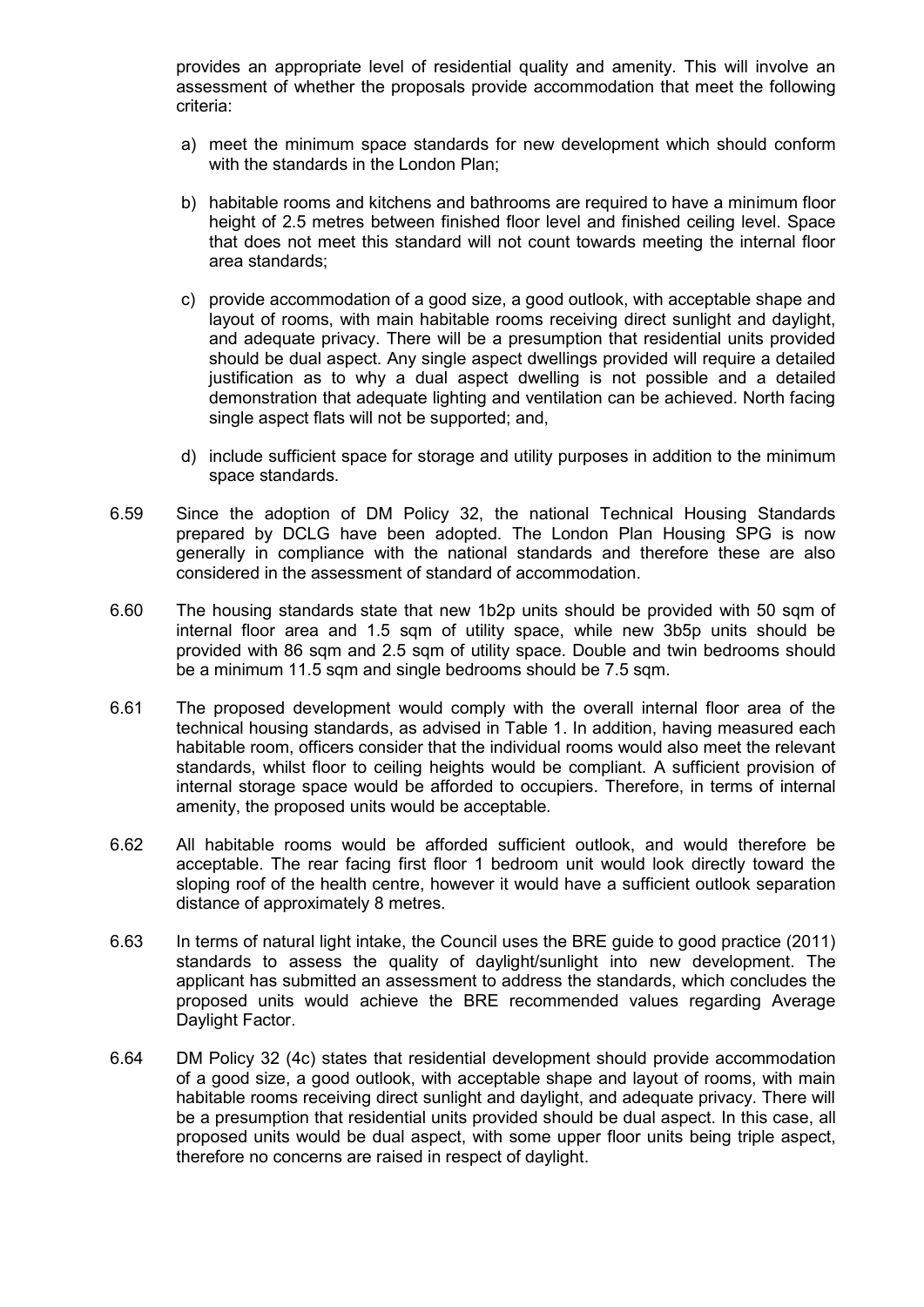6.65 Overall, the standard of internal accommodation within each unit would be of high quality, in accordance with the Technical housing standards – nationally described space standard (2015).

## *d) External Amenity*

- 6.66 DM Policy 32 'Housing design, layout and space standards' should be provided with a readily accessible, secure, private and usable external space and include space suitable for children's play. The Council will apply the standards of the London Plan Supplementary Planning Guidance, 'Providing for Children and Young People's Play and Informal Recreation', which specifies 10 square metres of play space for each child.
- 6.67 The London Plan Housing SPG Standards 26 and 27 relates to external amenity and outlines that 5 sqm should be provided for one bedroom dwellings with an additional 1 sqm per additional occupant. This space should have a minimal depth of 1.5m.
- 6.68 The proposed development would provide private external amenity in the form of terraces to all floor units, with the 'penthouse' unit benefitting from a 107sqm roof terrace. In addition, all occupiers would have access to a 81sqm communal roof terrace at 7<sup>th</sup> floor level.
- 6.69 The rear facing 1 bedroom first floor flat would lie closest to the neighbouring health centre, and a rear access to its yard area. The applicant has therefore proposed that full height toughened sliding glass panels be formed around the perimeter of the balcony so that it can be enclosed as a winter garden, whilst serving to protect future occupiers from any neighbouring noise/ disturbance.
- 6.70 In summary, officers are satisfied with the provision of proposed private and communal amenity spaces, in line with the Housing SPG standards.

#### Impact on Neighbouring Properties

- 6.71 DM Policy 32 states that new residential development should be neighbourly and not result in adverse impacts on the amenities of nearby properties.
- 6.72 The NPPF outlines as a core principle that planning should ensure quality amenity for existing residents. DM Policy 32 states that development should be neighbourly and provide a satisfactory level of privacy, outlook and natural lighting both for its future residents and its neighbours.
- 6.73 The Council also uses BRE guidance 'Site layout planning for daylight and sunlight: a guide to good practice', where relevant, to assess the impact on existing properties in terms of daylight/ sunlight.
- 6.74 In regard to privacy, Paragraph 2.3.36 of the London Plan Housing SPG states that a distance of 18-21 metres will generally be sought between existing and proposed habitable windows. However, it is considered that rigidly adhering to this distance can limit the variety of urban spaces and restrict density. Paragraph 2.250 of DM Policy 32 also references a distance of 21 metres, however it also outlines that this must be interpreted flexibly, taking into account the height of buildings.
- 6.75 The proposal would be considerably higher than the existing 3-storey building that currently occupies the site, however the nearest dwelling-houses within the Holmshaw Close estate are sited approximately 48 metres to the north, with dwellings to the west lying 60 metres away. Officers are therefore satisfied there would be no adverse overlooking between existing and proposed habitable rooms, or from the proposed terraces.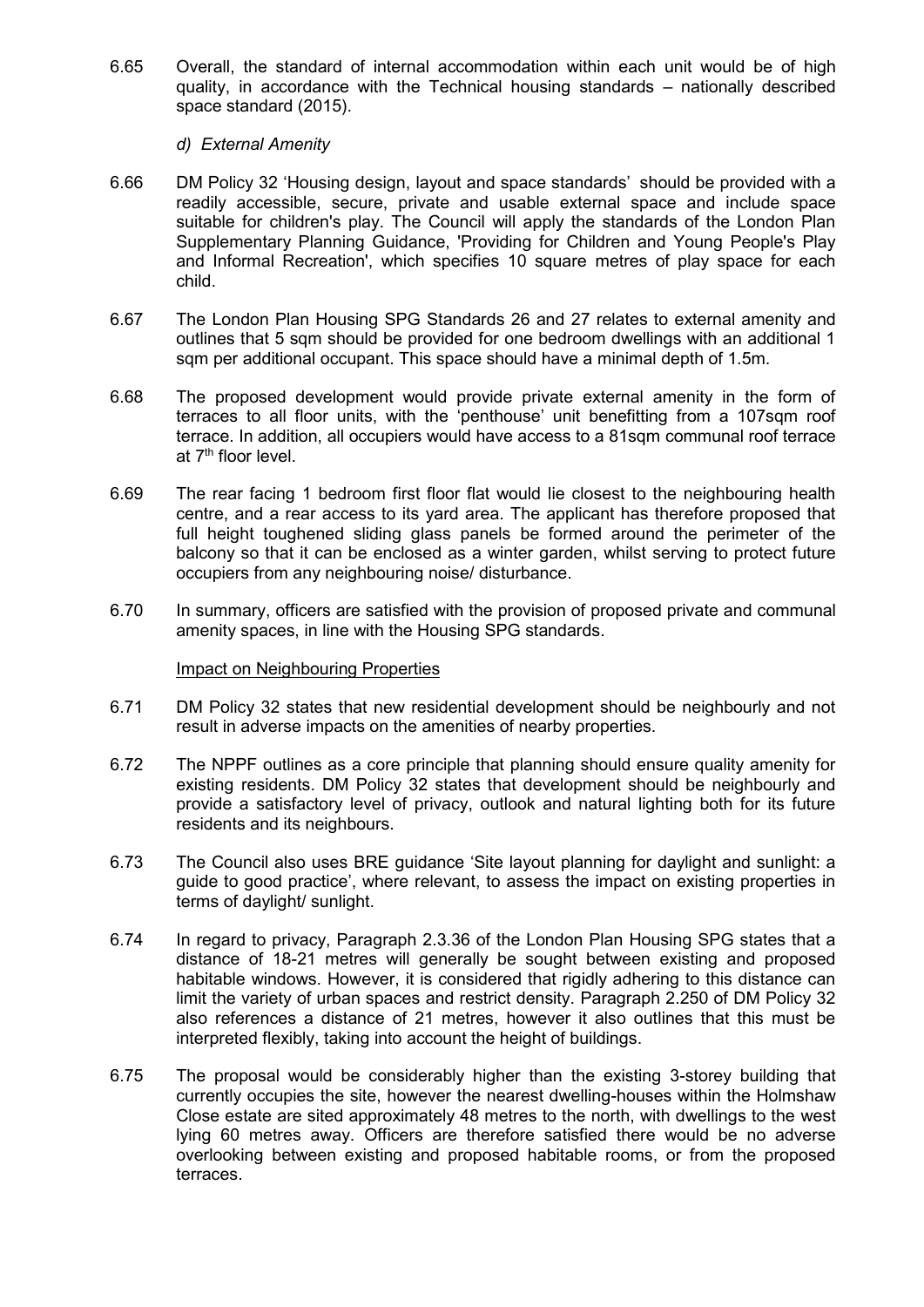- 6.76 Upper floor units within the neighbouring Cippa House would lie a sufficient distance away to not be significantly impacted upon by the proposed buildings rear (westwards) projection beyond their rear elevation. A Daylight & Sunlight report has been undertaken by BVP, and it concludes that in terms of Average Daylight Factor (ADF), this would be retained well above the BRE recommended values in all locations, and there would be no adverse effect to the daylight benefitting this residential accommodation.
- 6.77 The nearest building to the application site is the part single/ part 2-storey health centre to the adjacent plot, which accommodates offices and treatment rooms. The Daylight & Sunlight report concludes that only one existing opening in the east elevation (W7) would fall below the benchmark 27% Vertical Sky Component, due in part to the small size of the opening, and its close proximity to the boundary wall. The north facing openings of the health centre would not be affected by the proposed development.
- 6.78 Overall, there is not considered to be any significant adverse impacts on the amenities of neighbouring occupiers to warrant the refusal of the scheme.

## Employment

- 6.79 London Plan Policy 2.15 requires development proposals to 'sustain and enhance the vitality and viability of the centre'.
- 6.80 The proposed ground floor commercial unit would provide flexible A1, A2 or B1 floorspace measuring 58sqm. It is acknowledged that the amount of floorspace is less than the existing 153sqm, however the proposal would provide a larger individual unit than the existing, (the largest unit is only 43sqm), whilst being modern and more attractive to commercial operators.
- 6.81 It is considered appropriate that a marketing strategy for the commercial unit is formally submitted to the Council within 4 months of commencement of development, demonstrating that sufficient measures are being undertaken to ensure occupancy of the unit. This would be secured by a planning condition.
- 6.82 It is acknowledged that the main difficulties for small businesses being able to occupy new premises includes the affordability of the units that come forward, the start-up costs associated with fitting out beyond shell and core and lack of flexibility with leases. In order to address this issue and to ensure that the reduced amount of commercial floorspace to be delivered as part of this mixed use development offers genuine employment opportunities, it is considered appropriate to secure measures that would make the commercial units more affordable for small businesses, whilst increasing potential for occupancy at an early stage.
- 6.83 In accordance with DM Policy 11 Other employment locations, following discussions with officers, the developers have agreed to undertake an initial fit-out of the unit. This would include service connections for gas, electricity, water and foul drainage, and provision for telecommunication services and broadband services; wall and ceiling finishes; wheelchair accessible entrances and screed floors, which would be secured in a S106 Agreement. The ingoing tenant would then be responsible for the final fit-out.
- 6.84 The applicant has advised that a 3 month rent free period would be granted to allow the tenant to complete the fit-out of the unit and begin trading before any rental payments are due.
- 6.85 The above measures would enable a small business to take over the unit without significant start-up costs, which can be prohibitive and would facilitate a 'bedding in' period.

*Local Labour*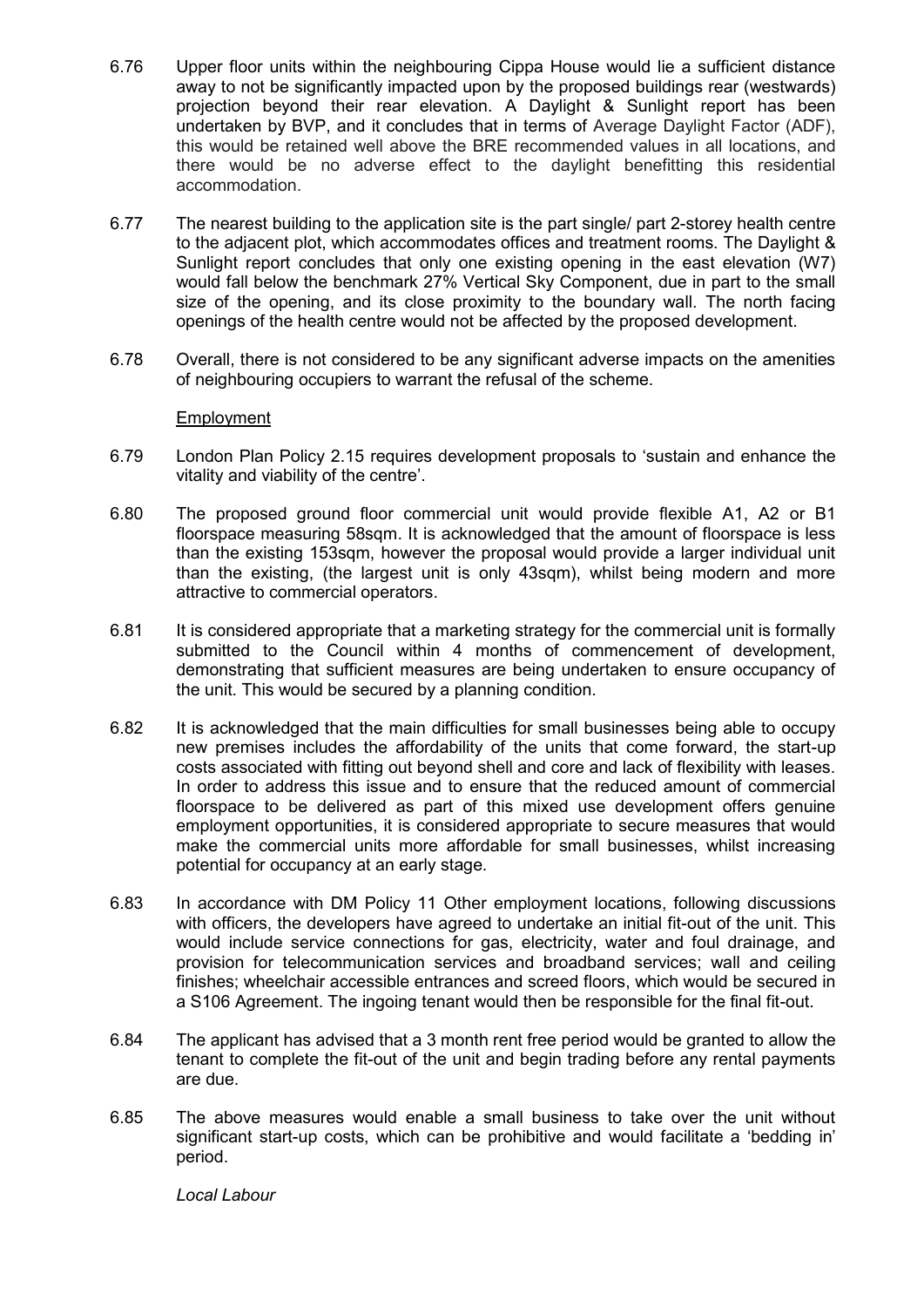- 6.86 The Lewisham Obligations: Supplementary Planning Document (2015) states that 'the addition of further population from new development has the potential to exacerbate the rate of unemployment as competition for a limited number of local jobs rises.' For this reason, 'financial support for the Local Labour and Business Scheme is vital in mitigating the impact of new development. Most development will have an impact and therefore obligations in this respect will be required.'
- 6.87 The Lewisham Local Labour and Business Scheme is a local initiative that helps local businesses and residents to access the opportunities generated by regeneration and development activity in Lewisham. It is therefore appropriate that the developer in this case incurs a financial contribution toward Local Labour in the Borough.
- 6.88 The Planning Obligations SPD states that the Council requires a contribution of £530 for each new job / dwelling. In this case, the contribution would be £4,169, which will be secured in the S106.

## Highways and Traffic Issues

- *a) Car Parking*
- 6.89 The Council, in line with the London Plan and NPPF policies, takes a restrictive approach to private car parking provision in order to promote use of sustainable modes of transport. Parking should comply with the standards of the London Plan, as shown in Table 6.2 of the Parking Addendum to Chapter 6. All developments that generate significant amounts of movement should be supported by a Transport Statement or Transport Assessment.
- 6.90 The London Plan also favours sustainable transport modes where it is reasonable to decrease the need to travel by car. This is in order to reduce traffic congestion and the environmental impacts of car use. This is achieved through promoting cycling through the provision of storage space, improve pedestrian routes were necessary, supporting the use of public transport through travel plans and preventing excessive parking through the maximum standards provided.
- 6.91 Core Strategy Policy 14 states that a managed and restrained approach to car parking provision will be adopted to contribute to the objectives of traffic reduction while protecting the operational needs of major public facilities, essential economic development and the needs of people with disabilities. The car parking standards contained within the London Plan will be used as a basis for assessment.
- 6.92 The existing development incorporates a mixed use commercial and residential development which benefits from off-street parking provision.
- 6.93 The proposed development would provide 23 units with a mix of sizes, including 5, three bedroom family units. 5no. parking spaces are proposed, including three disabled bays. Access would be from the existing Holmshaw Close, which is an estate road to the west of the application site.
- 6.94 A Transport Statement has been submitted in support of the application and used in the assessment of the impact.
- 6.95 The site has a PTAL of 3 within an urban setting and, with regard to the habitable rooms per unit, the parking provision should therefore be up to one space per unit.
- 6.96 It also states under the notes of the residential parking standards that all developments in areas of good public transport accessibility should aim for significantly less than 1 space per unit. The PTAL rating is moderate, however there is good access to a number of bus routes in Bell Green and Lower Sydenham Train Station is a short distance away.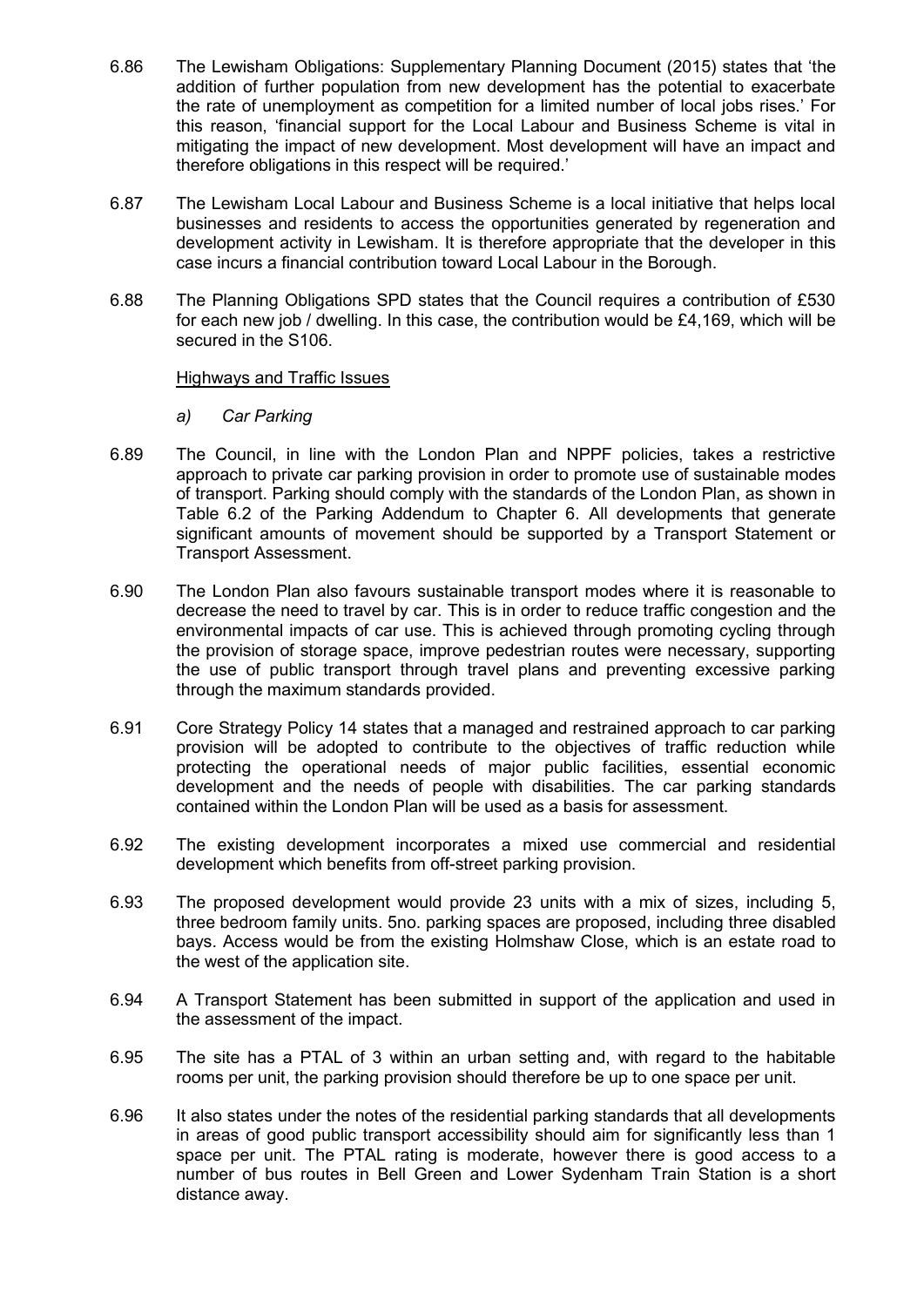- 6.97 The proposed on-site parking provision would equate to one space per 4.6 units. In support of the proposal, midweek parking surveys were conducted at 5am, 11am and 1am in December 2016 within 200 metres of the application site. The survey found there was a 73-74% parking stress, with 39-43 observed free spaces.
- 6.98 The statement then utilised the most recent car ownership data taken in the 2011 census for Bellingham Ward to predict car ownership of future occupiers. It found that, given there are 0.69 cars per household generally, the 23 units has the potential to result in 16 vehicles, based upon full occupancy. Therefore, when deducting the proposed 5 on-site spaces, the overspill may be up to 11 spaces. This would not be significant considering the availability of parking to neighbouring streets identified in the parking surveys, which could adequately absorb any potential over-spill from the site.
- 6.99 Highways officers have therefore raised no objections to the proposal, however they consider it appropriate that given the existing parking stress identified in the streets within the vicinity of the site (which will be exacerbated by visitors) a financial contribution is required towards consultation/ implementation of a controlled parking zone (CPZ).
- 6.100 The sum sought would be £30,000, which is based upon:-
	- Meeting with Local groups to discuss the attractors in the area, the timings of the zone and the area to be consulted;
	- Consult residents in the agreed area on the agreed options and proposed design of the zone;
	- Provide drop-in events and allow Local Assemblies and TRAs time to raise issues at their meetings if necessary. Also highlight the approach to disabled bays;
	- Publish the results of the consultation on the web, identifying which options were favoured for the timings and area of the zone to be implemented;
	- Statutory consultation.
- 6.101 The applicants have agreed to pay the sum, which will be secured in the S106.
- 6.102 The applicant will also be required in the S106 to demonstrate to the Council that reasonable endeavours have been undertaken with Lewisham Homes (land owners) to introduce waiting restrictions on the vehicle turning head adjacent to the site on Holmshaw Close. The waiting restrictions would restrict informal parking in the vehicle turning head and facilitate delivery/servicing access to the site.
- 6.103 The applicant has also confirmed that following discussions with Highways officers, they agree to provide a car club contribution.
- 6.104 It is considered appropriate that residential and commercial travel plans be submitted that sets out objectives and targets to ensure occupiers have a greater awareness of how they generally travel, and to promote use of sustainable modes of travel. Conditions will require the submission of evidence to demonstrate compliance with the proposed monitoring and review mechanisms within 6 months of first occupation for both the commercial and residential uses.
- 6.105 A planning condition will require details relating to the installation of electric charging facilities within the car park, in accordance with London Plan standards.
- 6.106 In summary, the proposed development is not considered to adversely impact upon the level of parking in the area. In addition, through the appropriate management of parking, cycle parking provision and a Travel Plan, the scheme would meet the policies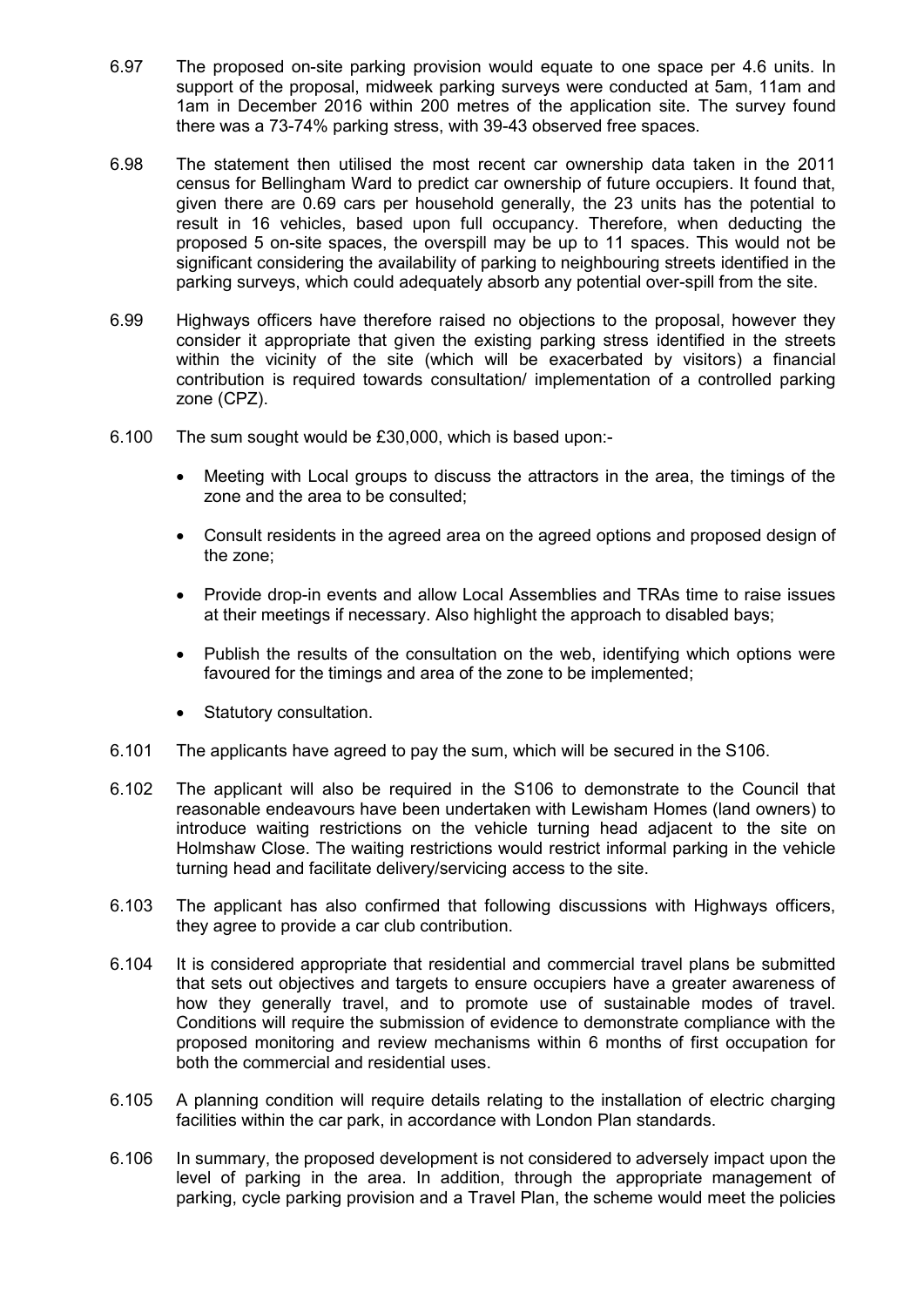of the NPPF, The London Plan (2016) and DM Policy 29: Car parking in reducing private vehicle travel.

*b) Access*

- 6.107 DM Policy 29 requires new development to have no negative impact upon the safety and suitability of access and servicing.
- 6.108 The site would be accessed from Holmshaw Close, which is an unadopted estate road to the west of the site. The Transport Statement advises that servicing and delivery vehicles would be likely to access the site from Holmshaw Close and utilise the existing turning head adjacent to the application site. On-street parking to the front of the building on Bell Green is restricted by yellow lines and a bus stop with lay-by. Deliveries to the four existing commercial units were also undertaken to this area, therefore it is considered that as the proposed commercial provision would be less, as would the future delivery and servicing trip levels.
- 6.109 Nevertheless, Highways officers advise the inclusion of a Servicing and Delivery condition relating to the commercial unit to ensure the formal submission of further details once an end user has been confirmed. The applicant has advised of dialogue with the owner of the private road, who has 'not made the developer aware of any existing delivery and servicing issues'.
- 6.110 Refuse collection is also currently undertaken from Holmshaw Close, and this would continue should permission be granted.
- 6.111 Whilst there would be less commercially related vehicular movement, the site would provide 5 residential spaces, which would be accessed from Holmshaw Close. Considering the low provision and expected trips, this would be unlikely to materially change vehicular and pedestrian access conflicts.

#### *c) Cycle Parking*

- 6.112 Cycle parking standards are provided in Table 6.3 of the Parking Addendum to Chapter 6 of the London Plan. It states that residential dwellings should provide 1 space per one bedroom dwelling and 2 spaces per all other dwellings. Therefore the proposed development should provide 38 cycle parking spaces (36 residential, and 2 commercial.)
- 6.113 The proposed ground floor plan (1535-10 V12) indicates that 38 residential, and 2 commercial, dry and secure cycle spaces would be provided, thereby exceeding the London Plan standards.
- 6.114 A planning condition will be included which requires further details regarding the type of cycle stands, whilst ensuring they are provided prior to first occupation.

#### *d) Refuse*

- 6.115 Standard 22 and 23 of the London Plan Housing SPG highlights guidance on refuse for new residential development and references the British Standard BS5906:2005. The minimum refuse capacity required would be:
	- Recycling Provision = 3no. x 1280l eurobins
	- Residual Waste Provision = 3no. x 1100l eurobins
- 6.116 In this case, the proposal would be compliant, providing separate residential and commercial stores. The residential store would be sited within the car-park area, with doors opening onto Holmshaw Close to enable collection. The commercial unit would also have an internal store, with opening onto the adjacent side pedestrian footpath.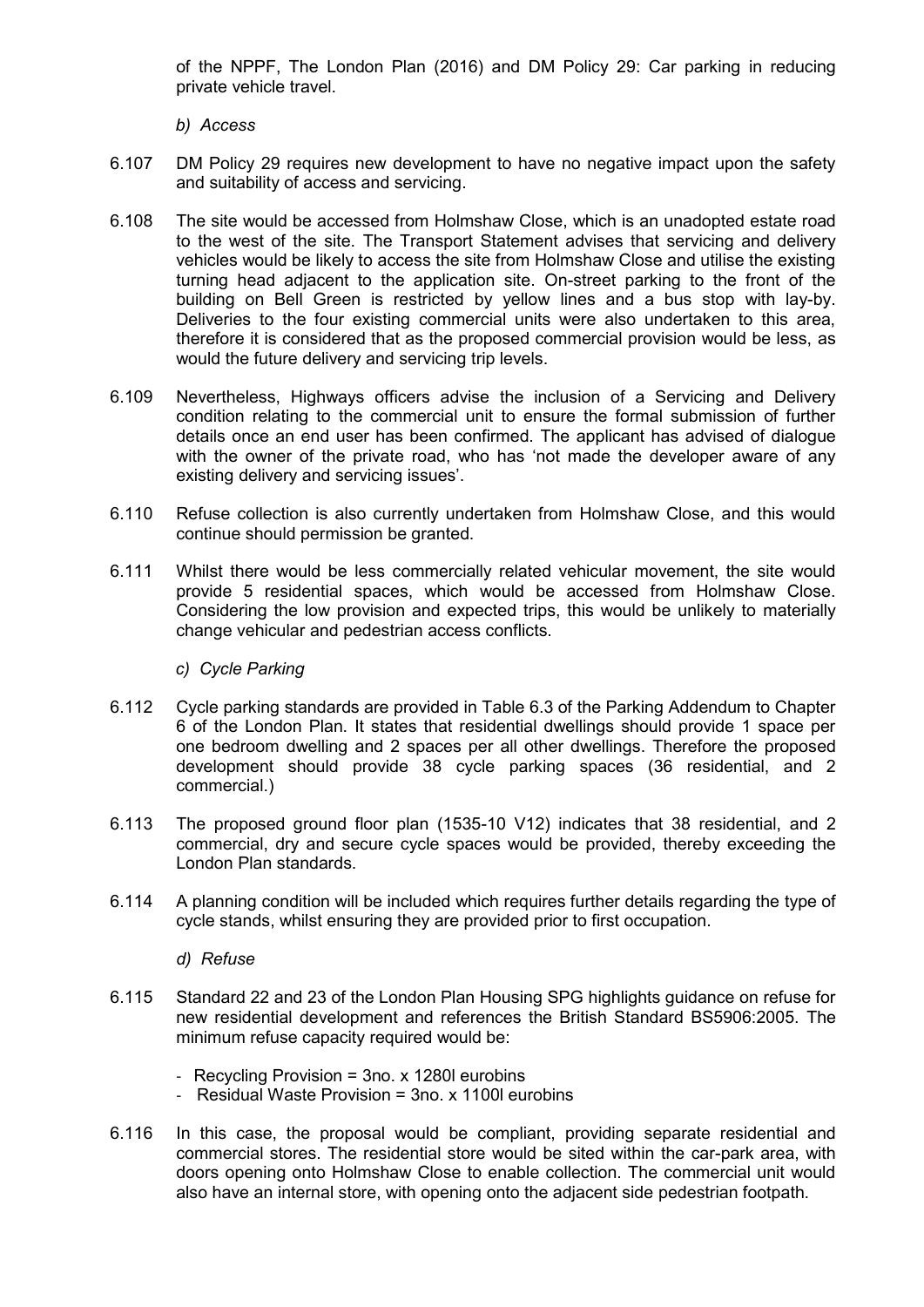- 6.117 The applicant has advised that refuse collection would be undertaken from Holmshaw Close, and the bins would be collected from the proposed stores, which would be open/ unlocked on collection days.
- 6.118 The capacity of the stores are acceptable, and their provision will be ensured by condition.
	- *e) Construction Impact*
- 6.119 A planning condition will ensure the submission of a Construction Management Plan, that will be expected to detail the number and type of vehicles, mitigation measures for dust and noise, safety implications and length of construction period (among other matters). The statement would also be expected to address proposed demolition works.

#### Sustainability and Energy

- 6.120 London Plan Policy 5.2 states that development proposals should make the fullest contribution to minimising carbon dioxide emissions in accordance with the following energy hierarchy:
	- Be lean: use less energy;
	- Be clean: supply energy efficiently; and,
	- Be green: use renewable energy.
- 6.121 Major development should look to meet targets in reducing carbon dioxide emissions in new buildings. These targets are expressed as minimum improvements over the Target Emission Rate outlined in the national Building Regulations. For new residential buildings a 35% reduction target beyond Part L 2013 is sought. An energy assessment should be included to demonstrate how the targets for emissions reduction are to be met.
- 6.122 Proposals should outline details of decentralised energy where feasible, such as Combined Heat and Power (CHP), and on-site renewable energy. As outlined within Policy 5.6 and 5.7 of the London Plan, these options should be explored within the energy assessment.
- 6.123 Lewisham's Core Strategy Objective 5 states 'The Council will take action to ensure that climate change is adapted to and mitigated against, including measures necessary to reduce carbon emissions by maximising generation and use of renewable energy and locally distributed energy, particularly for major development sites.'
- 6.124 Core Strategy Policy 7 looks to apply the London Plan policies relevant to climate change including those related to: air quality, energy efficiency, sustainable design and construction, retrofitting, decentralised energy works, renewable energy, innovative energy technologies, overheating and cooling, urban greening, and living roofs and walls.
- 6.125 The application includes an Energy Assessment and Sustainability Statement, which considers that due to the scale of the development and constraints of the site, certain renewable energy options and CHP are not feasible. Officers raise no objections to this.
- 6.126 The assessment outlines that the development would achieve a policy compliant 35% reduction in CO2 emissions. Energy efficiency measures would include the installation of PV panels; high efficiency heating system; advanced heating controls; and installation of water meters. Officers consider the development to be acceptable, and in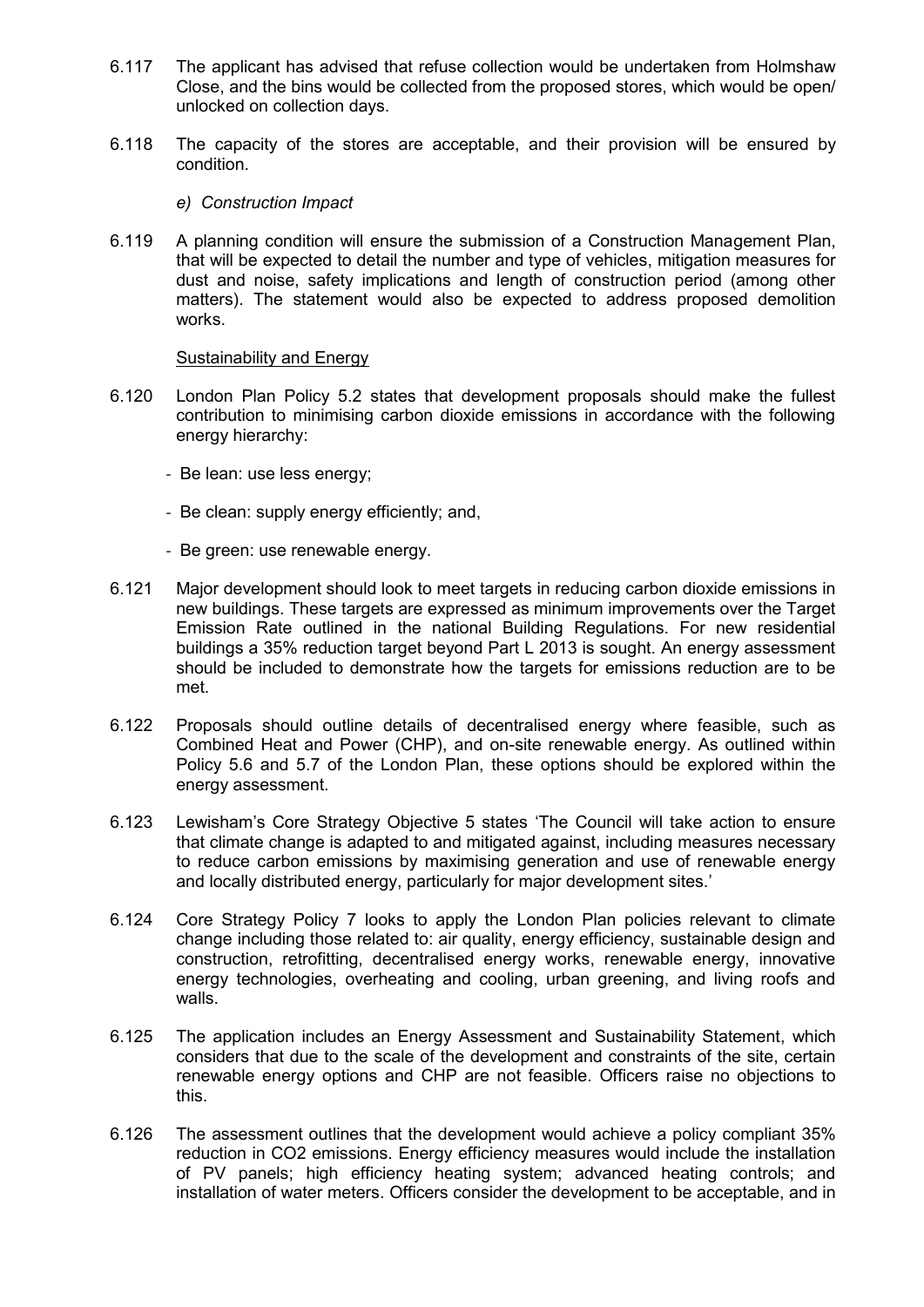compliance with zero carbon targets, a financial contribution of £31,896 to offset the emissions would be incurred by the applicant, and secured in the S106.

Landscaping

- 6.127 DM Policy 25 Landscaping and Trees aims to ensure applicants consider landscaping and trees as an integral part of the application and development process.
- 6.128 The development would occupy the entire site, therefore no landscaping measures around the building are proposed. An 81 sqm communal garden area would however be provided on the sixth floor, with seating and planting measures shown. Further details of this area will be required by planning condition, which must be completed prior to first occupation of the residential units.

## Children's Play

- 6.129 London Plan Policy 3.6 and Core Strategy Policy 12 require that residential and mixed use developments make provision for children's play and informal recreation space. The London Plan states that the amount of provision should be proportionally based on the number of children expected to occupy the development and an assessment of future needs. Summarily, the Mayor of London concludes that new development that creates a child yield is expected to provide 10m2 of play and recreation space for every child.
- 6.130 Based on the Mayor's playspace SPG, three children between the age of 0-16 are predicted to live in the development. This gives rise to a total child playspace requirement of 30 sqm. Based on this, there is an opportunity to enhance some play facilities within the nearby public spaces, the nearest being Home Park.
- 6.131 The Lewisham Planning Obligations: Supplementary Planning Document (2015) advises that the undelivered playspace then be multiplied by £300 per m2, which represents the estimated cost for the Council to deliver off-site children's playspace on behalf of the developer. In this case, the sum would be £9,000.
- 6.132 Children's playspace contributions are considered separate and additional to the Borough CIL. Whilst children's playspace is often located in open spaces, it will not be considered to be covered by any CIL payment, and therefore would be secured separately within a S106.

# Air Quality

- 6.133 The NPPF (para.128) states that the planning system should contribute to and enhance the natural and local environment by preventing both new and existing development from contributing to or being put at unacceptable risk from, or being adversely affected by unacceptable levels of soil, air, water, noise pollution or land instability.
- 6.134 DM Policy 23 states that the Council will require all major developments that have the potential to impact on air quality will be required to submit an Air Quality Management Assessment. The application site falls within a designated Air Quality Management Area, one of six in the Borough.
- 6.135 In response, an assessment has been undertaken on behalf of the applicants**,** and it concludes that the implementation of appropriate measures and good practice during the demolition and construction phases would mitigate potential harm from dust.
- 6.136 The Council's Environmental Health officers have reviewed the document, and have confirmed they are satisfied with the conclusions reached, with appropriate measures to be ensured by a planning condition.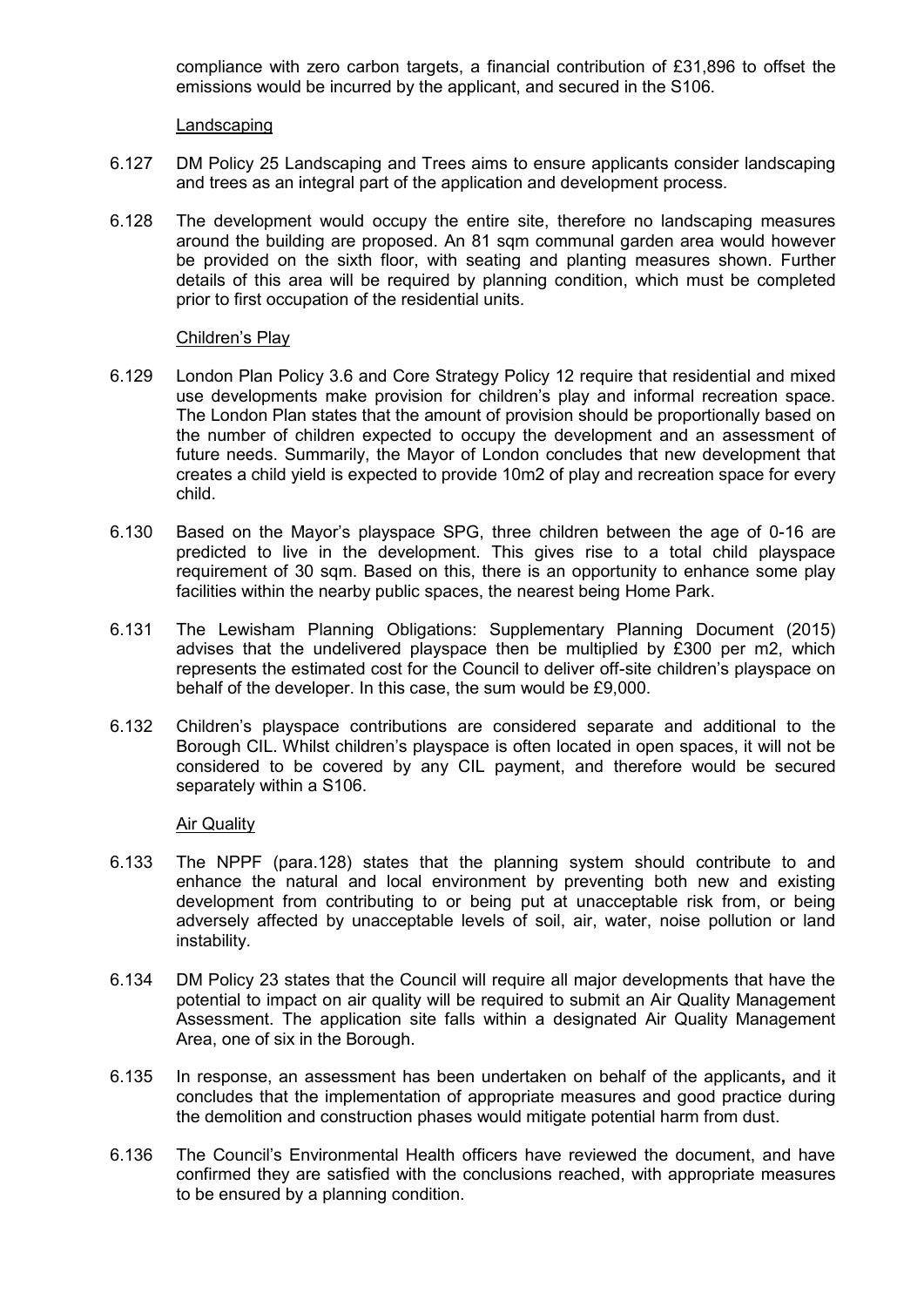### Planning Obligations

- 6.137 The National Planning Policy Framework (NFFP) (para. 203) states that in dealing with planning applications, local planning authorities should consider whether otherwise unacceptable development could be made acceptable through the use of conditions or planning obligations. Planning obligations should only be used where it is not possible to address unacceptable impacts through a planning condition. It further states that where obligations are being sought or revised, local planning authorities should take account of changes in market conditions over time and, wherever appropriate, be sufficiently flexible to prevent planned development being stalled. The NPPF (para. 204) also sets out that planning obligations should only be secured when they meet the following three tests:
	- (a) Necessary to make the development acceptable
	- (b) Directly related to the development; and
	- (c) Fairly and reasonably related in scale and kind to the development
- 6.138 Paragraph 122 of the Community Infrastructure Levy Regulations (April 2010) puts the above three tests on a statutory basis, making it illegal to secure a planning obligation unless it meets the three tests.
- 6.139 The obligations sought are as follows:
	- Financial contributions of:

£30,000 toward Controlled Parking Zone (CPZ);

£31,896 Carbon off-set contribution;

£9,000 Children's playspace;

£4,169 Local Labour

- Developer to undertake initial fit-out of the commercial unit prior to any occupation of the residential units to include:
	- Service connections for gas, electricity, water and foul drainage;
	- Provision for telecommunication services and broadband services;
	- Wall and ceiling finishes;
	- Wheelchair accessible entrances;
	- Screed floors;
	- Glazing solution.
- A 3 month rent free period granted to the commercial occupier to allow the tenant to fit-out the unit and begin trading before any rental payments are due;
- Time delay and late stage Viability Review Mechanism;
- Demonstrate Reasonable Endeavours have been undertaken for the implementation of waiting restrictions on Holmshaw Close;
- Car-club membership: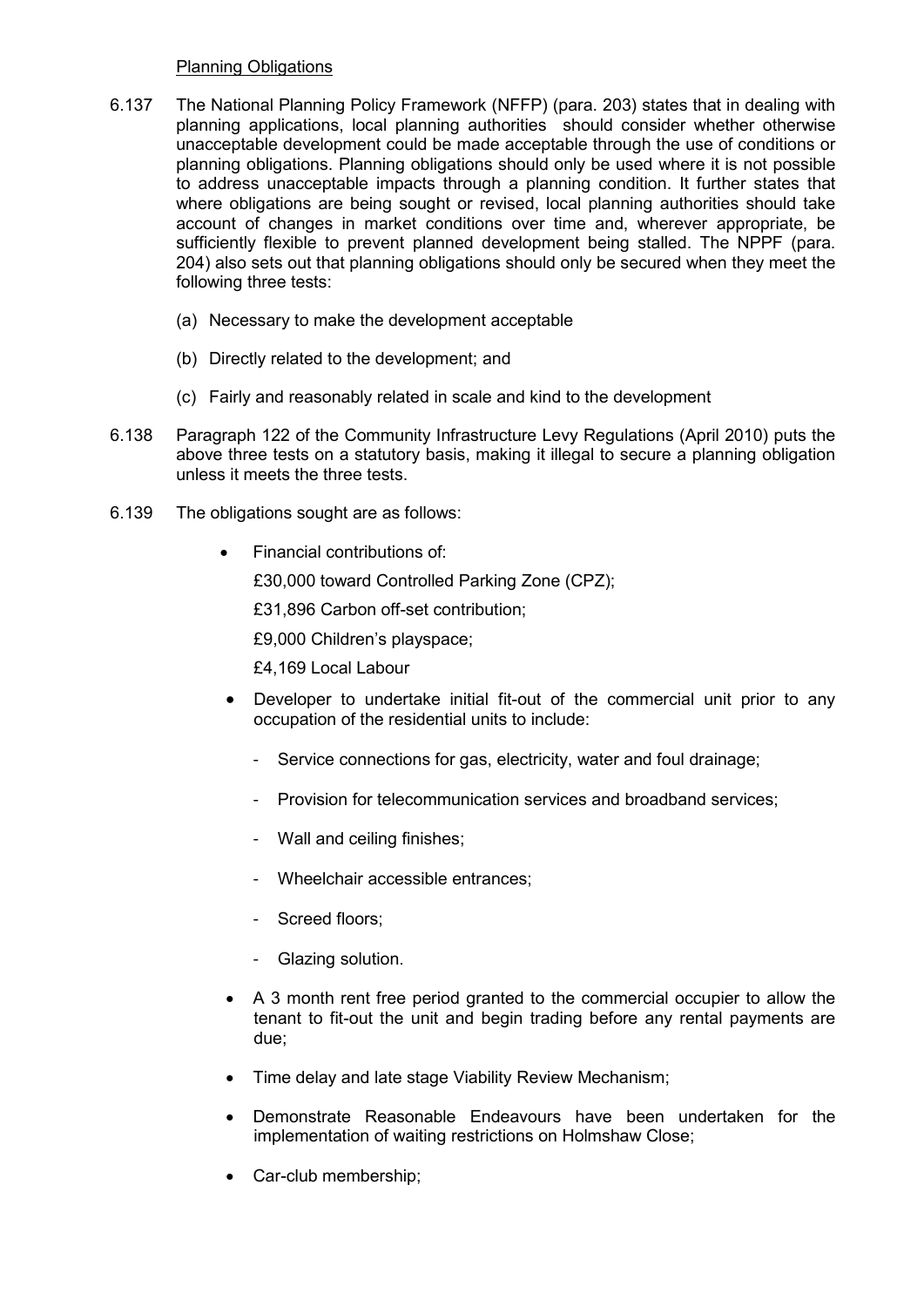- Monitoring, legal and professional costs.
- 6.140 As set out elsewhere in this report, the obligations outlined above are directly related to the development. They are considered to be fairly and reasonably related in scale and kind to the development and to be necessary and appropriate in order to secure policy objectives, to mitigate the proposed development's impact and make the development acceptable in planning terms. Officers are therefore satisfied the proposed obligations meet the three legal tests as set out in the Community Infrastructure Levy Regulations 2010.

# Prevention of crime and disorder

6.141 S.17 of the Crime and Disorder Act 1998 provides that it shall be the duty of the Council to exercise its various functions with due regard to the likely effect of the exercise of those functions on, and the need to do all that it reasonably can to prevent crime and disorder etc in its area. Officers do not consider that this application raises any crime and disorder issues.

# Human Rights Act

6.142 Officers consider that this application does not raise any Human Rights Act issues that need to be considered.

# **7.0 Local Finance Considerations**

- 7.1 Under Section 70(2) of the Town and Country Planning Act 1990 (as amended), a local finance consideration means:
	- (a) a grant or other financial assistance that has been, or will or could be, provided to a relevant authority by a Minister of the Crown; or
	- (b) sums that a relevant authority has received, or will or could receive, in payment of Community Infrastructure Levy (CIL)
- 7.2 The weight to be attached to a local finance consideration remains a matter for the decision maker.
- 7.3 The Mayor of London's CIL is therefore a material consideration. CIL is payable on this application and the applicant has completed the relevant form.

# **8.0 Community Infrastructure Levy**

8.1 The above development is liable for Lewisham CIL.

# **9.0 Equalities Considerations**

- 9.1 The Equality Act 2010 (the Act) introduced a new public sector equality duty (the equality duty or the duty). It covers the following nine protected characteristics: age, disability, gender reassignment, marriage and civil partnership, pregnancy and maternity, race, religion or belief, sex and sexual orientation.
- 9.2 In summary, the Council must, in the exercise of its function, have due regard to the need to:

(a) eliminate unlawful discrimination, harassment and victimisation and other conduct prohibited by the Act;

(b) advance equality of opportunity between people who share a protected characteristic and those who do not;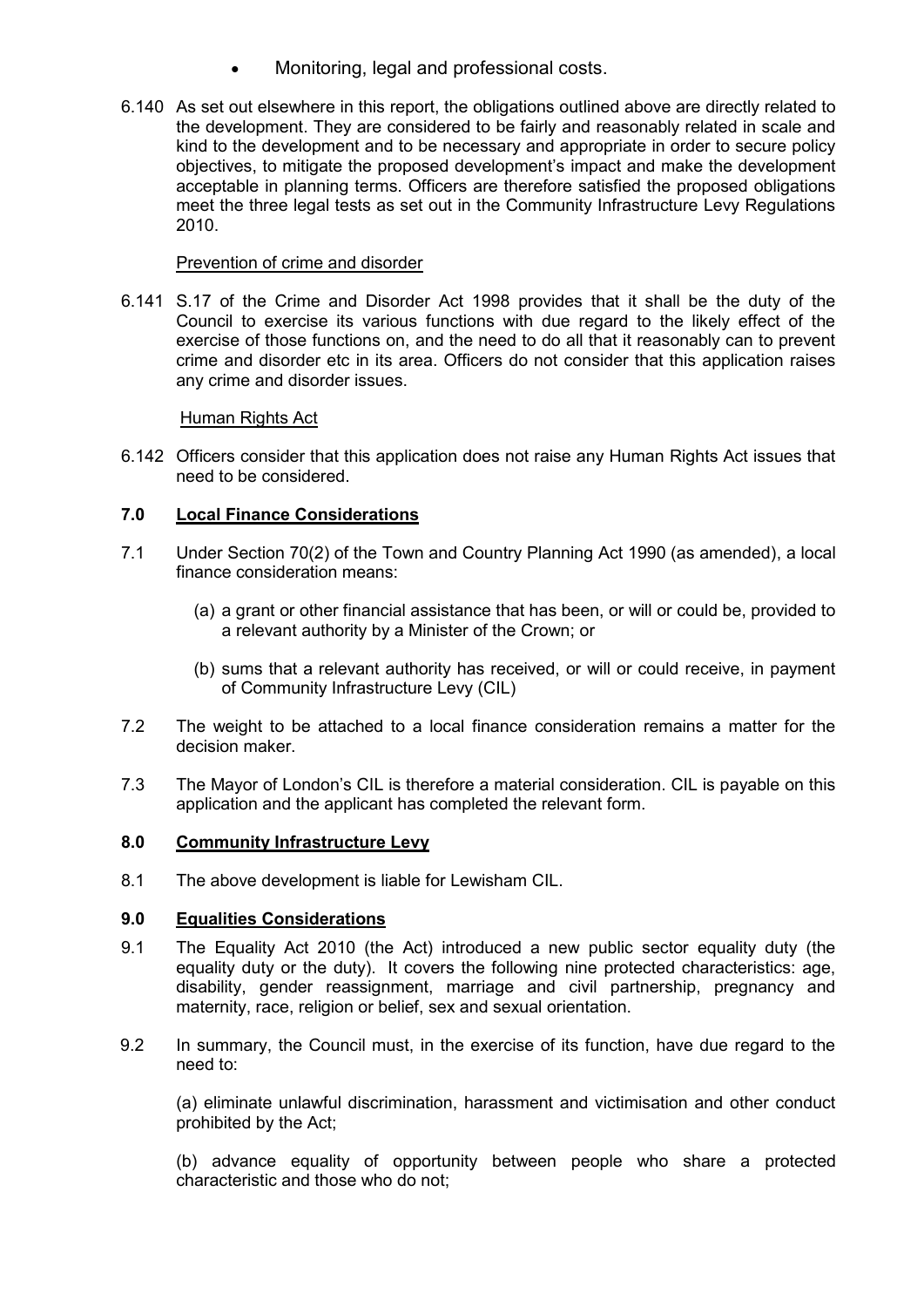(c) Foster good relations between people who share a protected characteristic and persons who do not share it.

- 9.3 The duty continues to be a "have regard duty", and the weight to be attached to it is a matter for the decision maker, bearing in mind the issues of relevance and proportionality. It is not an absolute requirement to eliminate unlawful discrimination, advance equality of opportunity or foster good relations.
- 9.4 The Equality and Human Rights Commission has recently issued Technical Guidance on the Public Sector Equality Duty and statutory guidance entitled "Equality Act 2010 Services, Public Functions & Associations Statutory Code of Practice". The Council must have regard to the statutory code in so far as it relates to the duty and attention is drawn to Chapter 11 which deals particularly with the equality duty. The Technical Guidance also covers what public authorities should do to meet the duty. This includes steps that are legally required, as well as recommended actions. The guidance does not have statutory force but nonetheless regard should be had to it, as failure to do so without compelling reason would be of evidential value. The statutory code and the technical guidance can be found at: [https://www.equalityhumanrights.com/en/publication-download/technical-guidance](https://www.equalityhumanrights.com/en/publication-download/technical-guidance-public-sector-equality-duty-england)[public-sector-equality-duty-england](https://www.equalityhumanrights.com/en/publication-download/technical-guidance-public-sector-equality-duty-england)
- 9.5 The Equality and Human Rights Commission (EHRC) has previously issued five guides for public authorities in England giving advice on the equality duty:
	- 1. The essential guide to the public sector equality duty
	- 2. Meeting the equality duty in policy and decision-making
	- 3. Engagement and the equality duty
	- 4. Equality objectives and the equality duty
	- 5. Equality information and the equality duty
- 9.6 The essential guide provides an overview of the equality duty requirements including the general equality duty, the specific duties and who they apply to. It covers what public authorities should do to meet the duty including steps that are legally required, as well as recommended actions. The other four documents provide more detailed guidance on key areas and advice on good practice. Further information and resources are available at:

# 9.7 **[https://www.equalityhumanrights.com/en/advice-and-guidance/public](https://www.equalityhumanrights.com/en/advice-and-guidance/public-sector-equality-duty-guidance)[sector-equality-duty-guidance](https://www.equalityhumanrights.com/en/advice-and-guidance/public-sector-equality-duty-guidance)**

9.8 The planning issues set out above do not include any factors that relate specifically to any of the equalities categories set out in the Act, and therefore it has been concluded that there is no impact on equality.

# **10.0 Conclusion**

- 10.1 The proposal includes the demolition of an existing non-designated building, which serves to detract from the character of the streetscene, and is of insufficient architectural merit to warrant retention.
- 10.2 The proposal would provide a part 6/ part 7/ part 8-storey mixed use commercial and residential development that officers consider to be acceptable in its siting, height and design, and would be an appropriate addition to the townscape.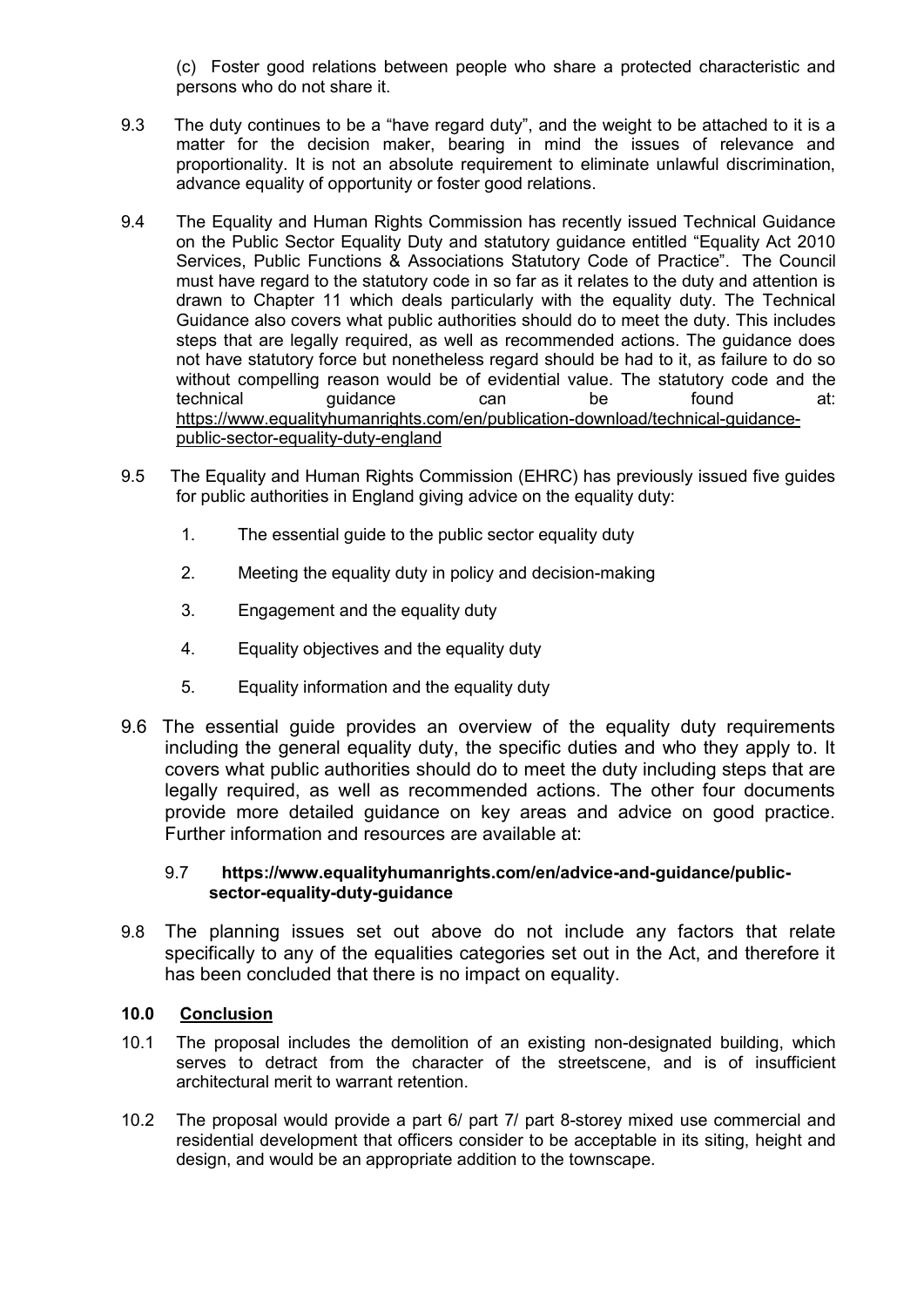- 10.3 Officers are satisfied that due to the proposed siting of the building, the level of visual harm upon neighbouring residential occupiers would not be significant.
- 10.4 The standard of proposed residential accommodation would be acceptable, in accordance with policies, with each unit afforded sufficient private amenity space.
- 10.5 The provision of no affordable units or in-lieu payment has been rigorously tested by an independent viability consultant on behalf of the local planning authority, who agrees with the conclusions of the applicant. The S106 would secure an 'early review' assessment of any changes in the housing market should no development commence on-site within 2 years of the decision date, with a further review undertaken once 75% of homes are sold.
- 10.6 Officers are satisfied with the Highways impact of the proposal, subject to provision of a CPZ financial contribution and car club membership.
- 10.7 For these reasons, it is recommended the redevelopment of the site is granted permission.

# **11.0 RECOMMENDATION (A)**

- 11.1 To agree the proposals and authorise the Head of Law to complete a legal agreement under Section 106 of the 1990 Act (and other appropriate powers) to cover the following principal matters:-
	- Financial contributions of:

£30,000 toward Controlled Parking Zone (CPZ);

£31,896 Carbon off-set contribution;

£9,000 Children's playspace;

£4,169 Local Labour

- Developer to undertake initial fit-out of the commercial unit prior to any occupation of the residential unit to include:
	- Service connections for gas, electricity, water and foul drainage;
	- Provision for telecommunication services and broadband services;
	- Wall and ceiling finishes;
	- Wheelchair accessible entrances;
	- Screed floors;
	- Glazing solution.
- A 3 month rent free period granted to the commercial occupier to allow the tenant to fit-out the unit and begin trading before any rental payments are due;
- Time delay and late stage Viability Review Mechanism;
- Demonstrate Reasonable Endeavours have been undertaken for the implementation of waiting restrictions on Holmshaw Close;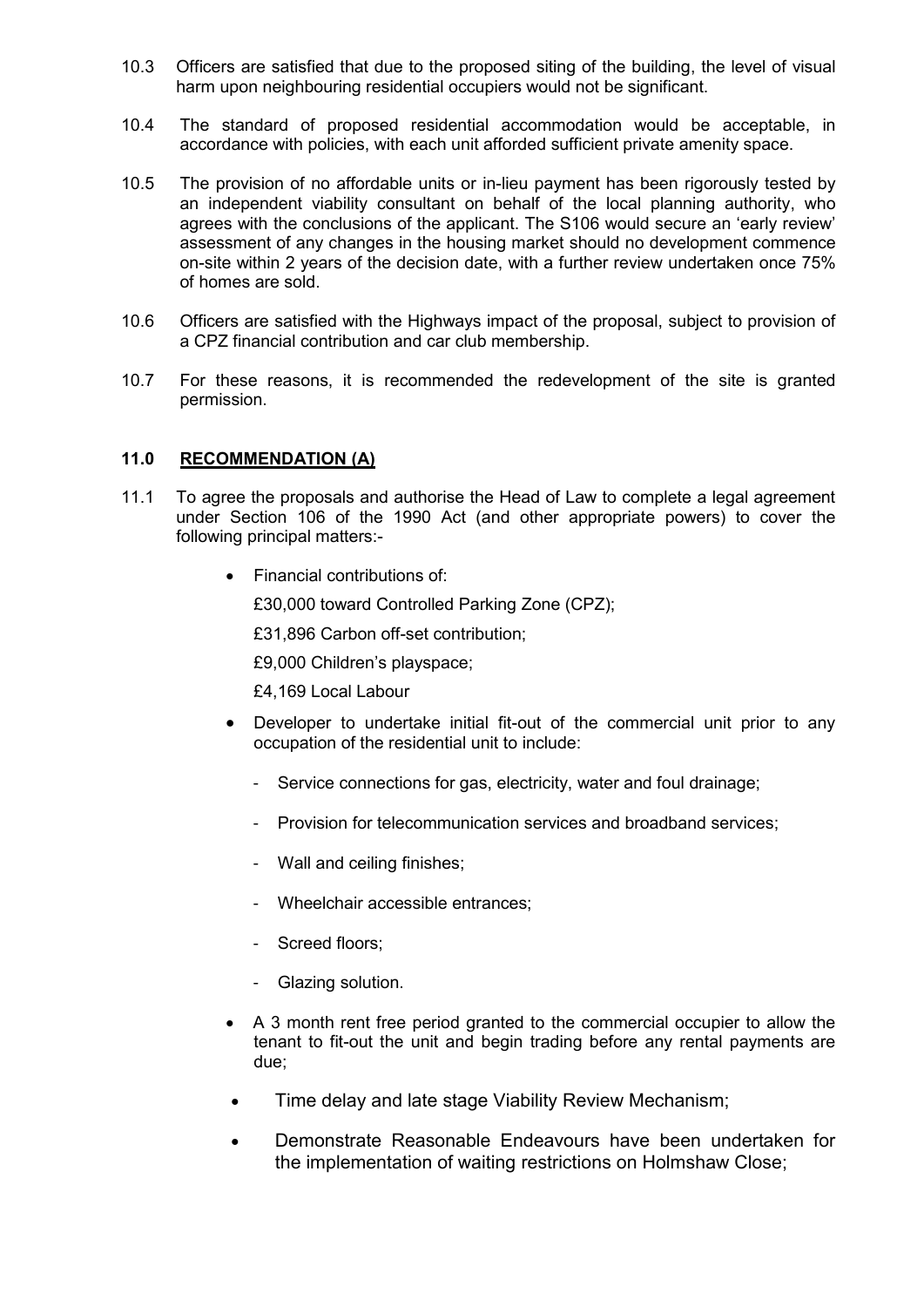- Car-club membership;
- Monitoring, legal and professional costs.

## **RECOMMENDATION (B)**

- 11.2 Upon the completion of a satisfactory Section 106, in relation to the matters set out above, authorise the Head of Planning to Grant Permission subject to conditions securing the following:-
	- (1) The development to which this permission relates must be begun not later than the expiration of three years beginning with the date on which the permission is granted.

**Reason:** As required by Section 91 of the Town and Country Planning Act 1990.

(2) The development shall be carried out strictly in accordance with the application plans, drawings and documents hereby approved and as detailed below:

> 1535-01 V10; 1535-03 V10; 1535-04 V10; 1535-05 V10; 1535-06 V10; 1535- 07 V10; 1535-08 V10; 1535-09 V10; 1535-16 V10; 1535-31 V10; 1535-33 V10 Planning Statement; Architectural Drawings; Marketing Assessment; Daylight & Sunlight; Phase 1 Habitat Survey Report; Transport Statement; Noise & Vibration Assessment; Geo-Environmental Desk Study; Sustainability and Energy Statement Rev A Received 30 August 2017;

1535-10 V11; 1535-14 V11; 1535-15 V11; 1535-21 V11; 1535-26 V11; 1535- 27 V11; 1538-28 V11; 1535-32 V11; 1535-33 V11; 1535-36 V11; 1535-37 V11; Design and Access Statement; Air Quality Assessment; Transport Note: Response to Highways Comments Received 14 December 2017;

1535-02 V12; 1535-10 V12; 1535-11 V12; 1535-12 V12; 1535-13 V12; 1535- 18 V12; 1535-19 V12; 1535-20 V12; 1535-23 V12; 1535-24 V12; 1535-25 V12; 1535-29 V12; 1535-30 V12; 1535-34 V12; 1535-35 V12 Received 9 February 2018

1535-50 V12; 1535-51 V12 Received 26 June 2018.

**Reason:** To ensure that the development is carried out in accordance with the approved documents, plans and drawings submitted with the application and is acceptable to the local planning authority.

(3) No development shall commence on site until the developer has secured the implementation of a programme of archaeological work in accordance with a written scheme of investigation, which has been submitted to and approved in writing by the local planning authority.

**Reason:** To ensure adequate access for archaeological investigations in compliance with Policies 15 High quality design for Lewisham and 16 Conservation areas, heritage assets and the historic environment of the Core Strategy (June 2011) and Policy 7.8 of the London Plan (2016)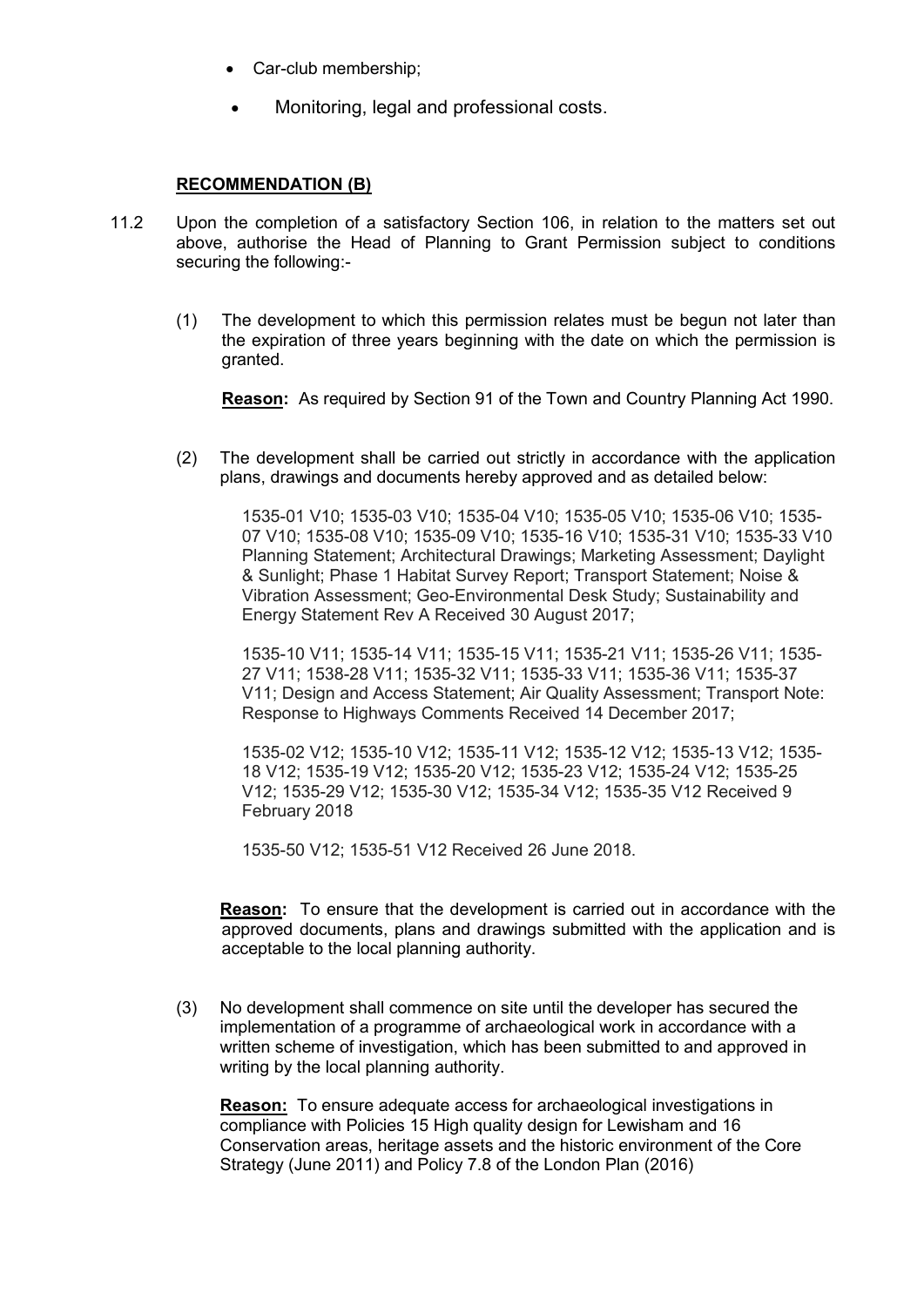**Reason:** To prevent the increased risk of flooding and to improve water quality in accordance with Policies 5.12 Flood risk management and 5.13 Sustainable drainage in the London Plan (2016) and Objective 6: Flood risk reduction and water management and Core Strategy Policy 10:Managing and reducing the risk of flooding (2011).

- (4) No development shall commence on site until such time as a Construction Management Plan has been submitted to and approved in writing by the local planning authority. The plan shall cover:-
	- (a) Demolition works, including dust mitigation measures.
	- (b) The location and operation of plant and wheel washing facilities
	- (c) Details of best practical measures to be employed to mitigate noise and vibration arising out of the construction process
	- (d) Details of construction traffic movements including cumulative impacts which shall demonstrate the following:-
		- (i) Rationalise travel and traffic routes to and from the site.
		- (ii) Provide full details of the number and time of construction vehicle trips to the site with the intention and aim of reducing the impact of construction relates activity.
		- (iii) Measures to deal with safe pedestrian movement.
	- (e) Security Management (to minimise risks to unauthorised personnel).
	- (f) Details of the training of site operatives to follow the Construction Management Plan requirements.

**Reason:** In order that the local planning authority may be satisfied that the demolition and construction process is carried out in a manner which will minimise possible noise, disturbance and pollution to neighbouring properties and to comply with Policy 5.3 Sustainable design and construction, Policy 6.3 Assessing effects of development on transport capacity and Policy 7.14 Improving air quality of the London Plan (2016).

- (5) (a) The building shall be designed so as to provide sound insulation against external noise and vibration, to achieve levels not exceeding 30dB LAeq (night) and 45dB LAmax (measured with F time weighting) for bedrooms, 35dB LAeq (day) for other habitable rooms, with window shut and other means of ventilation provided.
	- (b) Development shall not commence above ground level until details of a sound insulation scheme complying with paragraph (a) of this condition have been submitted to an approved in writing by the local planning authority.
	- (c) The development shall not be occupied until the sound insulation scheme approved pursuant to paragraph (b) has been implemented in its entirety. Thereafter, the sound insulation scheme shall be maintained in perpetuity in accordance with the approved details.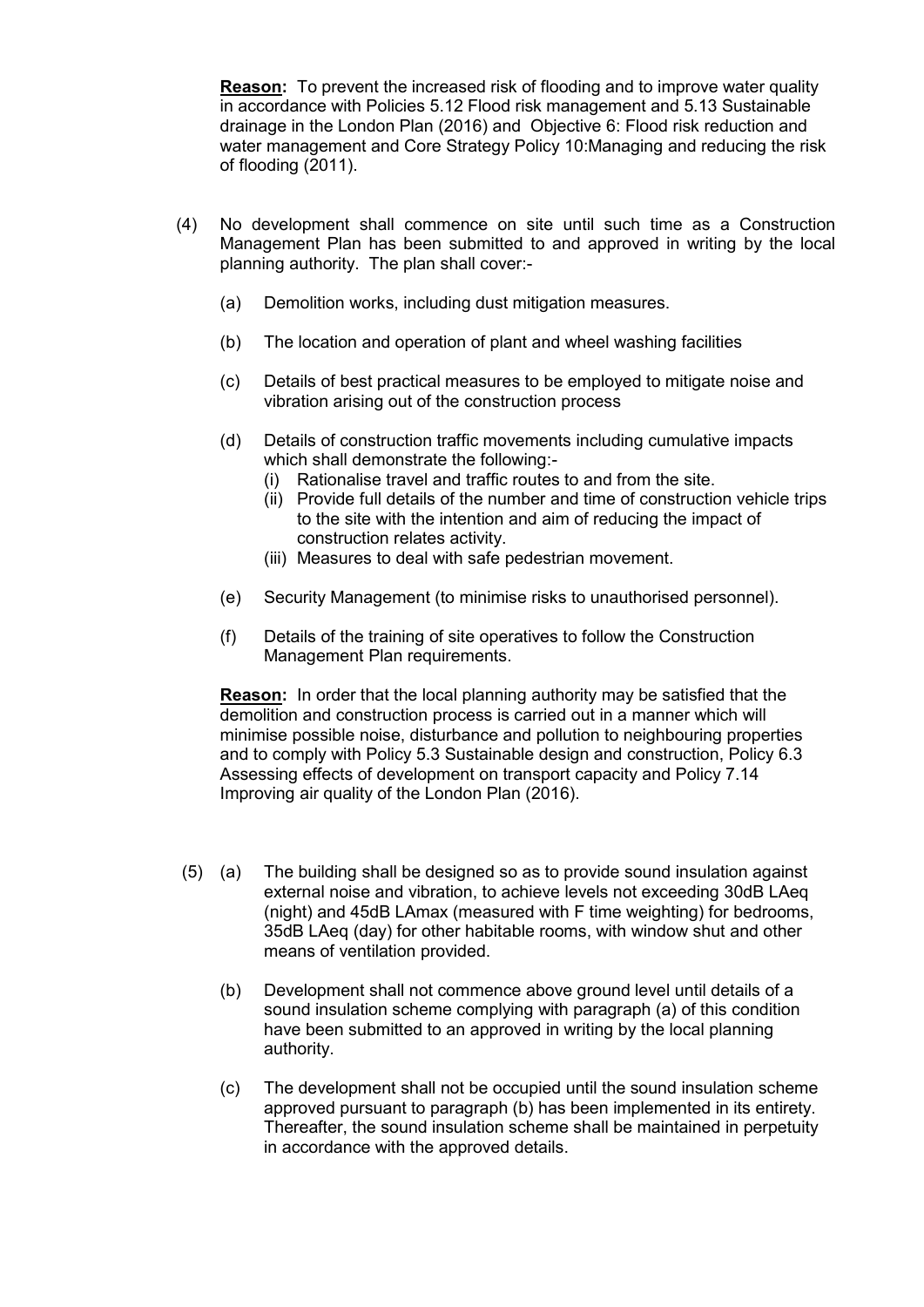**Reason:** To safeguard the amenities of the occupiers of the proposed dwellings and to comply with DM Policy 26 Noise and vibration, DM Policy 32 Housing design, layout and space standards, and DM Policy 33 Development on infill sites, backland sites, back gardens and amenity areas of the Development Management Local Plan (November 2014).

- (6) (a) Notwithstanding the details hereby approved, no development beyond piling shall commence until detailed plans at a scale of 1:5 showing: windows/ doors/ balconies/ terraces and entrances have been submitted to and approved in writing by the local planning authority.
	- (b) The development shall be carried out in accordance with the approved details.

**Reason:** In order that the local planning authority may be satisfied as to the detailed treatment of the proposal and to comply with Policy 15 High quality design for Lewisham of the Core Strategy (June 2011) and Development Management Local Plan (November 2014) DM Policy 30 Urban design and local character.

(7) No development above ground level shall commence on site until a detailed schedule and specification/ samples of all external materials and finishes (including mortar details) to be used on the building have been submitted to and approved in writing by the local planning authority. Large samples must be presented to officers on site as part of the submission. The development shall be carried out in accordance with the approved details.

**Reason:** To ensure that the local planning authority may be satisfied as to the external appearance of the building and to comply with Policy 15 High quality design for Lewisham of the Core Strategy (June 2011) and Development Management Local Plan (November 2014) DM Policy 30 Urban design and local character.

- (8) (a) A minimum of 38 secure and dry cycle parking spaces for future residential occupiers shall be provided within the development as indicated on the plans hereby approved.
	- (b) No development shall commence above ground floor level until the full details of the cycle parking facilities have been submitted to and approved in writing by the local planning authority.
	- (c) All cycle parking spaces shall be provided and made available for use prior to occupation of the development and maintained thereafter.

**Reason:** In order to ensure adequate provision for cycle parking and to comply with Policy 14: Sustainable movement and transport of the Core Strategy (2011).

(9) (a) A minimum of 2 secure and dry cycle parking spaces for the commercial unit hereby approved shall be provided within the development as indicated on the plans hereby approved.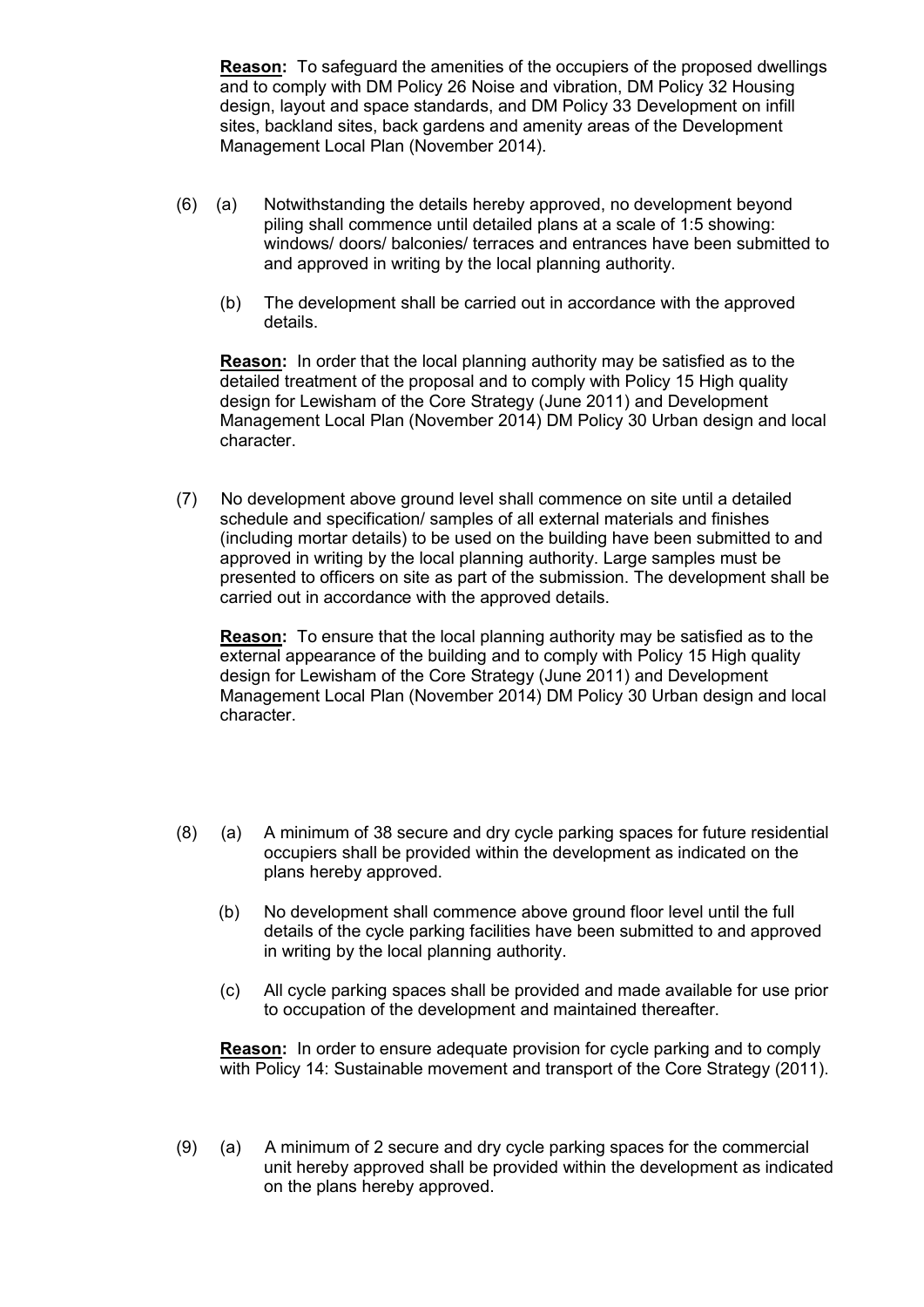- (b) No development shall commence above ground floor level until the full details of the cycle parking facilities have been submitted to and approved in writing by the local planning authority.
- (c) All cycle parking spaces shall be provided and made available for use prior to occupation of the development and maintained thereafter.

**Reason:** In order to ensure adequate provision for cycle parking and to comply with Policy 14: Sustainable movement and transport of the Core Strategy (2011).

- (10) (a) Prior to occupation of the development a scheme for any external lighting that is to be installed at the site, including measures to prevent light spillage shall be submitted to and approved in writing by the local planning authority.
	- (b) Any such external lighting as approved under part (a) shall be installed prior to occupation in accordance with the approved drawings and such directional hoods shall be retained permanently.
	- (c) The applicant should demonstrate that the proposed lighting is the minimum needed for security and working purposes and that the proposals minimise pollution from glare and spillage.

**Reason:** In order that the local planning authority may be satisfied that the lighting is installed and maintained in a manner which will minimise possible light pollution to the night sky and neighbouring properties and to comply with DM Policy 27 Lighting of the Development Management Local Plan (November 2014).

(11) Notwithstanding the Town and Country Planning (General Permitted Development) Order 2015 (or any Order revoking, re-enacting or modifying that Order), no plumbing or pipes, other than rainwater pipes, shall be fixed on the elevations of the building.

**Reason:** In order that the local planning authority may be satisfied with the details of the proposal and to accord with Policy 15 High quality design for Lewisham of the Core Strategy (June 2011) and DM Policy 30 Urban design and local character of the Development Management Local Plan (November 2014).

(12) The proposed private and communal amenity spaces (including roof terraces) shall be provided prior to first occupation of the residential units, and retained thereafter permanently for the benefit of the occupiers of the residential units hereby permitted.

**Reason:** In order that the local planning authority may be satisfied as to the amenity space provision in the scheme and to comply with Policy 15 High quality design for Lewisham of the Core Strategy (June 2011) and DM Policy 32 Housing Design, layout and space standards of the Development Management Local Plan (November 2014).

(13) (a) A user's Travel Plan for the residential units shall be submitted to and agreed in writing by the local planning authority, in accordance with Transport for London's document 'Travel Planning for New Development in London'. The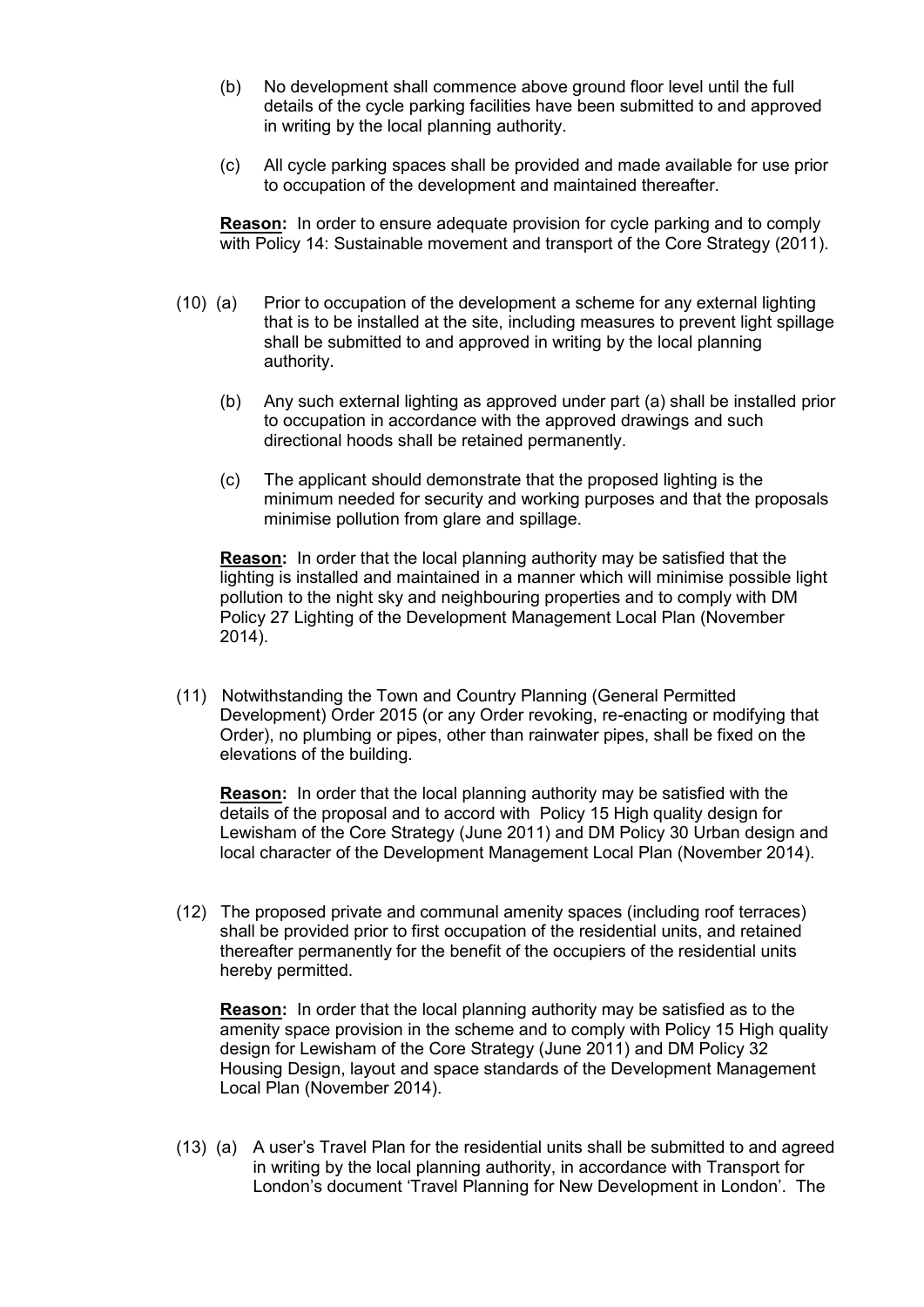development shall operate in full accordance with all measures identified within the Travel Plan from first occupation.

- (b) The Travel Plan shall specify initiatives to be implemented by the development to encourage access to and from the site by a variety of noncar means, shall set targets and shall specify a monitoring and review mechanism to ensure compliance with the Travel Plan objectives.
- (c) Within the timeframe specified by (a) and (b), evidence shall be submitted to demonstrate compliance with the monitoring and review mechanisms agreed under parts (a) and (b).

**Reason:** In order that both the local planning authority may be satisfied as to the practicality, viability and sustainability of the Travel Plan for the site and to comply with Policy 14 Sustainable movement and transport of the Core Strategy (June 2011).

- (14) (a) A user's Travel Plan for the commercial unit shall be submitted to and agreed in writing by the local planning authority, in accordance with Transport for London's document 'Travel Planning for New Development in London'. The commercial unit shall operate in full accordance with all measures identified within the Travel Plan from first occupation.
	- (b) The Travel Plan shall specify initiatives to be implemented by the development to encourage access to and from the site by a variety of noncar means, shall set targets and shall specify a monitoring and review mechanism to ensure compliance with the Travel Plan objectives.
	- (c) Within the timeframe specified by (a) and (b), evidence shall be submitted to demonstrate compliance with the monitoring and review mechanisms agreed under parts (a) and (b).

**Reason:** In order that both the local planning authority may be satisfied as to the practicality, viability and sustainability of the Travel Plan for the site and to comply with Policy 14 Sustainable movement and transport of the Core Strategy (June 2011).

- (15) (a) Details of the location of electric vehicle charging points to be provided and a programme for their installation and maintenance shall be submitted to and approved in writing by the local planning authority prior to construction of the above ground works.
	- (b) The electric vehicle charging points as approved shall be installed prior to occupation of the Development and shall thereafter be retained and maintained in accordance with the details approved under (a).

**Reason:** To reduce pollution emissions in an Area Quality Management Area in accordance with Policy 7.14 Improving air quality in the London Plan (2016), and DM Policy 29 Car parking of the Development Management Local Plan (November 2014).

(16) (a) The residential units shall not be occupied until a Delivery and Servicing Plan relating to the residential use has been submitted to and approved in writing by the local planning authority.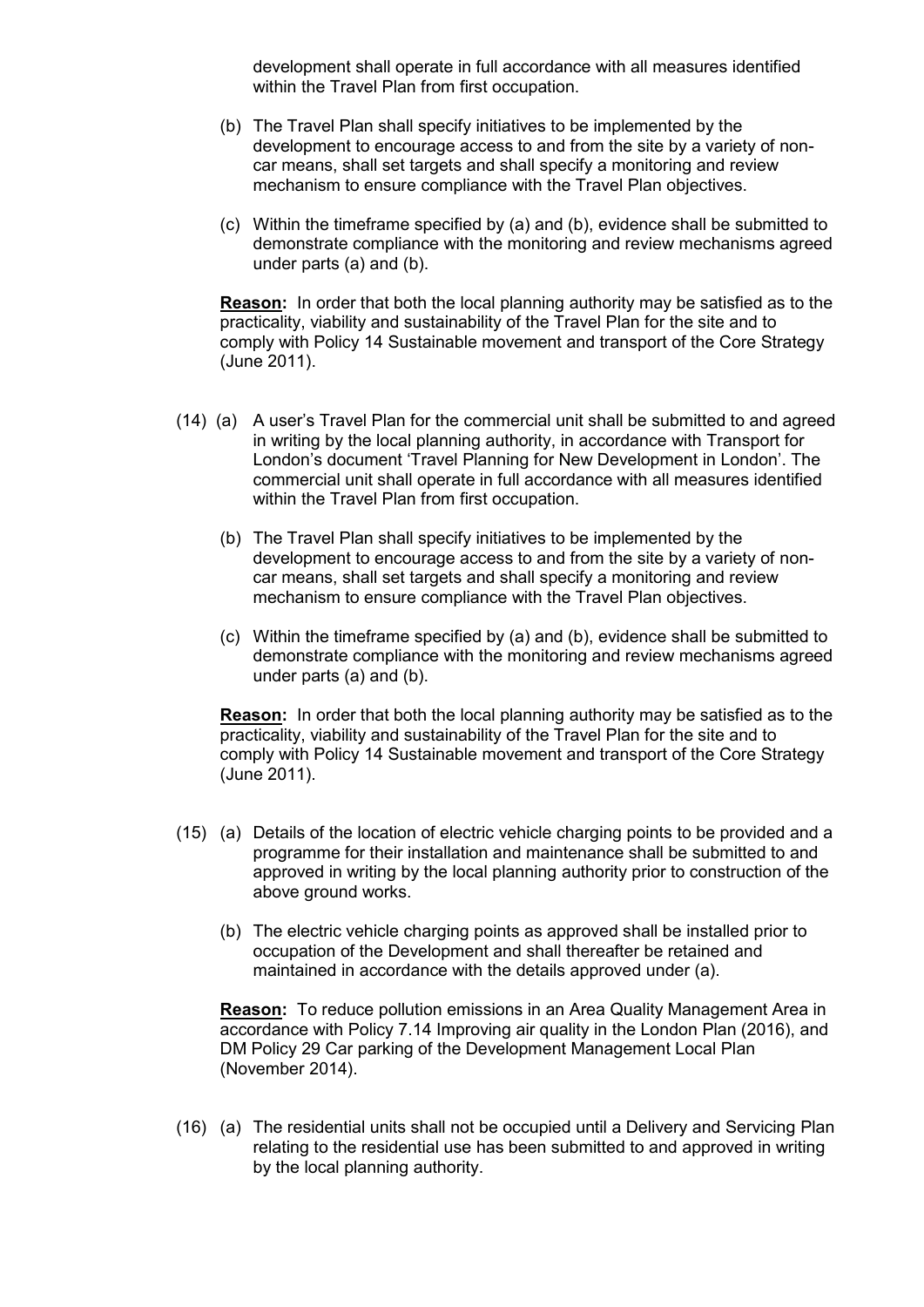- (b) The plan shall demonstrate the expected number and time of delivery and servicing trips to the site, with the aim of reducing the impact of servicing activity.
- (c) The approved Delivery and Servicing Plan shall be implemented in full accordance with the approved details from the first occupation of the residential units and shall be adhered to in perpetuity.

**Reason:** In order to ensure satisfactory vehicle management and to comply with Policy 14 Sustainable movement and transport of the Core Strategy (June 2011).

- (17) (a) The commercial unit shall not be occupied until a Delivery and Servicing Plan relating to the commercial use has been submitted to and approved in writing by the local planning authority.
	- (b) The plan shall demonstrate the expected number and time of delivery and servicing trips to the site, with the aim of reducing the impact of servicing activity.
	- (c) The approved Delivery and Servicing Plan shall be implemented in full accordance with the approved details from the first occupation of the commercial unit and shall be adhered to in perpetuity.

**Reason:** In order to ensure satisfactory vehicle management and to comply with Policy 14 Sustainable movement and transport of the Core Strategy (June 2011).

- (18) (a) Details of the proposed solar panels shall be submitted to and approved in writing by the LPA prior to the completion of the building hereby granted.
	- (b) The solar panels approved in accordance with (a) shall be installed in full prior to first occupation of the residential units hereby approved, and retained in perpetuity.

**Reason:** To comply with Policies 5.1 Climate change and mitigation, 5.2 Minimising carbon dioxide emissions, 5.3 Sustainable design and construction, 5.7 Renewable energy, 5.15 Water use and supplies in the London Plan (2016) and Core strategy Policy 7 Climate change and adapting to the effects and Core Strategy Policy 8 Sustainable design and construction and energy efficiency (2011).

- (19) (a) The detailed design for each dwelling hereby approved shall meet the required standard of the Approved Document M of the Building Regulations (2015) as specified below:
	- (i) 3 units shall meet standard M4(3)
	- (ii) All other units shall meet standard M4(2)
	- (b) No development above ground level shall commence until written confirmation from the appointed building control body has been submitted to and approved in writing by the local planning authority to demonstrate compliance with paragraph (a) of this condition.
	- (c) The development shall be carried out in accordance with the requirements of paragraphs (a) and (b) of this condition.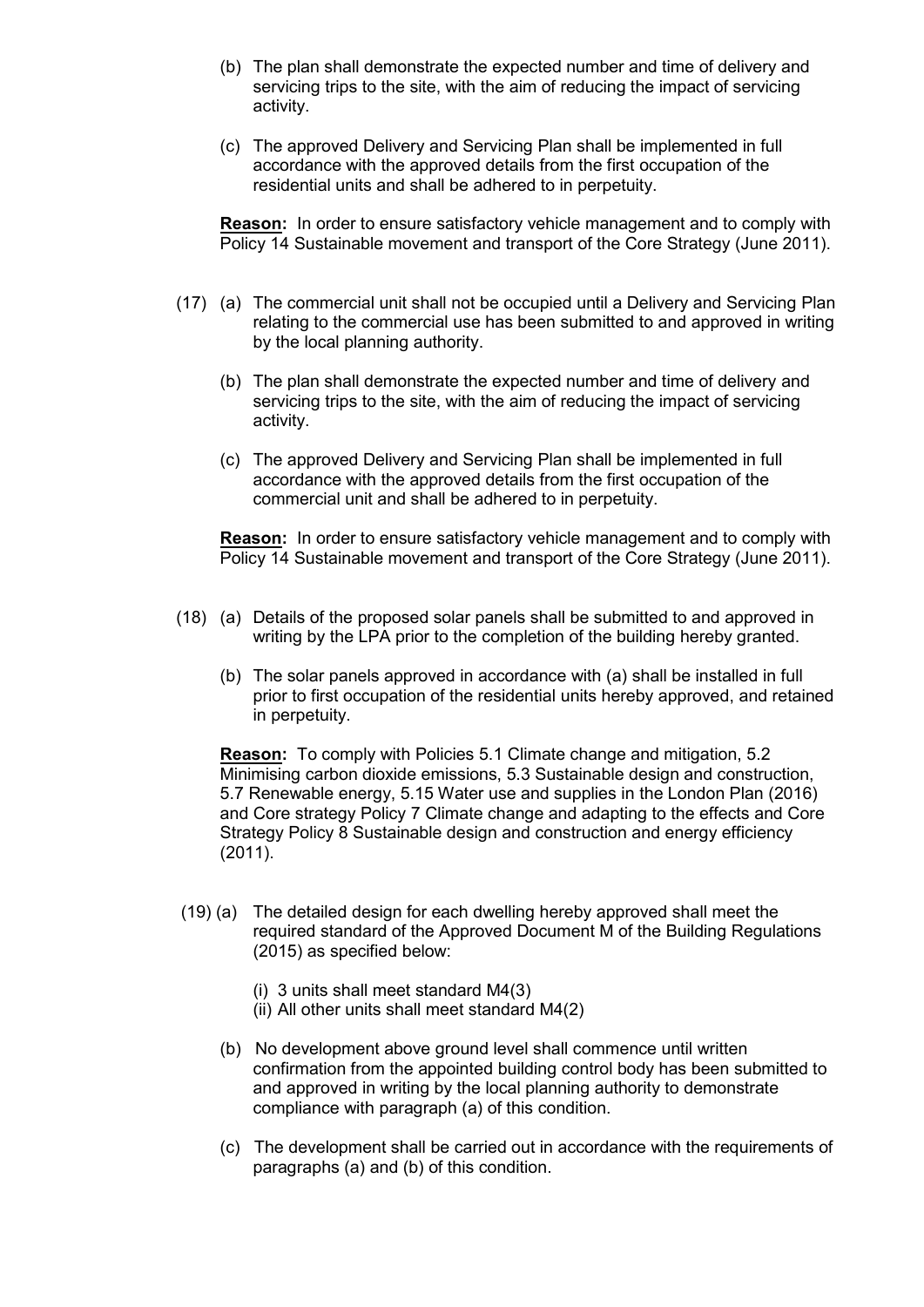**Reason:** In order to ensure an adequate supply of accessible housing in the Borough in accordance with Policy 1 Housing provision, mix and affordability and Policy 15 High quality design for Lewisham of the Core Strategy (June 2011) and DM Policy 32 Housing design, layout and space standards of the Development Management Local Plan (November 2014).

- (20) (a) No development (including demolition of existing buildings and structures) shall commence until each of the following have been complied with:-
	- (i) A site investigation report to characterise and risk assess the site which shall include the gas, hydrological and contamination status, specifying rationale; and recommendations for treatment for contamination encountered (whether by remedial works or not) has been submitted to and approved in writing by the Council.
	- (ii) The required remediation scheme implemented in full.
	- (b) If during any works on the site, contamination is encountered which has not previously been identified ("the new contamination") the Council shall be notified immediately and the terms of paragraph (a), shall apply to the new contamination. No further works shall take place on that part of the site or adjacent areas affected, until the requirements of paragraph (a) have been complied with in relation to the new contamination.
	- (c) The development shall not be occupied until a closure report has been submitted to and approved in writing by the Council.

This shall include verification of all measures, or treatments as required in (Section (a) i & ii) and relevant correspondence (including other regulating authorities and stakeholders involved with the remediation works) to verify compliance requirements, necessary for the remediation of the site have been implemented in full.

The closure report shall include verification details of both the remediation and post-remediation sampling/works, carried out (including waste materials removed from the site); and before placement of any soil/materials is undertaken on site, all imported or reused soil material must conform to current soil quality requirements as agreed by the authority. Inherent to the above, is the provision of any required documentation, certification and monitoring, to facilitate condition requirements.

**Reason:** To ensure that the local planning authority may be satisfied that potential site contamination is identified and remedied in view of the historical use(s) of the site, which may have included industrial processes and to comply with DM Policy 28 Contaminated Land of the Development Management Local Plan (November 2014).

- (21) (a) Prior to the first occupation of the development, a Parking Management Plan shall be submitted to and approved in writing by the local authority. The Management Plan shall include details of allocation and management of car, motorcycle and cycle parking spaces within the development
	- (b) The car and cycle parking spaces shall only be operated in accordance with the approved Parking Management Plan.

**Reason:** To manage car and cycle parking in accordance with London Plan (2016) Policy 6.13 and DM Policy 29 Car parking of the Development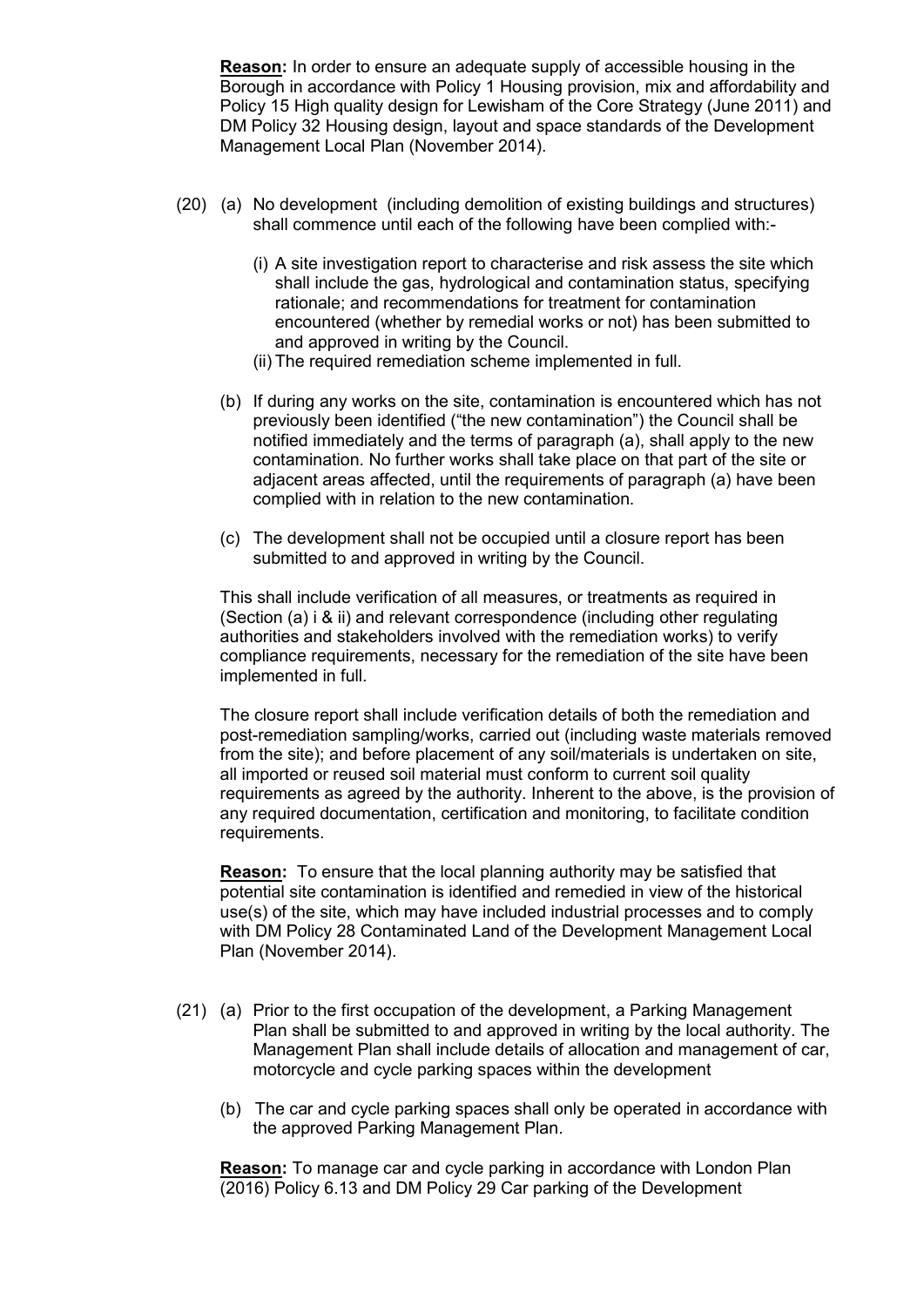Management Local Plan (November 2014) and to reduce pollution emissions in an Area Quality Management Area in accordance with Policy 7.14 Improving air quality in the London Plan (2016).

(22) No part of the development hereby approved shall be first occupied until certification that the development has achieved Secure by Design accreditation has been submitted to and approved in writing by the local planning authority.

**Reason:** To ensure that the local planning authority may be satisfied that the proposal reduces opportunities for criminal behaviour and makes a positive contribution to a sense of security and to comply with Policy 15 High quality design for Lewisham of the Core Strategy (June 2011) DM Policy 30 Urban design and local character of the Development Management Local Plan (November 2014) and Policy 7.3 Designing out crime of the London Plan (2016).

- (23) (a) The commercial floorspace hereby approved shall achieve a minimum BREEAM Rating of 'Excellent'.
	- (b) No works beyond piling shall commence until a Design Stage Certificate for the commercial floorspace (prepared by a Building Research Establishment qualified Assessor) has been submitted to and approved in writing by the local planning authority to demonstrate compliance with part (a).
	- (c) Within 3 months of occupation of the commercial unit, evidence shall be submitted in the form of a Post Construction Certificate (prepared by a Building Research Establishment qualified Assessor) to demonstrate full compliance with part (a).

**Reason**: To comply with Policies 5.1 Climate change and mitigation, 5.2 Minimising carbon dioxide emissions, 5.3 Sustainable design and construction, 5.7 Renewable energy, 5.15 Water use and supplies in the London Plan (2016) and Core Strategy Policy 7 Climate change and adapting to the effects, and Core Strategy Policy 8 Sustainable design and construction and energy efficiency (2011).

(24) The proposed residential refuse and recycling facilities shall be provided in full prior to first occupation of the residential units hereby granted.

**Reason:** In order that the local planning authority may be satisfied with the provisions for recycling facilities and refuse deposal and storage, in the interest of safeguarding the amenities of neighbouring occupiers and the area in general, in compliance with Core Strategy Policy 13 Addressing Lewisham waste management requirements (2011).

(25) The proposed commercial refuse and recycling facilities shall be provided in full prior to first occupation of the commercial unit hereby granted.

**Reason:** In order that the local planning authority may be satisfied with the provisions for recycling facilities and refuse deposal and storage, in the interest of safeguarding the amenities of neighbouring occupiers and the area in general, in compliance with Core Strategy Policy 13 Addressing Lewisham waste management requirements (2011).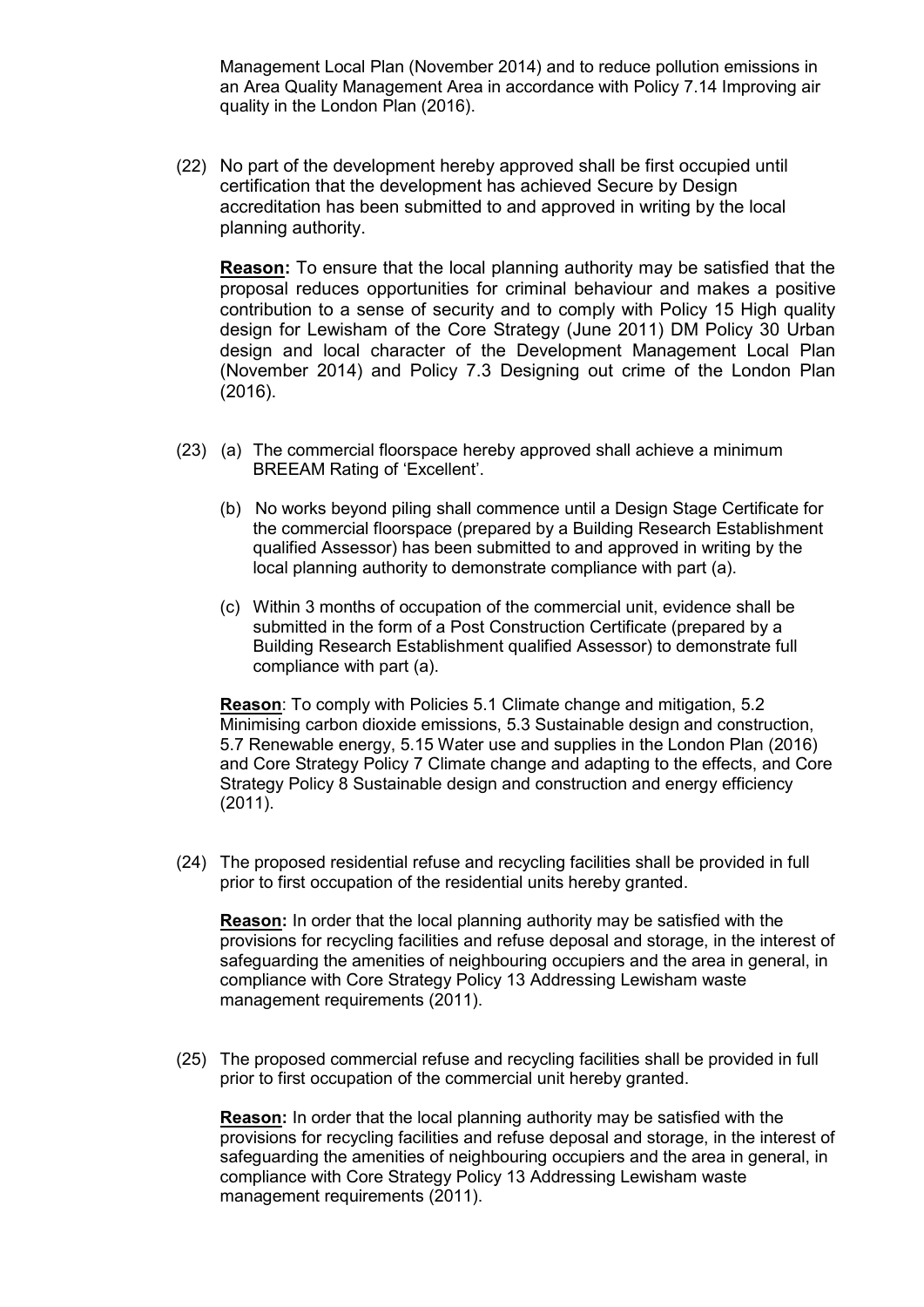(26) The proposed ground floor commercial unit shall only be used for A1 (Retail), A2 (Financial and Professional Services) or B1 (Business) uses and no other purpose unless agreed in writing by the local planning authority.

**Reason:** To provide employment floorspace in line with Core Strategy Policy 5 Other employment locations.

(27) No deliveries shall be taken at or despatched from the commercial premises other than between the hours of 0700 and 2000 on Mondays to Fridays, 0800 and 1300 on Saturdays, and at no time on Sundays or public holidays.

**Reason:** In order to safeguard the amenities of neighbouring residents and to comply with Paragraph 120 of the National Planning Policy Framework, and DM Policy 26 Noise and Vibration, and DM Policy 32 Housing design, layout and space standards of the Development Management Local Plan (2014).

(28) The commercial premises shall only be open for customer business between the hours of 0800 and 2200 on any day of the week.

**Reason:** In order to safeguard the amenities of adjoining occupants at unsociable periods and to comply with Paragraph 120 of the National Planning Policy Framework and DM Policy 26 Noise and Vibration, DM Policy 32 Housing design, layout and space standards and DM Policy 16 Local shopping parades and corner shops, of the Development Management Local Plan (November 2014).

(29) The whole of the car parking accommodation, including the disabled bays, hereby approved shall be provided prior to the occupation of any dwelling and retained permanently thereafter

**Reason:** To ensure the permanent retention of the spaces for parking purposes, to ensure that the use of the building does not increase on-street parking in the vicinity and to comply with Policies 1 Housing provision, mix and affordability and 14 Sustainable movement and transport of the Core Strategy (June 2011), DM Policy 29 Car Parking of the Development Management Local Plan, (November 2014), and Table 6.2 of the London Plan (2016).

(30) Notwithstanding the Town and Country Planning (General Permitted Development) Order 2015 (or any Order revoking, re-enacting or modifying that Order), no satellite dishes shall be installed on any elevation of the building.

**Reason:** In order that the local planning authority may be satisfied with the details of the proposal and to accord with Policy 15 High quality design for Lewisham of the Core Strategy (June 2011) and DM Policy 30 Urban design and local character of the Development Management Local Plan (November 2014).

(31) (a) No development beyond piling shall commence until full written details, including relevant drawings and specifications of the proposed works of sounds insulation against airborne noise to meet D'nT,w + Ctr dB of not less than 55 for walls and/or ceilings where residential parties non domestic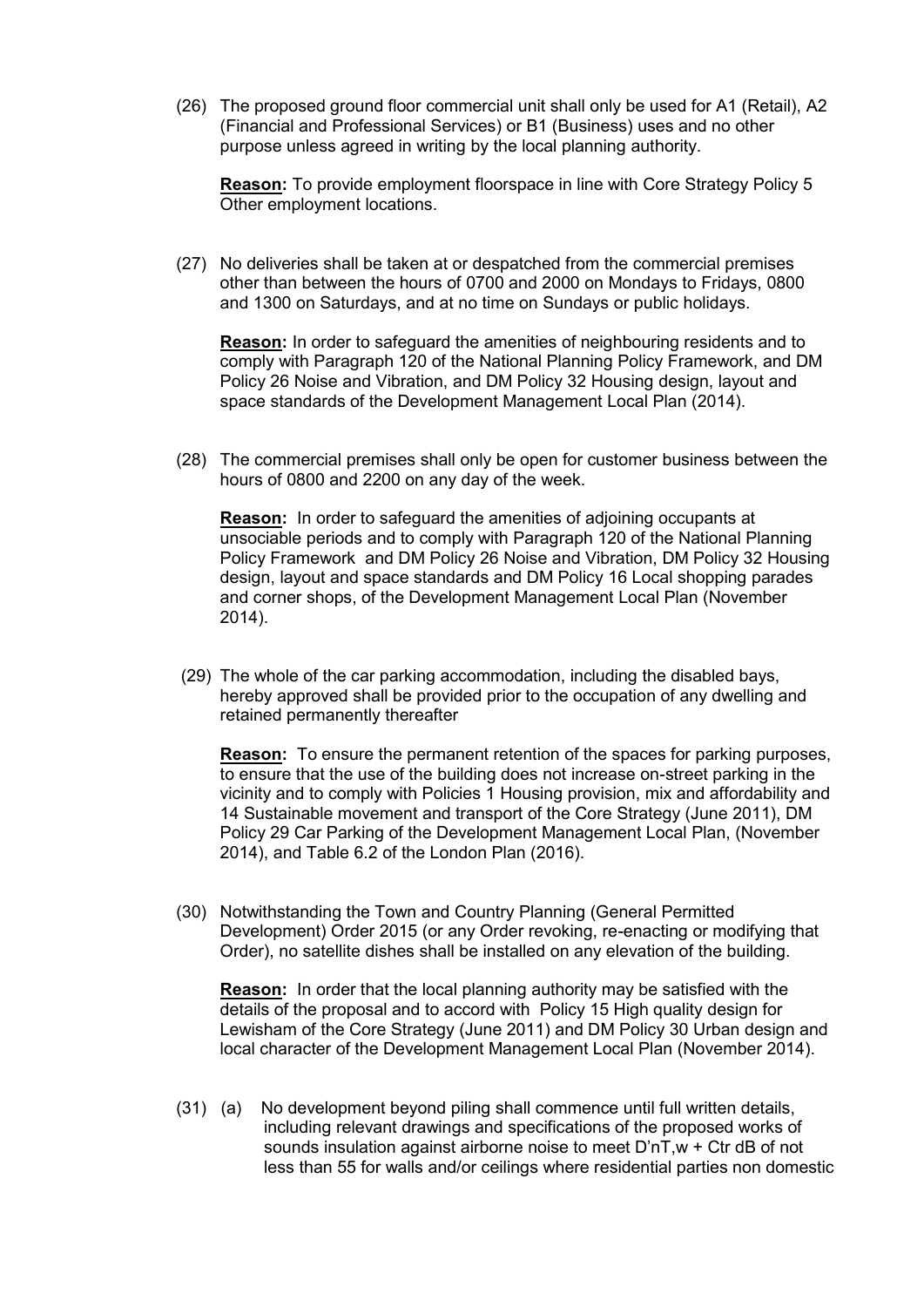use shall be submitted to and approved in writing by the local planning authority.

- (b) The development shall only be occupied once the soundproofing works as agreed under part (a) have been implemented in accordance with the approved details.
- (c) The soundproofing shall be retained permanently in accordance with the approved details.

**Reason:** In the interests of residential amenity and to comply with DM Policy 26 Noise and vibration, DM Policy 32 Housing design, layout and space standards, and DM Policy 33 Development on infill sites, backland sites, back gardens and amenity areas of the Development Management Local Plan (November 2014).

- (32) (a) The rating level of the noise emitted from any fixed plant on the site shall be 5dB below the existing background level at any time. The noise levels shall be determined at the façade of any noise sensitive property. The measurements and assessments shall be made according to BS4142:2014.
	- (b) Details of a scheme complying with paragraph (a) of this condition shall be have been submitted to and approved in writing by the local planning authority prior to first installation.
	- (c) The development shall not be occupied until the scheme approved pursuant to paragraph (b) of this condition has been implemented in its entirety. Thereafter the scheme shall be maintained in perpetuity.

**Reason:** To safeguard the amenities of the adjoining premises and the area generally and to comply with DM Policy 26 Noise and vibration of the Development Management Local Plan (November 2014).

(33) Within 4 months of commencement of development, a Marketing Strategy for the commercial unit hereby approved shall be submitted to and approved in writing by the LPA.

**Reason:** To ensure the occupancy of the employment floorspace.

- (34) (a) Prior to occupation, drawings showing landscaping measures of the communal garden within the development hereby granted shall be submitted to and approved in writing by the local planning authority.
	- (b) All landscaping works which form part of the approved scheme under part (a) shall be completed prior to occupation of the residential units.

**Reason:** In order that the local planning authority may be satisfied as to the details of the proposal and to comply with Policy 15 High quality design for Lewisham of the Core Strategy (June 2011) and Development Management Local Plan (November 2014) DM Policy 30 Urban design and local character.

#### **INFORMATIVES**